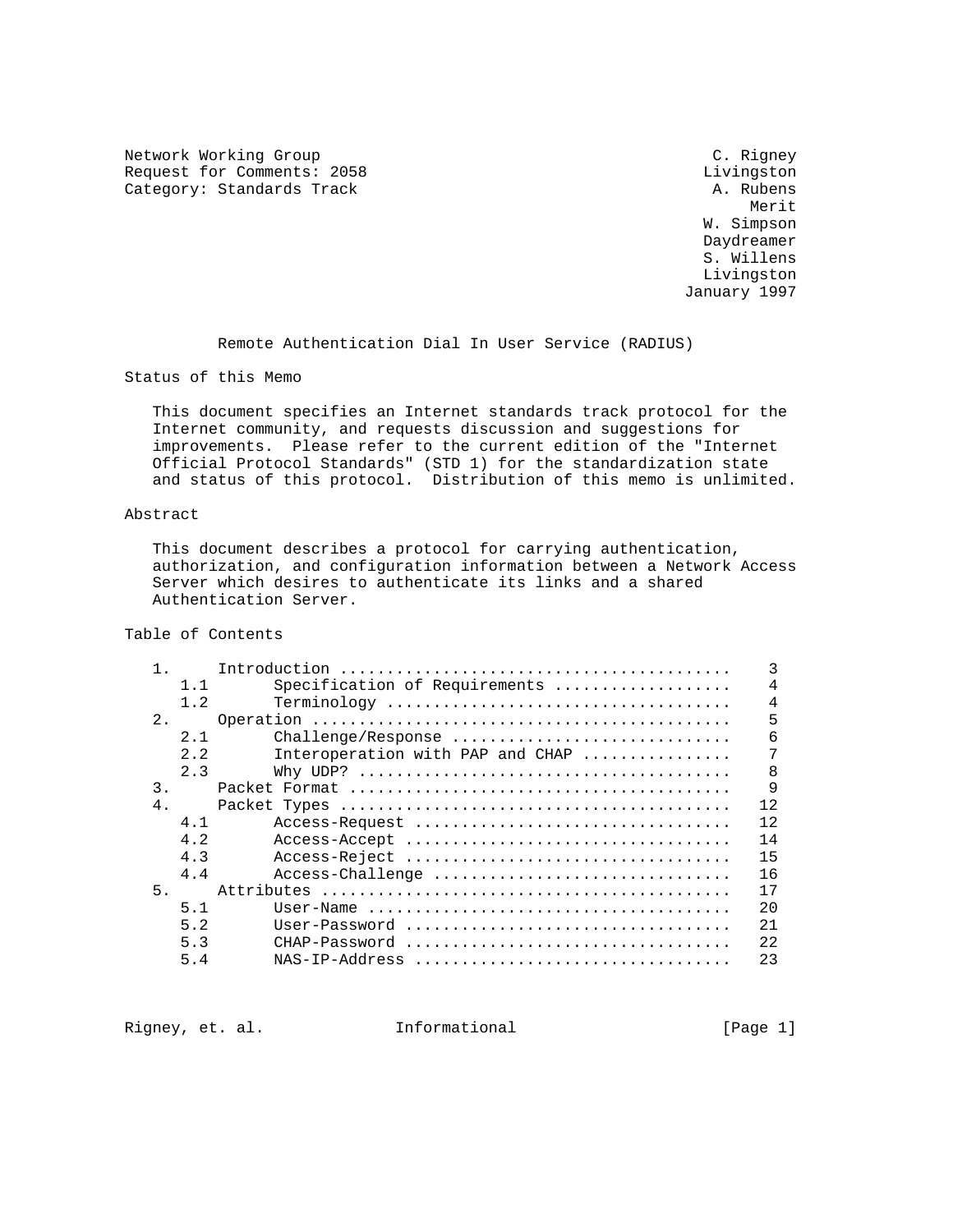| 5.5               | 24                                                                                     |
|-------------------|----------------------------------------------------------------------------------------|
| 5.6               | 25<br>$Service-Type \dots \dots \dots \dots \dots \dots \dots \dots \dots \dots \dots$ |
| 5.7               | 27<br>Framed-Protocol                                                                  |
| 5.8               | 28                                                                                     |
| 5.9               | 29<br>Framed-IP-Netmask                                                                |
| 5.10              | 29<br>Framed-Routing                                                                   |
| 5.11              | 30                                                                                     |
| 5.12              | 31                                                                                     |
| 5.13              | 32<br>Framed-Compression                                                               |
| 5.14              | 33<br>Login-IP-Host                                                                    |
| 5.15              | 33<br>Login-Service                                                                    |
| 5.16              | 34<br>Login-TCP-Port                                                                   |
| 5.17              | 35                                                                                     |
| 5.18              | 35<br>Reply-Message                                                                    |
| 5.19              | 36<br>Callback-Number                                                                  |
| 5.20              | 37                                                                                     |
| 5.21              | 37                                                                                     |
| 5.22              | 38                                                                                     |
| 5.23              | Framed-IPX-Network<br>39                                                               |
| 5.24              | 39                                                                                     |
| 5.25              | 40                                                                                     |
| 5.26              | 41<br>Vendor-Specific                                                                  |
| 5.27              | 43<br>Session-Timeout                                                                  |
| 5.28              | 44                                                                                     |
| 5.29              | 44<br>Termination-Action                                                               |
| 5.30              | 45<br>Called-Station-Id                                                                |
| 5.31              | 46<br>Calling-Station-Id                                                               |
| 5.32              | 47<br>NAS-Identifier                                                                   |
| 5.33              | 48                                                                                     |
| 5.34              | Login-LAT-Service<br>49                                                                |
| 5.35              | 50<br>Login-LAT-Node                                                                   |
| 5.36              | 51<br>Login-LAT-Group                                                                  |
| 5.37              | 52<br>Framed-AppleTalk-Link                                                            |
| 5.38              | 53<br>Framed-AppleTalk-Network                                                         |
| 5.39              | 53<br>Framed-AppleTalk-Zone                                                            |
| 5.40              | 54<br>CHAP-Challenge                                                                   |
| 5.41              | 55<br>NAS-Port-Type                                                                    |
| 5.42              | 56                                                                                     |
| 5.43              | 57<br>Login-LAT-Port                                                                   |
| 5.44              | 58<br>Table of Attributes                                                              |
| б.<br>Examples    | 59                                                                                     |
| 6.1               | 59<br>User Telnet to Specified Host                                                    |
| 6.2               | Framed User Authenticating with CHAP<br>60                                             |
| 6.3               | User with Challenge-Response card<br>61                                                |
|                   | 62                                                                                     |
| <b>REFERENCES</b> | 63                                                                                     |
|                   | 63                                                                                     |
|                   | 64                                                                                     |
|                   |                                                                                        |

Rigney, et. al. 1nformational 1992 [Page 2]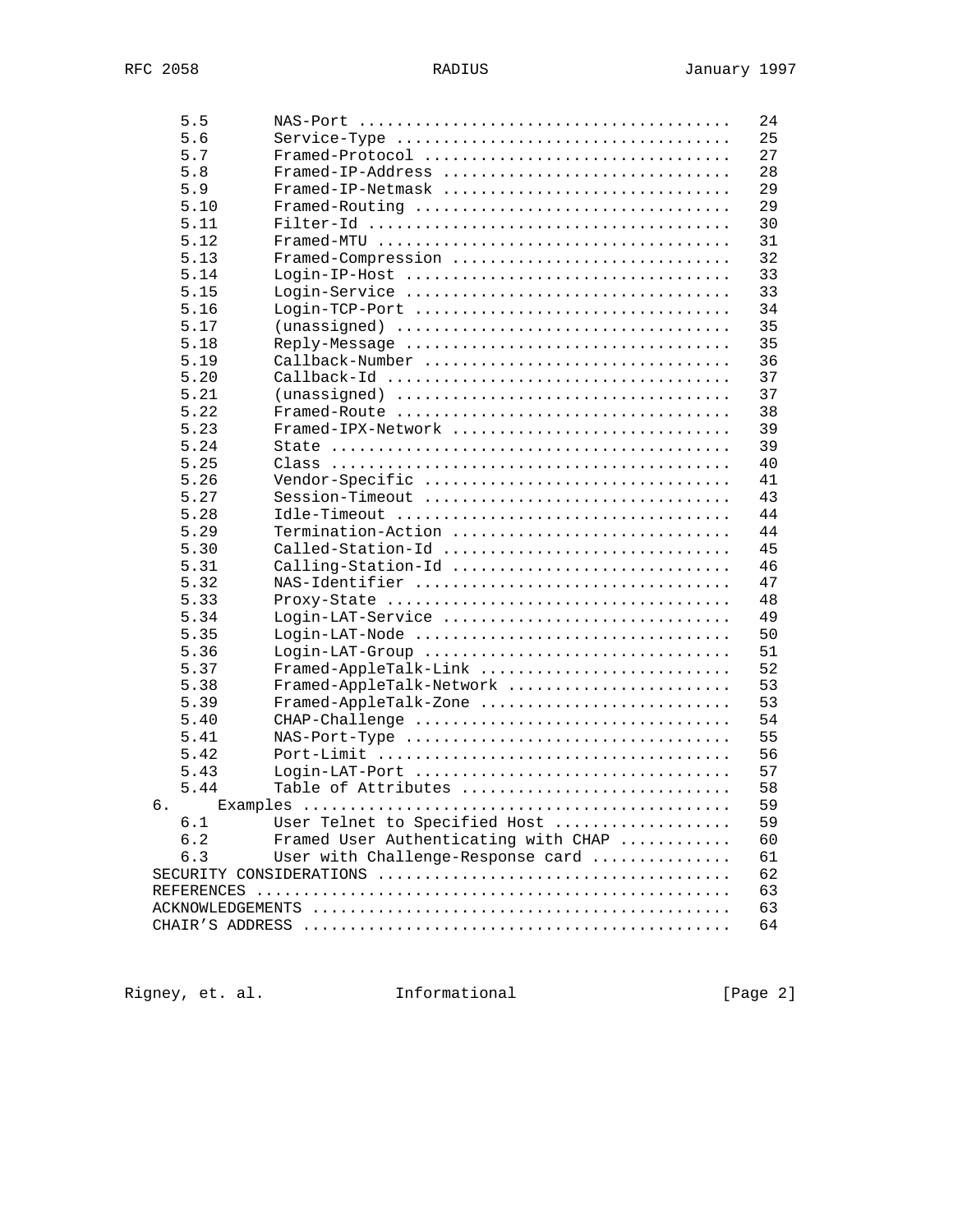AUTHORS' ADDRESSES ........................................... 64

1. Introduction

 Managing dispersed serial line and modem pools for large numbers of users can create the need for significant administrative support. Since modem pools are by definition a link to the outside world, they require careful attention to security, authorization and accounting. This can be best achieved by managing a single "database" of users, which allows for authentication (verifying user name and password) as well as configuration information detailing the type of service to deliver to the user (for example, SLIP, PPP, telnet, rlogin).

Key features of RADIUS are:

Client/Server Model

 A Network Access Server (NAS) operates as a client of RADIUS. The client is responsible for passing user information to designated RADIUS servers, and then acting on the response which is returned.

 RADIUS servers are responsible for receiving user connection requests, authenticating the user, and then returning all configuration information necessary for the client to deliver service to the user.

 A RADIUS server can act as a proxy client to other RADIUS servers or other kinds of authentication servers.

# Network Security

 Transactions between the client and RADIUS server are authenticated through the use of a shared secret, which is never sent over the network. In addition, any user passwords are sent encrypted between the client and RADIUS server, to eliminate the possibility that someone snooping on an unsecure network could determine a user's password.

Flexible Authentication Mechanisms

 The RADIUS server can support a variety of methods to authenticate a user. When it is provided with the user name and original password given by the user, it can support PPP PAP or CHAP, UNIX login, and other authentication mechanisms.

Rigney, et. al. **Informational** [Page 3]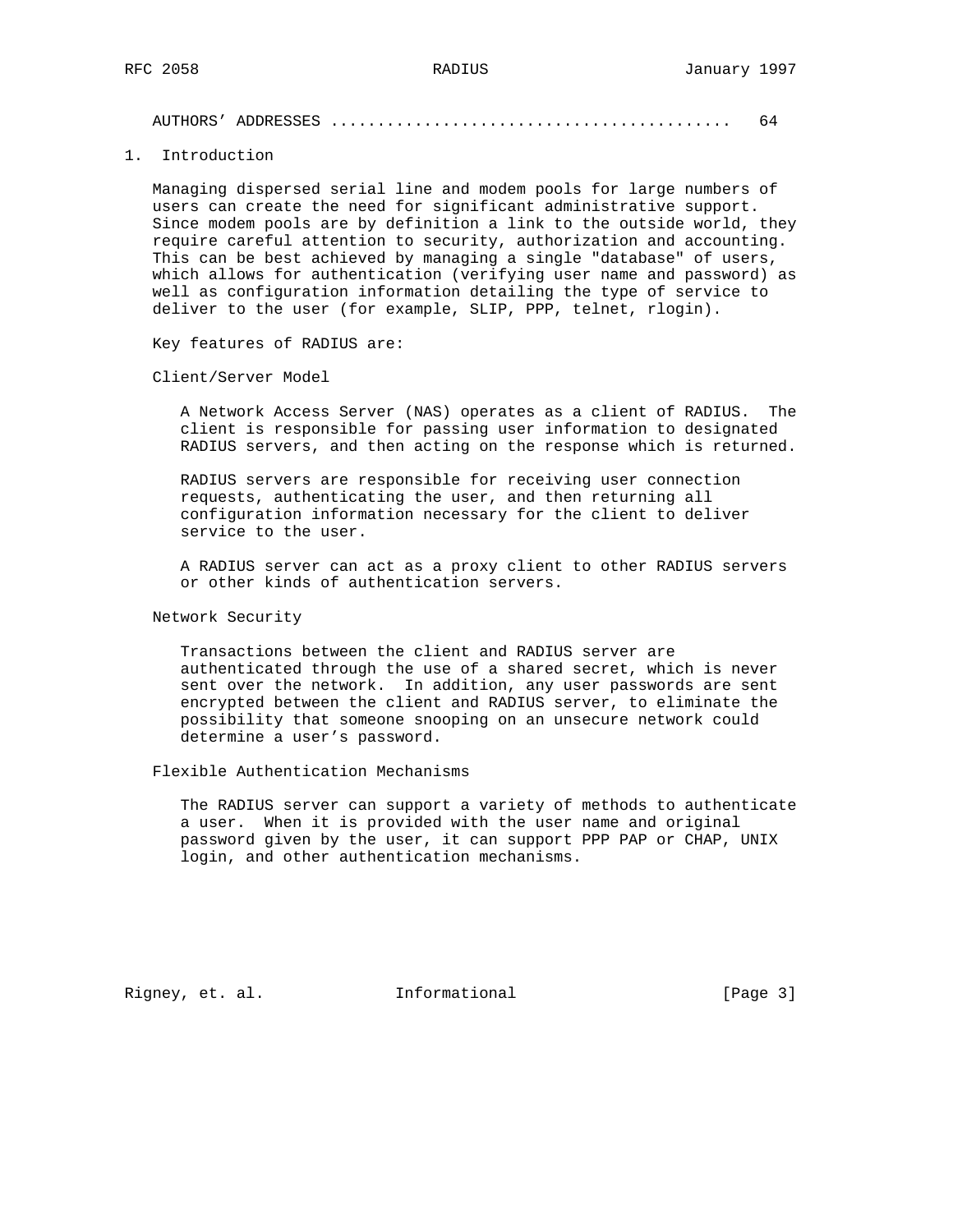Extensible Protocol

 All transactions are comprised of variable length Attribute- Length-Value 3-tuples. New attribute values can be added without disturbing existing implementations of the protocol.

## 1.1. Specification of Requirements

 In this document, several words are used to signify the requirements of the specification. These words are often capitalized.

- MUST This word, or the adjective "required", means that the definition is an absolute requirement of the specification.
- MUST NOT This phrase means that the definition is an absolute prohibition of the specification.
- SHOULD This word, or the adjective "recommended", means that there may exist valid reasons in particular circumstances to ignore this item, but the full implications must be understood and carefully weighed before choosing a different course.
- MAY This word, or the adjective "optional", means that this item is one of an allowed set of alternatives. An implementation which does not include this option MUST be prepared to interoperate with another implementation which does include the option.
- 1.2. Terminology

This document frequently uses the following terms:

- service The NAS provides a service to the dial-in user, such as PPP or Telnet.
- session Each service provided by the NAS to a dial-in user constitutes a session, with the beginning of the session defined as the point where service is first provided and the end of the session defined as the point where service is ended. A user may have multiple sessions in parallel or series if the NAS supports that.

 silently discard This means the implementation discards the packet without further processing. The implementation SHOULD provide the capability of logging the error, including the contents of the silently discarded packet, and SHOULD record the event

Rigney, et. al. 1nformational 1999 [Page 4]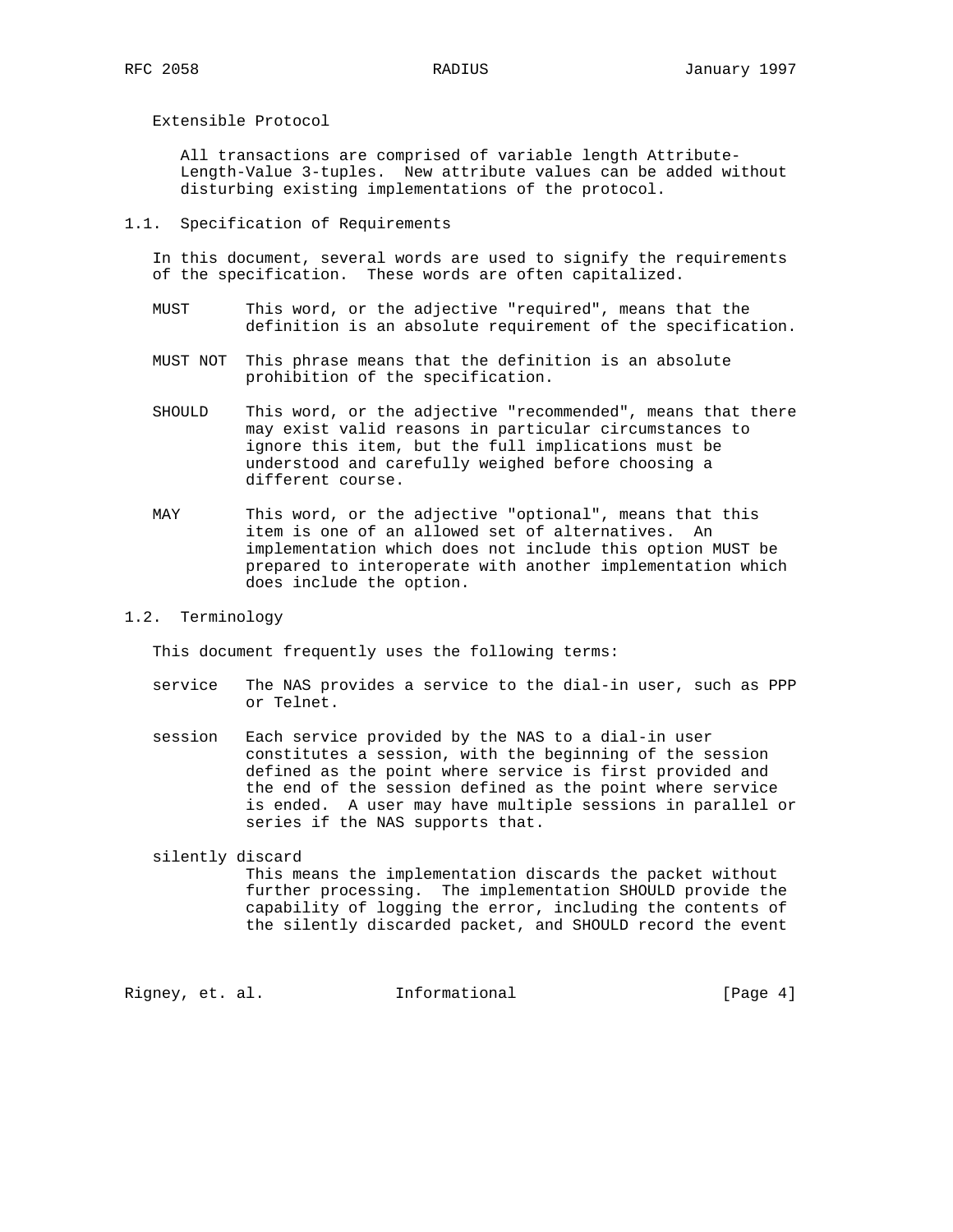# in a statistics counter.

# 2. Operation

 When a client is configured to use RADIUS, any user of the client presents authentication information to the client. This might be with a customizable login prompt, where the user is expected to enter their username and password. Alternatively, the user might use a link framing protocol such as the Point-to-Point Protocol (PPP), which has authentication packets which carry this information.

 Once the client has obtained such information, it may choose to authenticate using RADIUS. To do so, the client creates an "Access- Request" containing such Attributes as the user's name, the user's password, the ID of the client and the Port ID which the user is accessing. When a password is present, it is hidden using a method based on the RSA Message Digest Algorithm MD5 [1].

 The Access-Request is submitted to the RADIUS server via the network. If no response is returned within a length of time, the request is re-sent a number of times. The client can also forward requests to an alternate server or servers in the event that the primary server is down or unreachable. An alternate server can be used either after a number of tries to the primary server fail, or in a round-robin fashion. Retry and fallback algorithms are the topic of current research and are not specified in detail in this document.

 Once the RADIUS server receives the request, it validates the sending client. A request from a client for which the RADIUS server does not have a shared secret should be silently discarded. If the client is valid, the RADIUS server consults a database of users to find the user whose name matches the request. The user entry in the database contains a list of requirements which must be met to allow access for the user. This always includes verification of the password, but can also specify the client(s) or port(s) to which the user is allowed access.

 The RADIUS server MAY make requests of other servers in order to satisfy the request, in which case it acts as a client.

 If any condition is not met, the RADIUS server sends an "Access- Reject" response indicating that this user request is invalid. If desired, the server MAY include a text message in the Access-Reject which MAY be displayed by the client to the user. No other Attributes are permitted in an Access-Reject.

 If all conditions are met and the RADIUS server wishes to issue a challenge to which the user must respond, the RADIUS server sends an

Rigney, et. al. 1nformational 1999 [Page 5]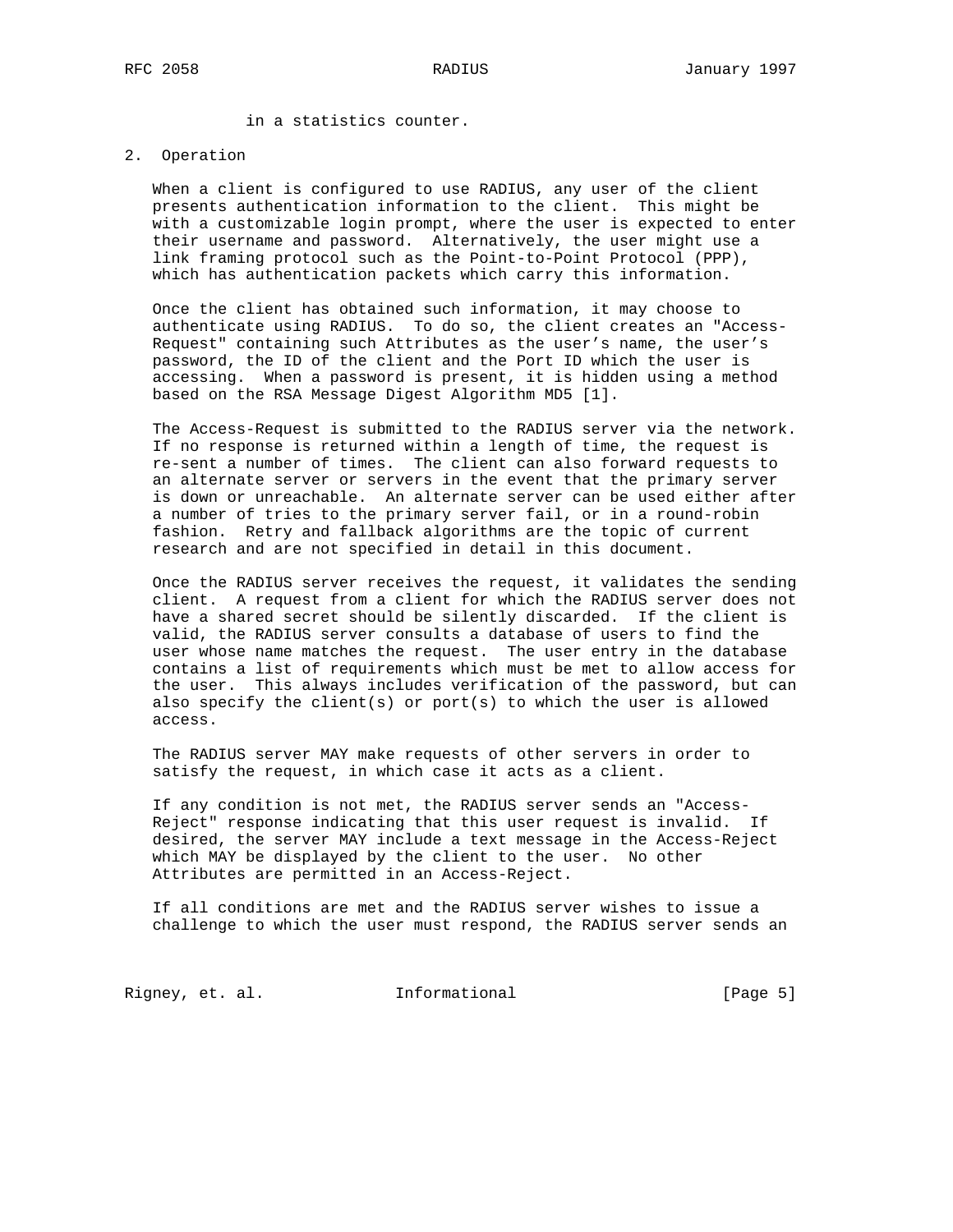"Access-Challenge" response. It MAY include a text message to be displayed by the client to the user prompting for a response to the challenge, and MAY include a State attribute. If the client receives an Access-Challenge and supports challenge/response it MAY display the text message, if any, to the user, and then prompt the user for a response. The client then re-submits its original Access-Request with a new request ID, with the User-Password Attribute replaced by the response (encrypted), and including the State Attribute from the Access-Challenge, if any. Only 0 or 1 instances of the State Attributes should be present in a request. The server can respond to this new Access-Request with either an Access-Accept, an Access- Reject, or another Access-Challenge.

 If all conditions are met, the list of configuration values for the user are placed into an "Access-Accept" response. These values include the type of service (for example: SLIP, PPP, Login User) and all necessary values to deliver the desired service. For SLIP and PPP, this may include values such as IP address, subnet mask, MTU, desired compression, and desired packet filter identifiers. For character mode users, this may include values such as desired protocol and host.

## 2.1. Challenge/Response

 In challenge/response authentication, the user is given an unpredictable number and challenged to encrypt it and give back the result. Authorized users are equipped with special devices such as smart cards or software that facilitate calculation of the correct response with ease. Unauthorized users, lacking the appropriate device or software and lacking knowledge of the secret key necessary to emulate such a device or software, can only guess at the response.

 The Access-Challenge packet typically contains a Reply-Message including a challenge to be displayed to the user, such as a numeric value unlikely ever to be repeated. Typically this is obtained from an external server that knows what type of authenticator should be in the possession of the authorized user and can therefore choose a random or non-repeating pseudorandom number of an appropriate radix and length.

 The user then enters the challenge into his device (or software) and it calculates a response, which the user enters into the client which forwards it to the RADIUS server via a second Access-Request. If the response matches the expected response the RADIUS server replies with an Access-Accept, otherwise an Access-Reject.

 Example: The NAS sends an Access-Request packet to the RADIUS Server with NAS-Identifier, NAS-Port, User-Name, User-Password (which may

Rigney, et. al. 1nformational 1999 [Page 6]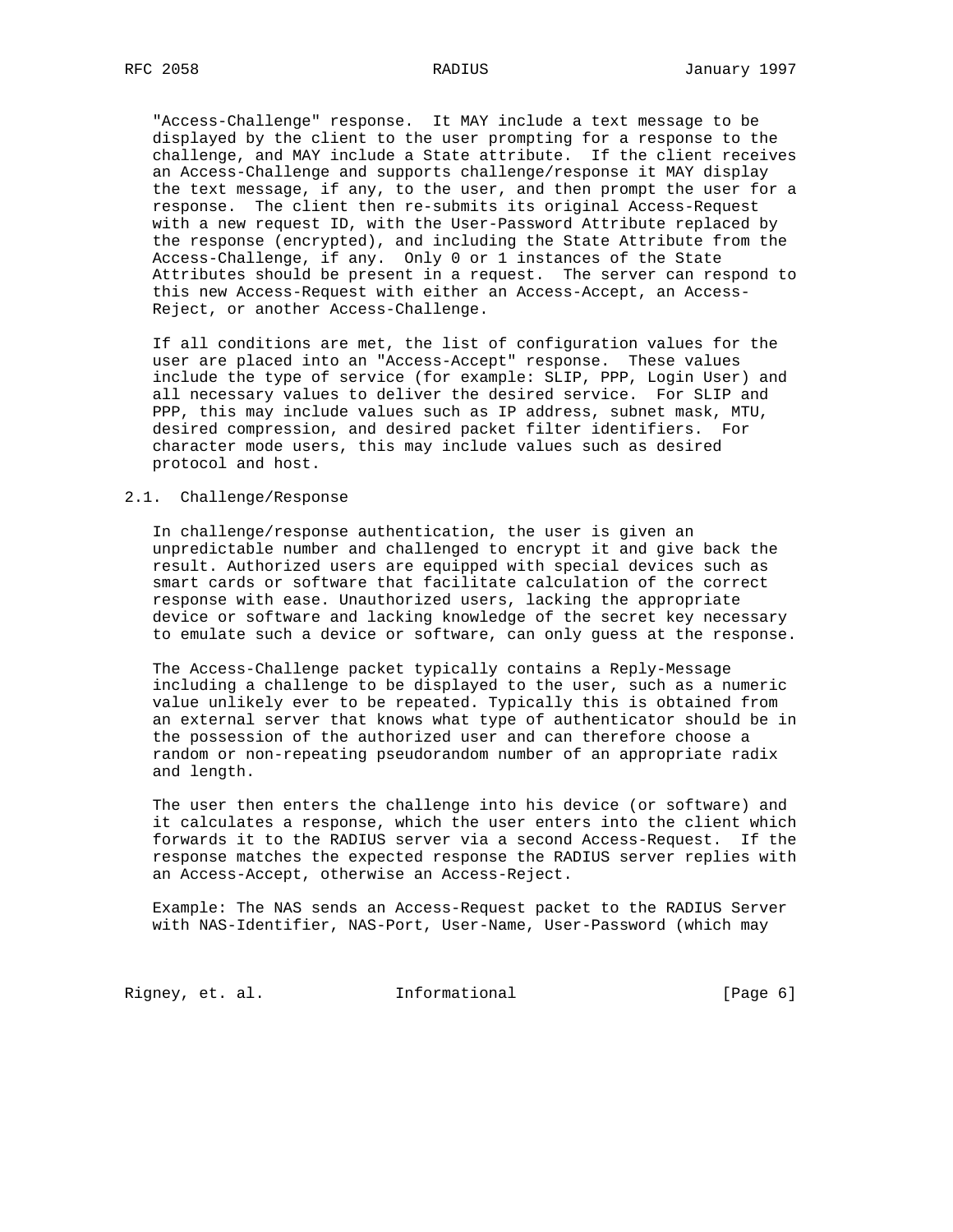just be a fixed string like "challenge" or ignored). The server sends back an Access-Challenge packet with State and a Reply-Message along the lines of "Challenge 12345678, enter your response at the prompt" which the NAS displays. The NAS prompts for the response and sends a NEW Access-Request to the server (with a new ID) with NAS- Identifier, NAS-Port, User-Name, User-Password (the response just entered by the user, encrypted), and the same State Attribute that came with the Access-Challenge. The server then sends back either an Access-Accept or Access-Reject based on whether the response matches what it should be, or it can even send another Access-Challenge.

# 2.2. Interoperation with PAP and CHAP

 For PAP, the NAS takes the PAP ID and password and sends them in an Access-Request packet as the User-Name and User-Password. The NAS MAY include the Attributes Service-Type = Framed-User and Framed-Protocol = PPP as a hint to the RADIUS server that PPP service is expected.

 For CHAP, the NAS generates a random challenge (preferably 16 octets) and sends it to the user, who returns a CHAP response along with a CHAP ID and CHAP username. The NAS then sends an Access-Request packet to the RADIUS server with the CHAP username as the User-Name and with the CHAP ID and CHAP response as the CHAP-Password (Attribute 3). The random challenge can either be included in the CHAP-Challenge attribute or, if it is 16 octets long, it can be placed in the Request Authenticator field of the Access-Request packet. The NAS MAY include the Attributes Service-Type = Framed- User and Framed-Protocol = PPP as a hint to the RADIUS server that PPP service is expected.

 The RADIUS server looks up a password based on the User-Name, encrypts the challenge using MD5 on the CHAP ID octet, that password, and the CHAP challenge (from the CHAP-Challenge attribute if present, otherwise from the Request Authenticator), and compares that result to the CHAP-Password. If they match, the server sends back an Access-Accept, otherwise it sends back an Access-Reject.

 If the RADIUS server is unable to perform the requested authentication it should return an Access-Reject. For example, CHAP requires that the user's password be available in cleartext to the server so that it can encrypt the CHAP challenge and compare that to the CHAP response. If the password is not available in cleartext to the RADIUS server then the server MUST send an Access-Reject to the client.

Rigney, et. al. **Informational** [Page 7]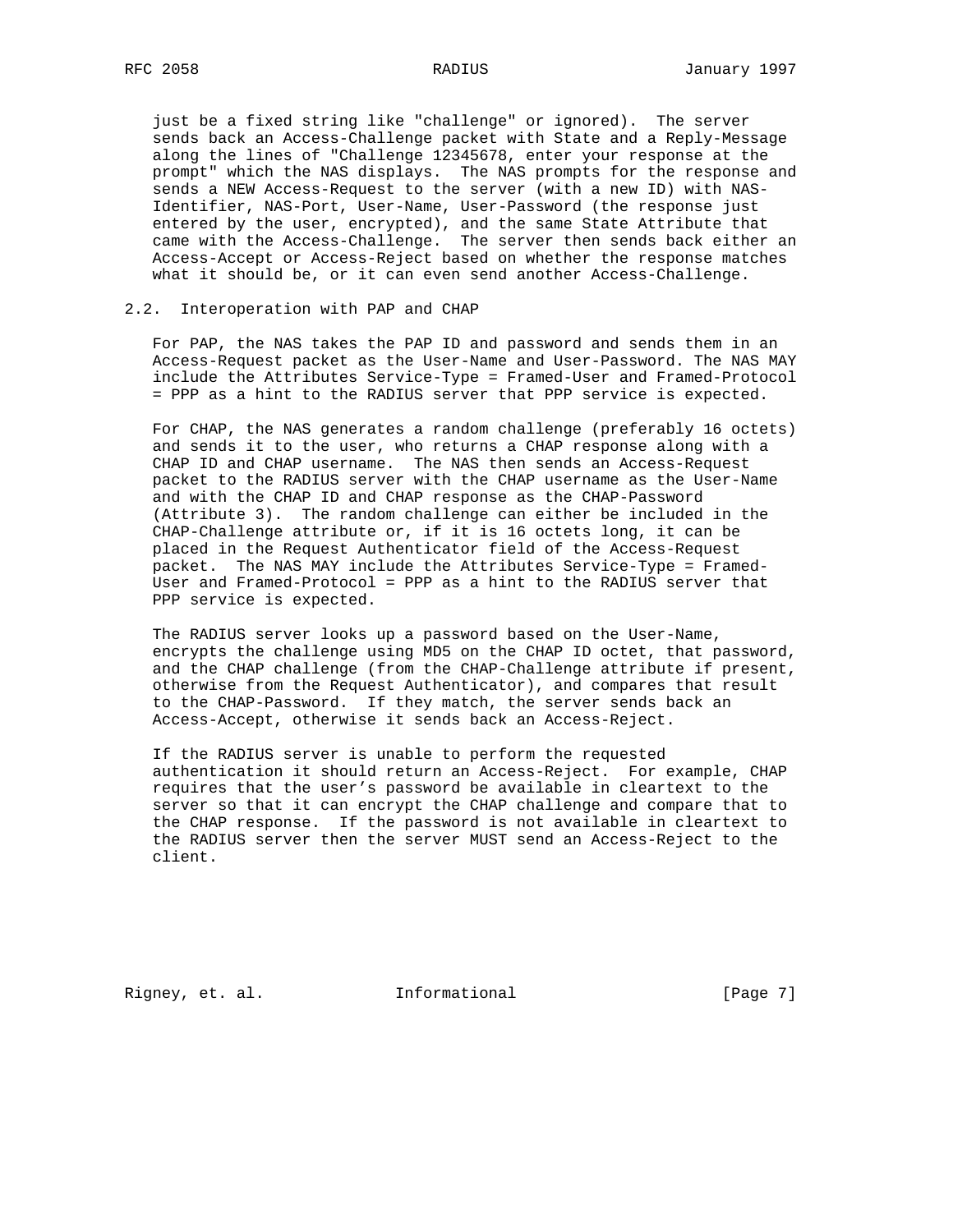# 2.3. Why UDP?

 A frequently asked question is why RADIUS uses UDP instead of TCP as a transport protocol. UDP was chosen for strictly technical reasons.

 There are a number of issues which must be understood. RADIUS is a transaction based protocol which has several interesting characteristics:

 1. If the request to a primary Authentication server fails, a secondary server must be queried.

 To meet this requirement, a copy of the request must be kept above the transport layer to allow for alternate transmission. This means that retransmission timers are still required.

 2. The timing requirements of this particular protocol are significantly different than TCP provides.

 At one extreme, RADIUS does not require a "responsive" detection of lost data. The user is willing to wait several seconds for the authentication to complete. The generally aggressive TCP retransmission (based on average round trip time) is not required, nor is the acknowledgement overhead of TCP.

 At the other extreme, the user is not willing to wait several minutes for authentication. Therefore the reliable delivery of TCP data two minutes later is not useful. The faster use of an alternate server allows the user to gain access before giving up.

3. The stateless nature of this protocol simplifies the use of UDP.

 Clients and servers come and go. Systems are rebooted, or are power cycled independently. Generally this does not cause a problem and with creative timeouts and detection of lost TCP connections, code can be written to handle anomalous events. UDP however completely eliminates any of this special handling. Each client and server can open their UDP transport just once and leave it open through all types of failure events on the network.

4. UDP simplifies the server implementation.

 In the earliest implementations of RADIUS, the server was single threaded. This means that a single request was received, processed, and returned. This was found to be unmanageable in environments where the back-end security mechanism took real

Rigney, et. al. 1nformational 1999 [Page 8]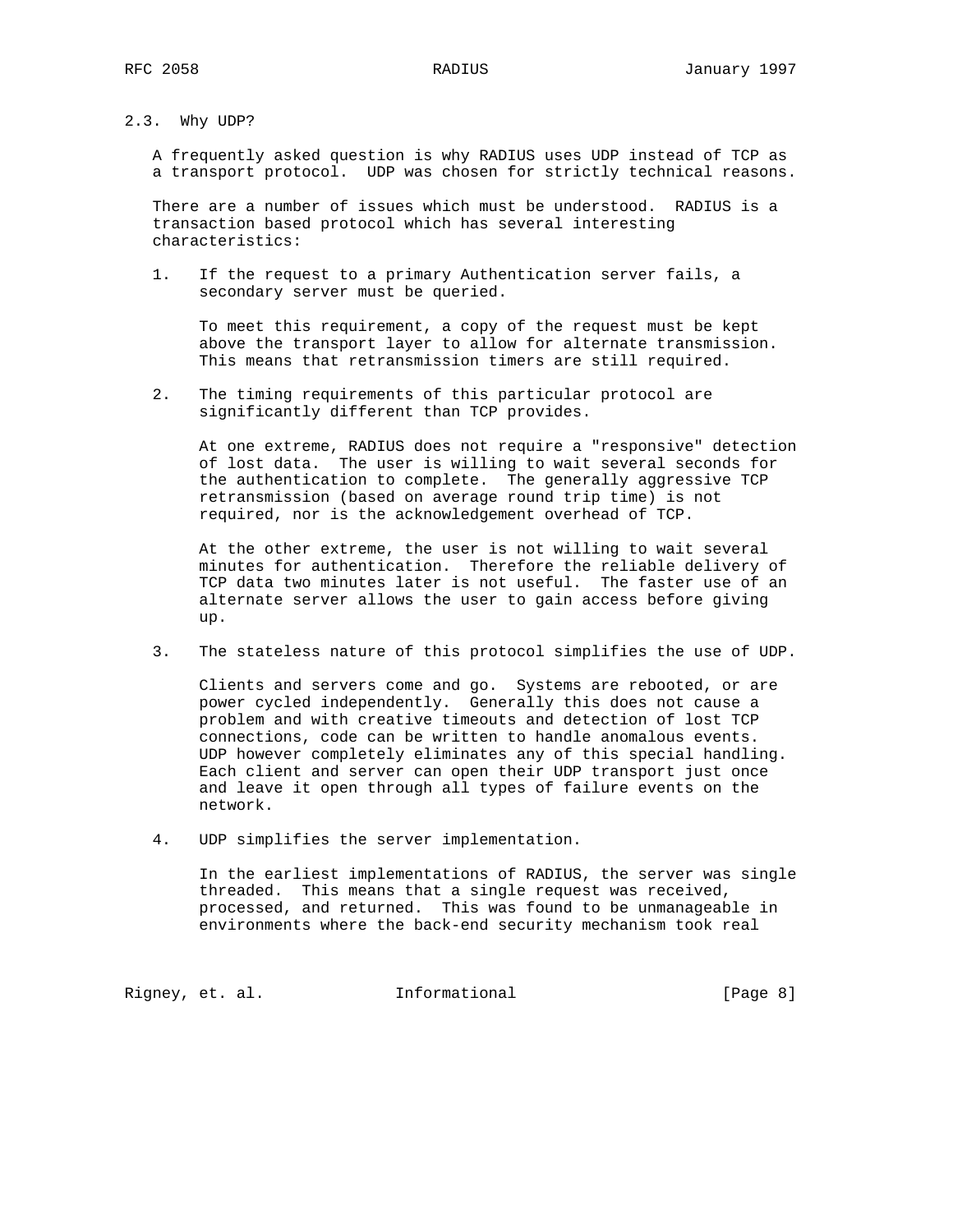time (1 or more seconds). The server request queue would fill and in environments where hundreds of people were being authenticated every minute, the request turn-around time increased to longer that users were willing to wait (this was especially severe when a specific lookup in a database or over DNS took 30 or more seconds). The obvious solution was to make the server multi-threaded. Achieving this was simple with UDP. Separate processes were spawned to serve each request and these processes could respond directly to the client NAS with a simple UDP packet to the original transport of the client.

 It's not all a panacea. As noted, using UDP requires one thing which is built into TCP: with UDP we must artificially manage retransmission timers to the same server, although they don't require the same attention to timing provided by TCP. This one penalty is a small price to pay for the advantages of UDP in this protocol.

 Without TCP we would still probably be using tin cans connected by string. But for this particular protocol, UDP is a better choice.

3. Packet Format

 Exactly one RADIUS packet is encapsulated in the UDP Data field [2], where the UDP Destination Port field indicates 1812 (decimal).

 When a reply is generated, the source and destination ports are reversed.

 A summary of the RADIUS data format is shown below. The fields are transmitted from left to right.

0  $1$  2 3 0 1 2 3 4 5 6 7 8 9 0 1 2 3 4 5 6 7 8 9 0 1 2 3 4 5 6 7 8 9 0 1 +-+-+-+-+-+-+-+-+-+-+-+-+-+-+-+-+-+-+-+-+-+-+-+-+-+-+-+-+-+-+-+-+ | Code | Identifier | Length | +-+-+-+-+-+-+-+-+-+-+-+-+-+-+-+-+-+-+-+-+-+-+-+-+-+-+-+-+-+-+-+-+ | | Authenticator | | | | +-+-+-+-+-+-+-+-+-+-+-+-+-+-+-+-+-+-+-+-+-+-+-+-+-+-+-+-+-+-+-+-+ | Attributes ... +-+-+-+-+-+-+-+-+-+-+-+-+-

Rigney, et. al. **Informational** [Page 9]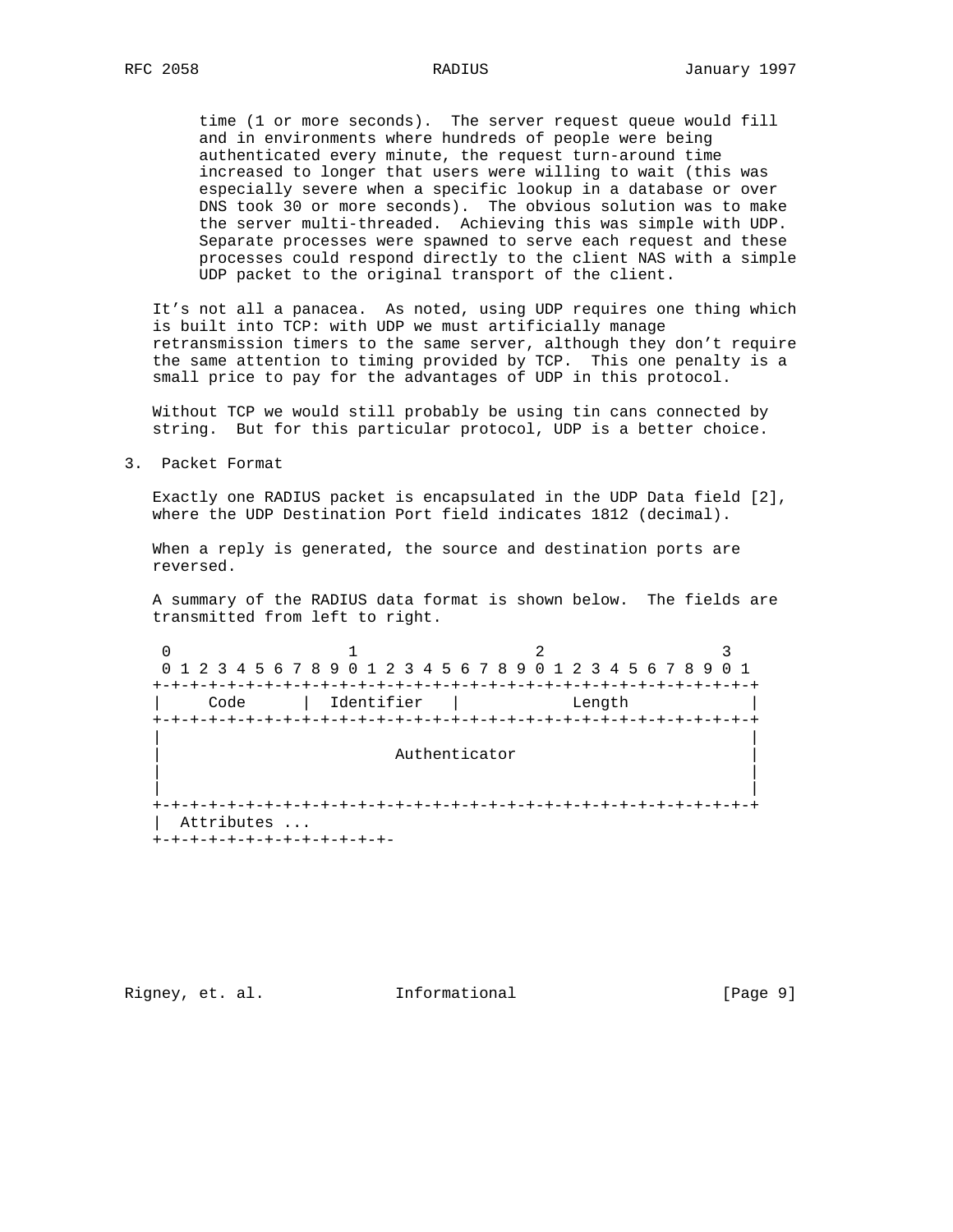Code

 The Code field is one octet, and identifies the type of RADIUS packet. When a packet is received with an invalid Code field, it is silently discarded.

RADIUS Codes (decimal) are assigned as follows:

|     | Access-Request               |
|-----|------------------------------|
|     | Access-Accept                |
|     | Access-Reject                |
|     | Accounting-Request           |
| 5   | Accounting-Response          |
| 11  | Access-Challenge             |
| 12  | Status-Server (experimental) |
| 13  | Status-Client (experimental) |
| 255 | Reserved                     |

 Codes 4 and 5 will be covered in the RADIUS Accounting document [9], and are not further mentioned here. Codes 12 and 13 are reserved for possible use, but are not further mentioned here.

## Identifier

 The Identifier field is one octet, and aids in matching requests and replies.

# Length

 The Length field is two octets. It indicates the length of the packet including the Code, Identifier, Length, Authenticator and Attribute fields. Octets outside the range of the Length field should be treated as padding and should be ignored on reception. If the packet is shorter than the Length field indicates, it should be silently discarded. The minimum length is 20 and maximum length is 4096.

### Authenticator

 The Authenticator field is sixteen (16) octets. The most significant octet is transmitted first. This value is used to authenticate the reply from the RADIUS server, and is used in the password hiding algorithm.

Rigney, et. al. **Informational** [Page 10]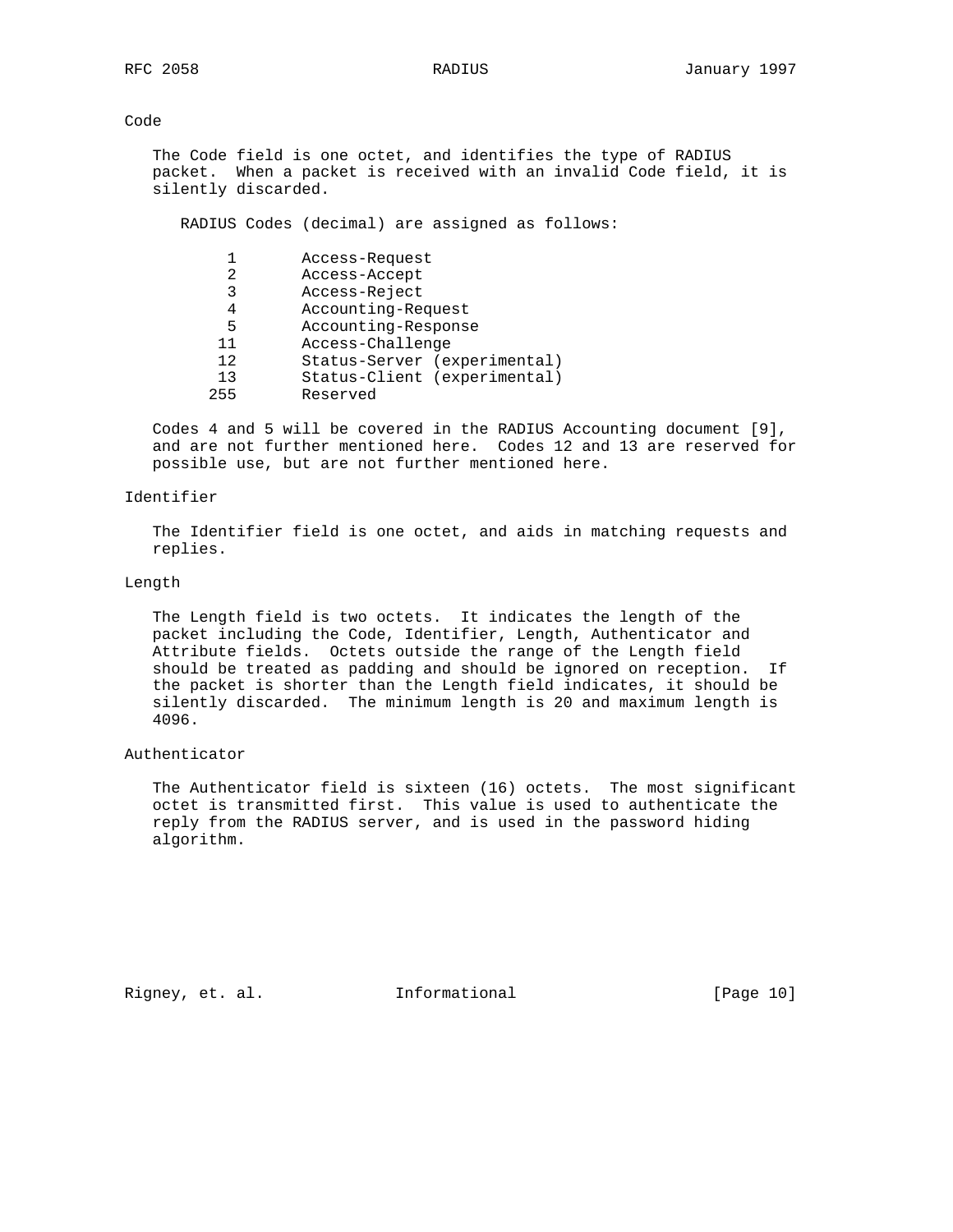Request Authenticator

 In Access-Request Packets, the Authenticator value is a 16 octet random number, called the Request Authenticator. The value SHOULD be unpredictable and unique over the lifetime of a secret (the password shared between the client and the RADIUS server), since repetition of a request value in conjunction with the same secret would permit an attacker to reply with a previously intercepted response. Since it is expected that the same secret MAY be used to authenticate with servers in disparate geographic regions, the Request Authenticator field SHOULD exhibit global and temporal uniqueness.

 The Request Authenticator value in an Access-Request packet SHOULD also be unpredictable, lest an attacker trick a server into responding to a predicted future request, and then use the response to masquerade as that server to a future Access-Request.

 Although protocols such as RADIUS are incapable of protecting against theft of an authenticated session via realtime active wiretapping attacks, generation of unique unpredictable requests can protect against a wide range of active attacks against authentication.

 The NAS and RADIUS server share a secret. That shared secret followed by the Request Authenticator is put through a one-way MD5 hash to create a 16 octet digest value which is xored with the password entered by the user, and the xored result placed in the User-Password attribute in the Access-Request packet. See the entry for User-Password in the section on Attributes for a more detailed description.

Response Authenticator

 The value of the Authenticator field in Access-Accept, Access- Reject, and Access-Challenge packets is called the Response Authenticator, and contains a one-way MD5 hash calculated over a stream of octets consisting of: the RADIUS packet, beginning with the Code field, including the Identifier, the Length, the Request Authenticator field from the Access-Request packet, and the response Attributes, followed by the shared secret. That is, ResponseAuth = MD5(Code+ID+Length+RequestAuth+Attributes+Secret) where + denotes concatenation.

# Administrative Note

 The secret (password shared between the client and the RADIUS server) SHOULD be at least as large and unguessable as a well-chosen password. It is preferred that the secret be at least 16 octets. This is to ensure a sufficiently large range for the secret to

Rigney, et. al. 10. Informational 1. [Page 11]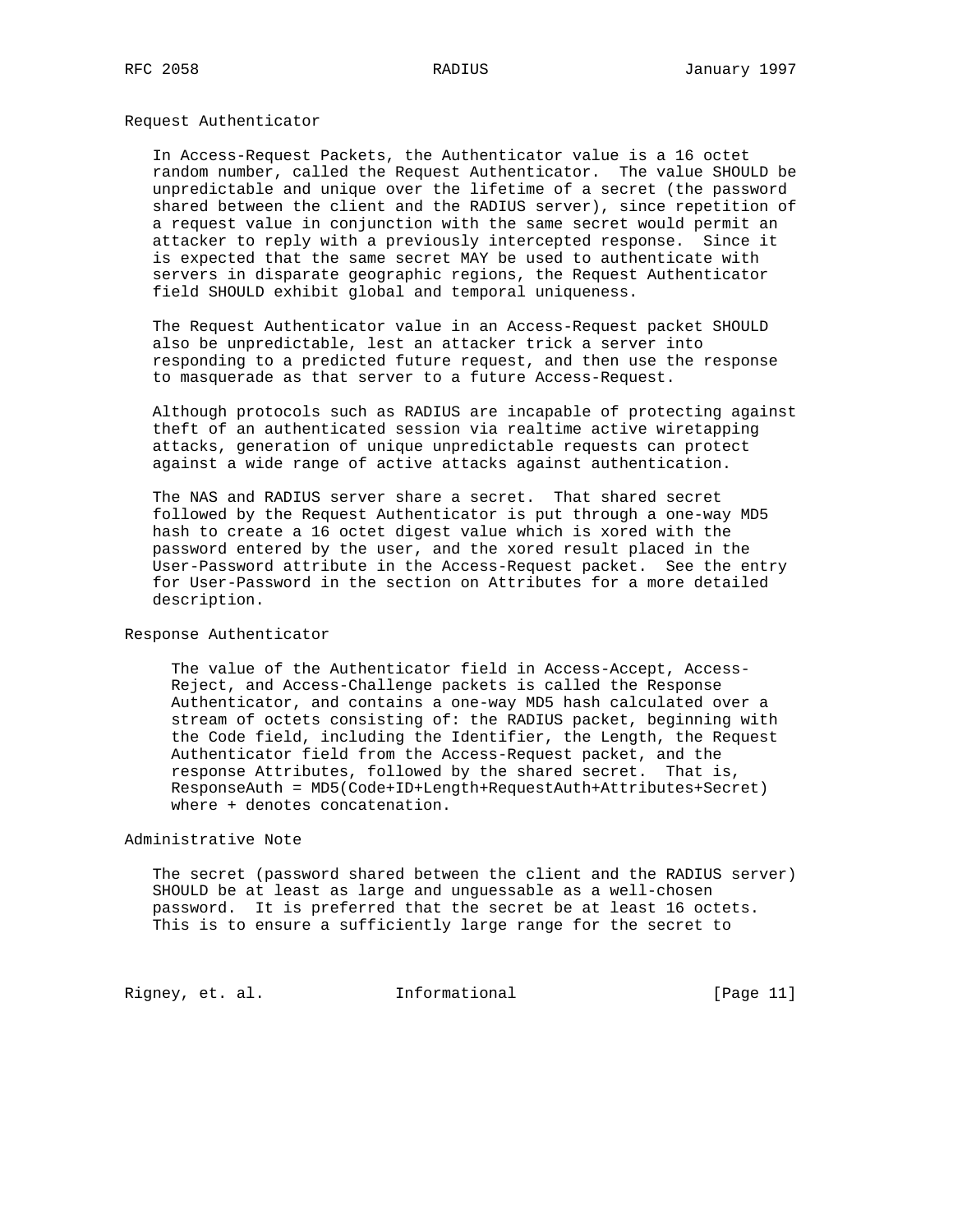provide protection against exhaustive search attacks. A RADIUS server SHOULD use the source IP address of the RADIUS UDP packet to decide which shared secret to use, so that RADIUS requests can be proxied.

 When using a forwarding proxy, the proxy must be able to alter the packet as it passes through in each direction - when the proxy forwards the request, the proxy can add a Proxy-State Attribute, and when the proxy forwards a response, it removes the Proxy-State Attribute. Since Access-Accept and Access-Reject replies are authenticated on the entire packet contents, the stripping of the Proxy-State attribute would invalidate the signature in the packet so the proxy has to re-sign it.

 Further details of RADIUS proxy implementation are outside the scope of this document.

## Attributes

 Many Attributes may have multiple instances, in such a case the order of Attributes of the same Type SHOULD be preserved. The order of Attributes of different Types is not required to be preserved.

 In the section below on "Attributes" where the text refers to which packets an attribute is allowed in, only packets with Codes 1, 2, 3 and 11 and attributes defined in this document are covered in this document. A summary table is provided at the end of the "Attributes" section. To determine which Attributes are allowed in packets with codes 4 and 5 refer to the RADIUS Accounting document [9].

4. Packet Types

 The RADIUS Packet type is determined by the Code field in the first octet of the Packet.

4.1. Access-Request

Description

 Access-Request packets are sent to a RADIUS server, and convey information used to determine whether a user is allowed access to a specific NAS, and any special services requested for that user. An implementation wishing to authenticate a user MUST transmit a RADIUS packet with the Code field set to 1 (Access-Request).

 Upon receipt of an Access-Request from a valid client, an appropriate reply MUST be transmitted.

Rigney, et. al. **Informational** [Page 12]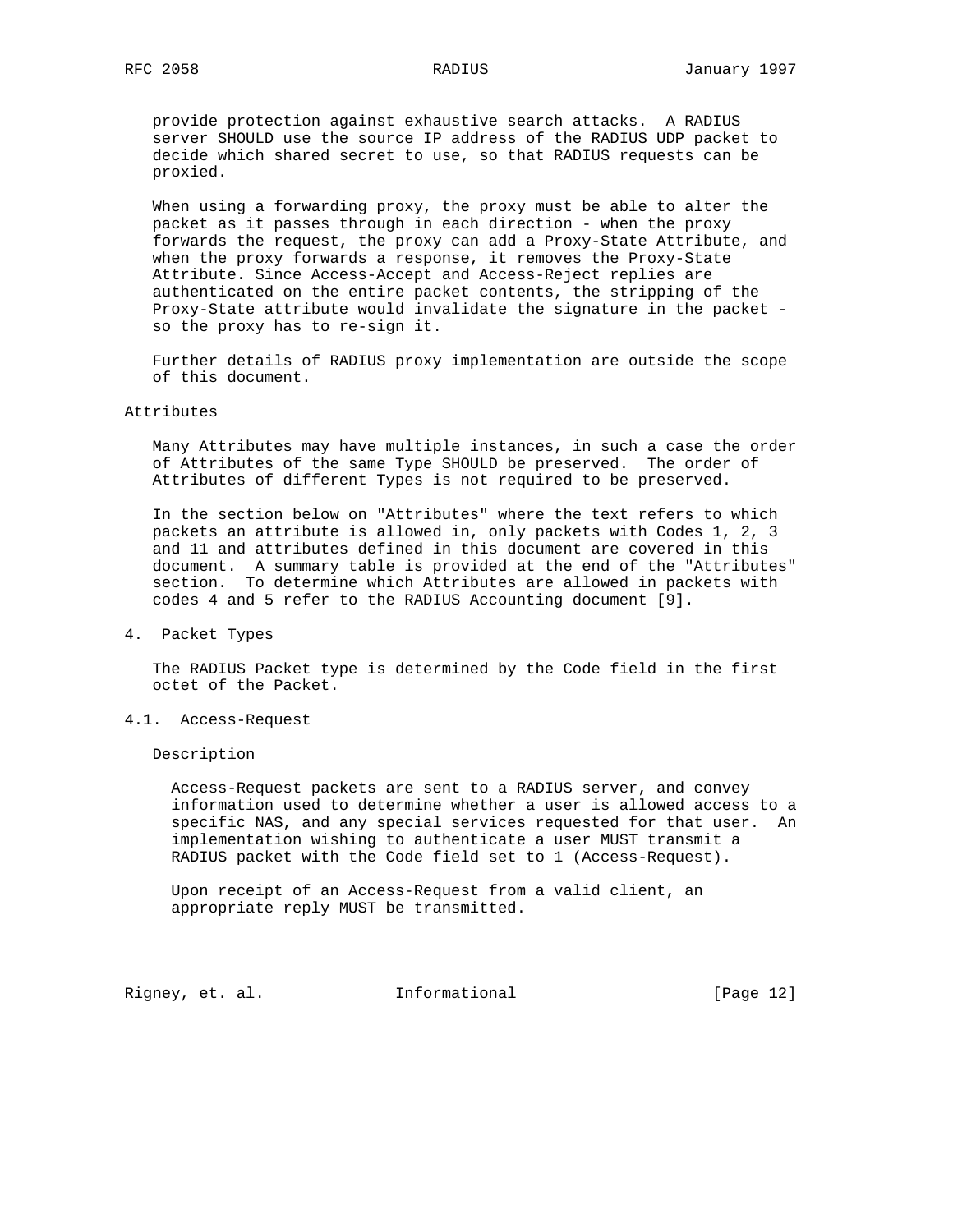An Access-Request MUST contain a User-Name attribute. It SHOULD contain either a NAS-IP-Address attribute or NAS-Identifier attribute (or both, although that is not recommended). It MUST contain either a User-Password attribute or CHAP-Password attribute. It SHOULD contain a NAS-Port or NAS-Port-Type attribute or both unless the type of access being requested does not involve a port or the NAS does not distinguish among its ports.

 An Access-Request MAY contain additional attributes as a hint to the server, but the server is not required to honor the hint.

 When a User-Password is present, it is hidden using a method based on the RSA Message Digest Algorithm MD5 [1].

 A summary of the Access-Request packet format is shown below. The fields are transmitted from left to right.

0  $1$  2 3 0 1 2 3 4 5 6 7 8 9 0 1 2 3 4 5 6 7 8 9 0 1 2 3 4 5 6 7 8 9 0 1 +-+-+-+-+-+-+-+-+-+-+-+-+-+-+-+-+-+-+-+-+-+-+-+-+-+-+-+-+-+-+-+-+ | Code | Identifier | Length | +-+-+-+-+-+-+-+-+-+-+-+-+-+-+-+-+-+-+-+-+-+-+-+-+-+-+-+-+-+-+-+-+ | | Request Authenticator | | | | +-+-+-+-+-+-+-+-+-+-+-+-+-+-+-+-+-+-+-+-+-+-+-+-+-+-+-+-+-+-+-+-+ | Attributes ... +-+-+-+-+-+-+-+-+-+-+-+-+-

Code

1 for Access-Request.

Identifier

 The Identifier field MUST be changed whenever the content of the Attributes field changes, and whenever a valid reply has been received for a previous request. For retransmissions, the Identifier MUST remain unchanged.

Request Authenticator

 The Request Authenticator value MUST be changed each time a new Identifier is used.

Rigney, et. al. **Informational** [Page 13]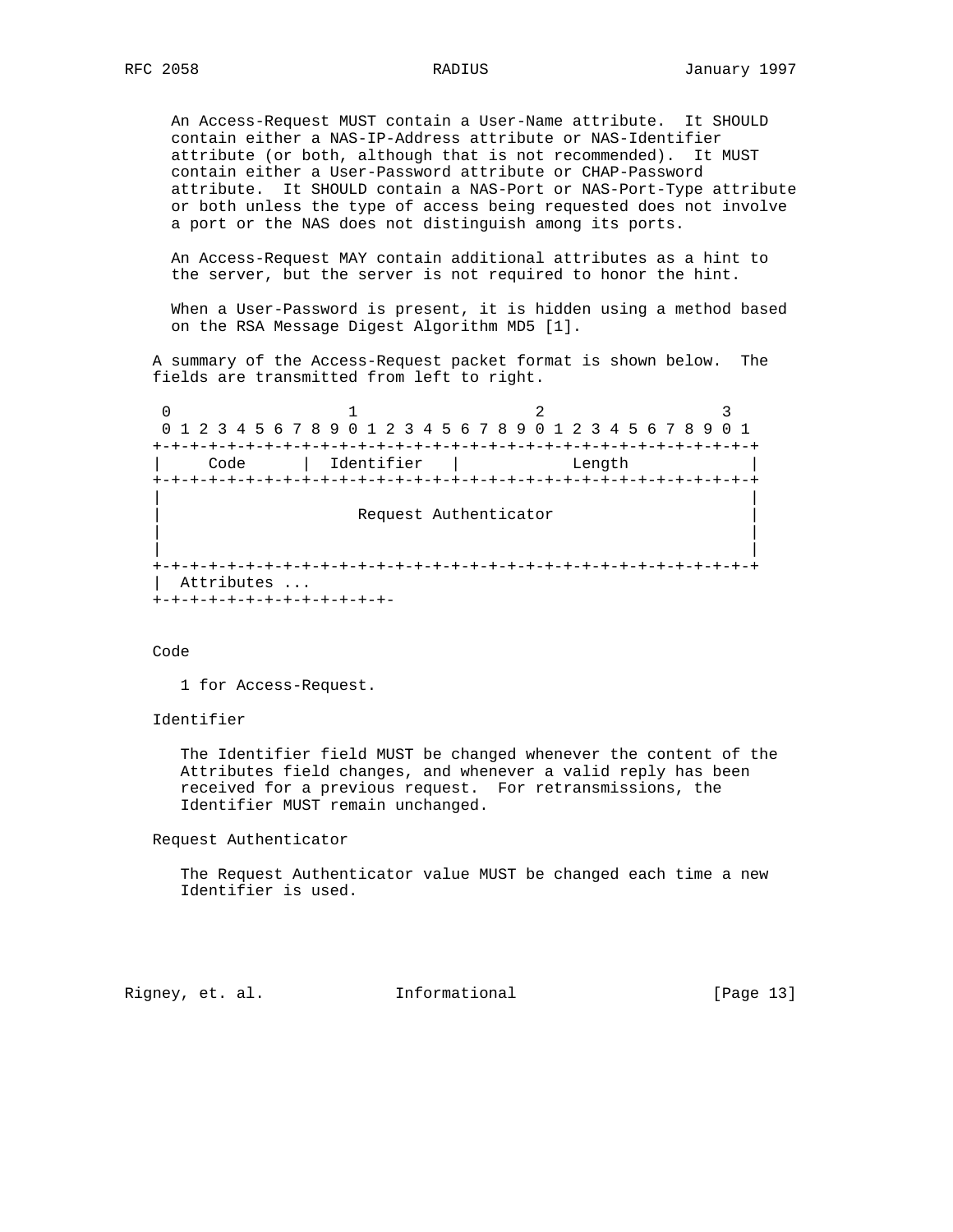## Attributes

 The Attribute field is variable in length, and contains the list of Attributes that are required for the type of service, as well as any desired optional Attributes.

4.2. Access-Accept

Description

 Access-Accept packets are sent by the RADIUS server, and provide specific configuration information necessary to begin delivery of service to the user. If all Attribute values received in an Access-Request are acceptable then the RADIUS implementation MUST transmit a packet with the Code field set to 2 (Access-Accept). On reception of an Access-Accept, the Identifier field is matched with a pending Access-Request. Additionally, the Response Authenticator field MUST contain the correct response for the pending Access- Request. Invalid packets are silently discarded.

 A summary of the Access-Accept packet format is shown below. The fields are transmitted from left to right.

|            | 0 1 2 3 4 5 6 7 8 9 0 1 2 3 4 5 6 7 8 9 0 1 2 3 4 5 6 7 8 9 0 1 |                        |               |
|------------|-----------------------------------------------------------------|------------------------|---------------|
|            |                                                                 |                        |               |
| Code       | Identifier                                                      |                        | Length        |
|            |                                                                 |                        |               |
|            |                                                                 | Response Authenticator |               |
| Attributes | +-+-+-+-+-+-+-+-+-+-+-+-+-+                                     |                        | -+-+-+-+-+-+- |

Code

2 for Access-Accept.

Identifier

 The Identifier field is a copy of the Identifier field of the Access-Request which caused this Access-Accept.

Rigney, et. al. **Informational** [Page 14]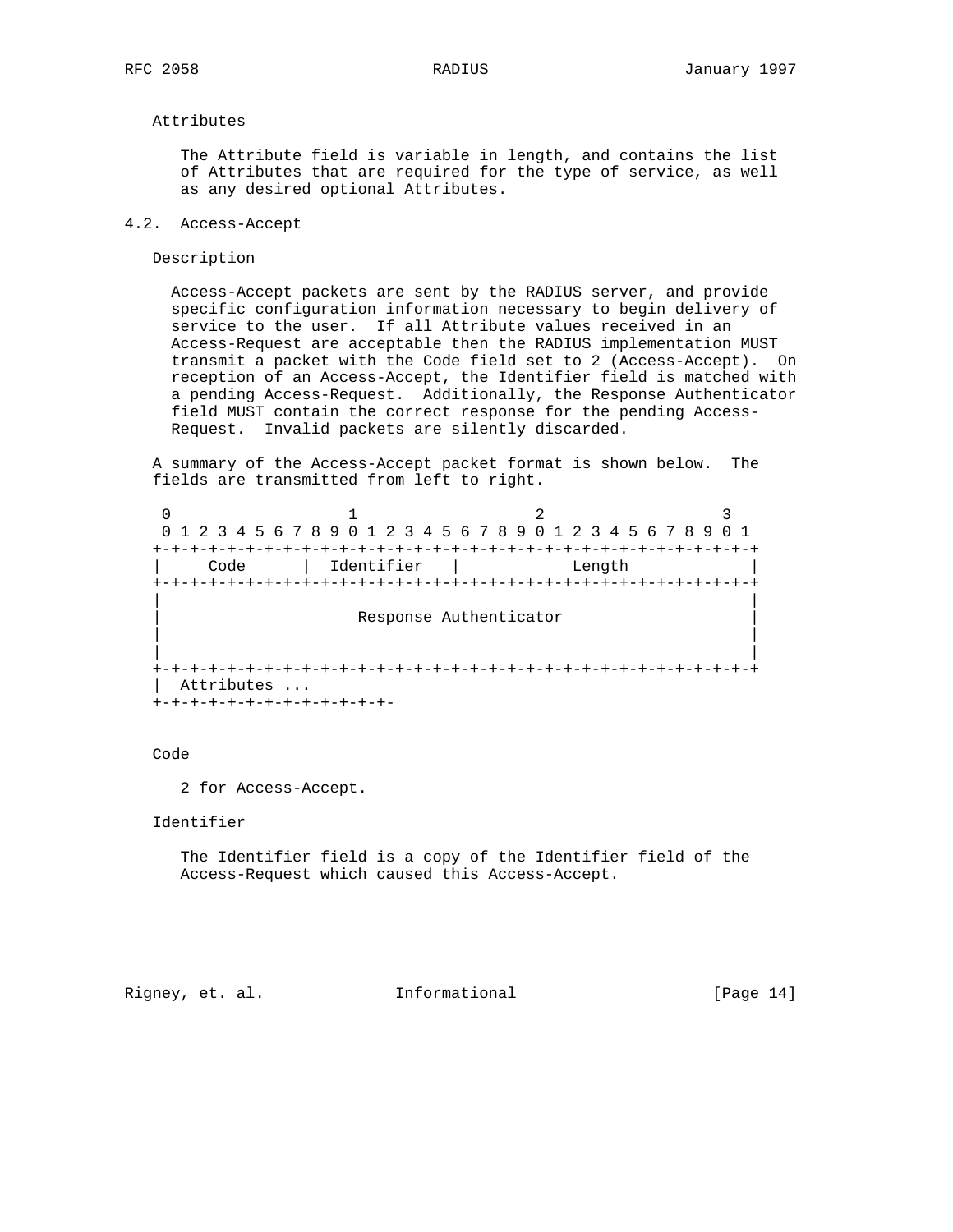# Response Authenticator

 The Response Authenticator value is calculated from the Access- Request value, as described earlier.

Attributes

 The Attribute field is variable in length, and contains a list of zero or more Attributes.

# 4.3. Access-Reject

Description

 If any value of the received Attributes is not acceptable, then the RADIUS server MUST transmit a packet with the Code field set to 3 (Access-Reject). It MAY include one or more Reply-Message Attributes with a text message which the NAS MAY display to the user.

 A summary of the Access-Reject packet format is shown below. The fields are transmitted from left to right.

|            | 0 1 2 3 4 5 6 7 8 9 0 1 2 3 4 5 6 7 8 9 0 1 2 3 4 5 6 7 8 9 0 1 |                        |        |
|------------|-----------------------------------------------------------------|------------------------|--------|
|            |                                                                 |                        |        |
| Code       | Identifier                                                      |                        | Length |
|            |                                                                 |                        |        |
|            |                                                                 | Response Authenticator |        |
| Attributes | +-+-+-+-+-+-+-+-+-+-+-+-+-+                                     |                        |        |

## Code

3 for Access-Reject.

# Identifier

 The Identifier field is a copy of the Identifier field of the Access-Request which caused this Access-Reject.

Rigney, et. al. 1nformational [Page 15]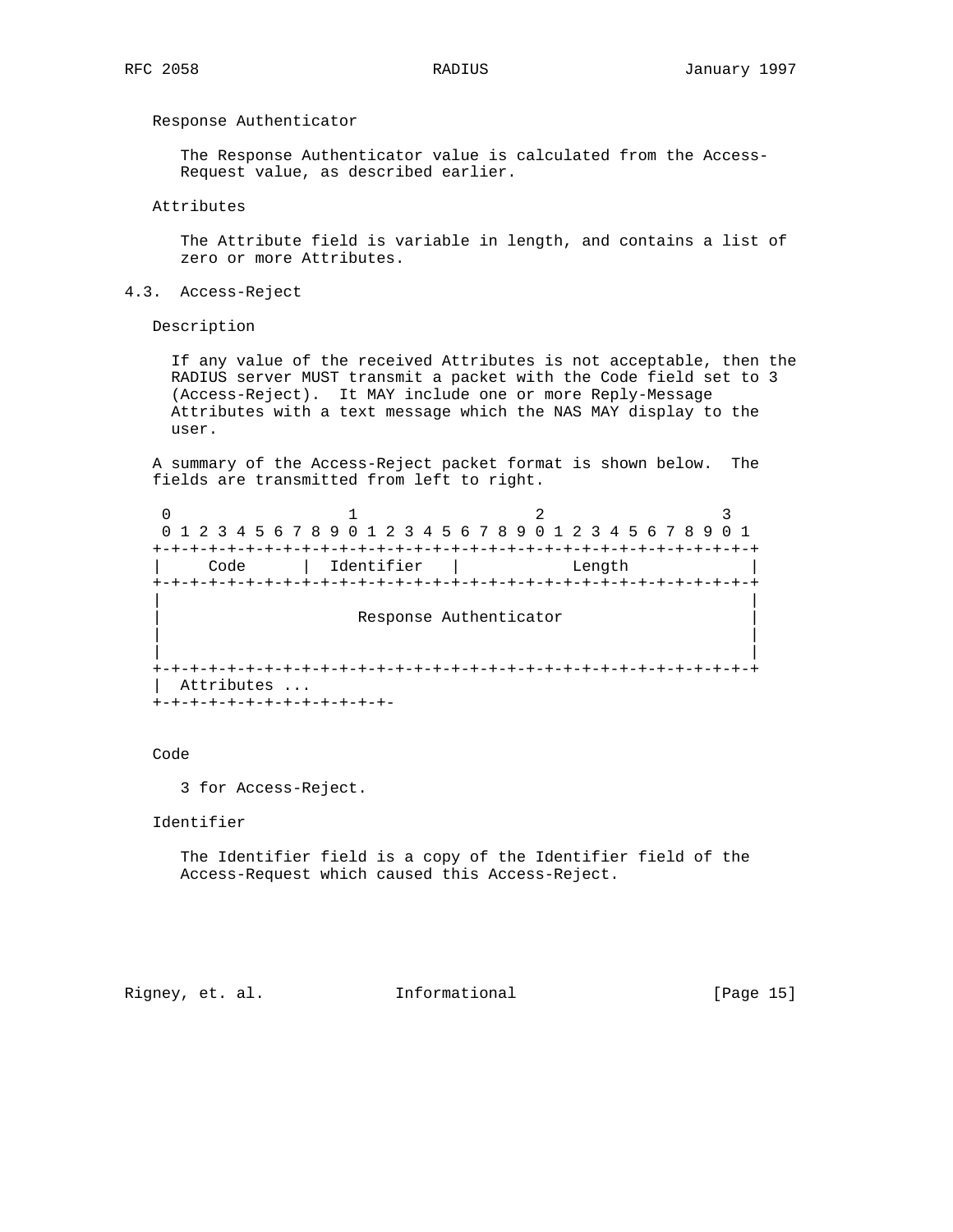## Response Authenticator

 The Response Authenticator value is calculated from the Access- Request value, as described earlier.

Attributes

 The Attribute field is variable in length, and contains a list of zero or more Attributes.

## 4.4. Access-Challenge

Description

 If the RADIUS server desires to send the user a challenge requiring a response, then the RADIUS server MUST respond to the Access- Request by transmitting a packet with the Code field set to 11 (Access-Challenge).

 The Attributes field MAY have one or more Reply-Message Attributes, and MAY have a single State Attribute, or none. No other Attributes are permitted in an Access-Challenge.

 On receipt of an Access-Challenge, the Identifier field is matched with a pending Access-Request. Additionally, the Response Authenticator field MUST contain the correct response for the pending Access-Request. Invalid packets are silently discarded.

 If the NAS does not support challenge/response, it MUST treat an Access-Challenge as though it had received an Access-Reject instead.

 If the NAS supports challenge/response, receipt of a valid Access- Challenge indicates that a new Access-Request SHOULD be sent. The NAS MAY display the text message, if any, to the user, and then prompt the user for a response. It then sends its original Access-Request with a new request ID and Request Authenticator, with the User-Password Attribute replaced by the user's response (encrypted), and including the State Attribute from the Access- Challenge, if any. Only 0 or 1 instances of the State Attribute can be present in an Access-Request.

 A NAS which supports PAP MAY forward the Reply-Message to the dialin client and accept a PAP response which it can use as though the user had entered the response. If the NAS cannot do so, it should treat the Access-Challenge as though it had received an Access-Reject instead.

Rigney, et. al. **Informational** [Page 16]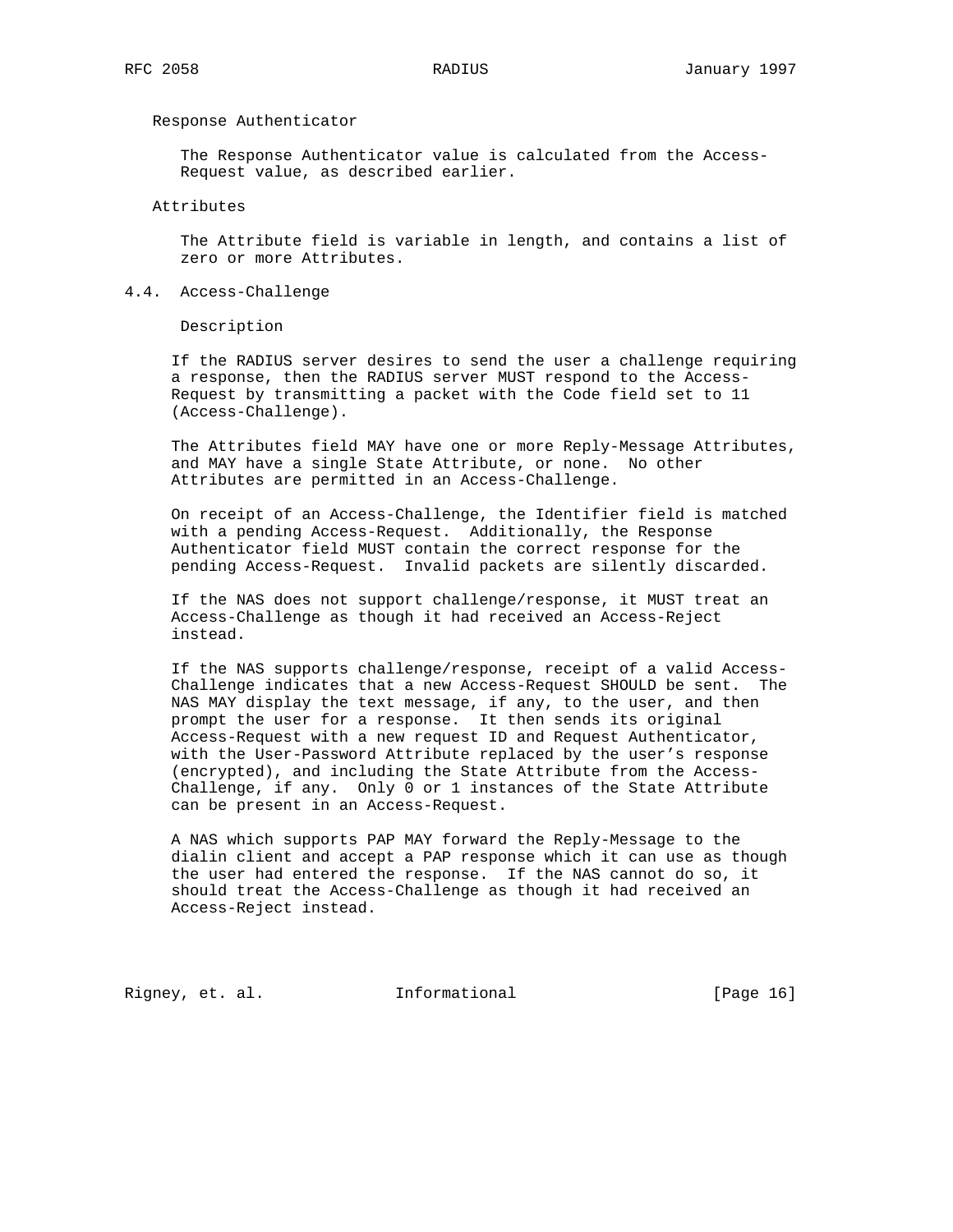A summary of the Access-Challenge packet format is shown below. The fields are transmitted from left to right.

0  $1$  2 3 0 1 2 3 4 5 6 7 8 9 0 1 2 3 4 5 6 7 8 9 0 1 2 3 4 5 6 7 8 9 0 1 +-+-+-+-+-+-+-+-+-+-+-+-+-+-+-+-+-+-+-+-+-+-+-+-+-+-+-+-+-+-+-+-+ | Code | Identifier | Length | +-+-+-+-+-+-+-+-+-+-+-+-+-+-+-+-+-+-+-+-+-+-+-+-+-+-+-+-+-+-+-+-+ | | Response Authenticator | | | | +-+-+-+-+-+-+-+-+-+-+-+-+-+-+-+-+-+-+-+-+-+-+-+-+-+-+-+-+-+-+-+-+ | Attributes ... +-+-+-+-+-+-+-+-+-+-+-+-+-

Code

11 for Access-Challenge.

#### Identifier

 The Identifier field is a copy of the Identifier field of the Access-Request which caused this Access-Challenge.

#### Response Authenticator

 The Response Authenticator value is calculated from the Access- Request value, as described earlier.

# Attributes

 The Attributes field is variable in length, and contains a list of zero or more Attributes.

# 5. Attributes

 RADIUS Attributes carry the specific authentication, authorization, information and configuration details for the request and reply.

 Some Attributes MAY be included more than once. The effect of this is Attribute specific, and is specified in each Attribute description.

 The end of the list of Attributes is indicated by the Length of the RADIUS packet.

Rigney, et. al. **Informational** [Page 17]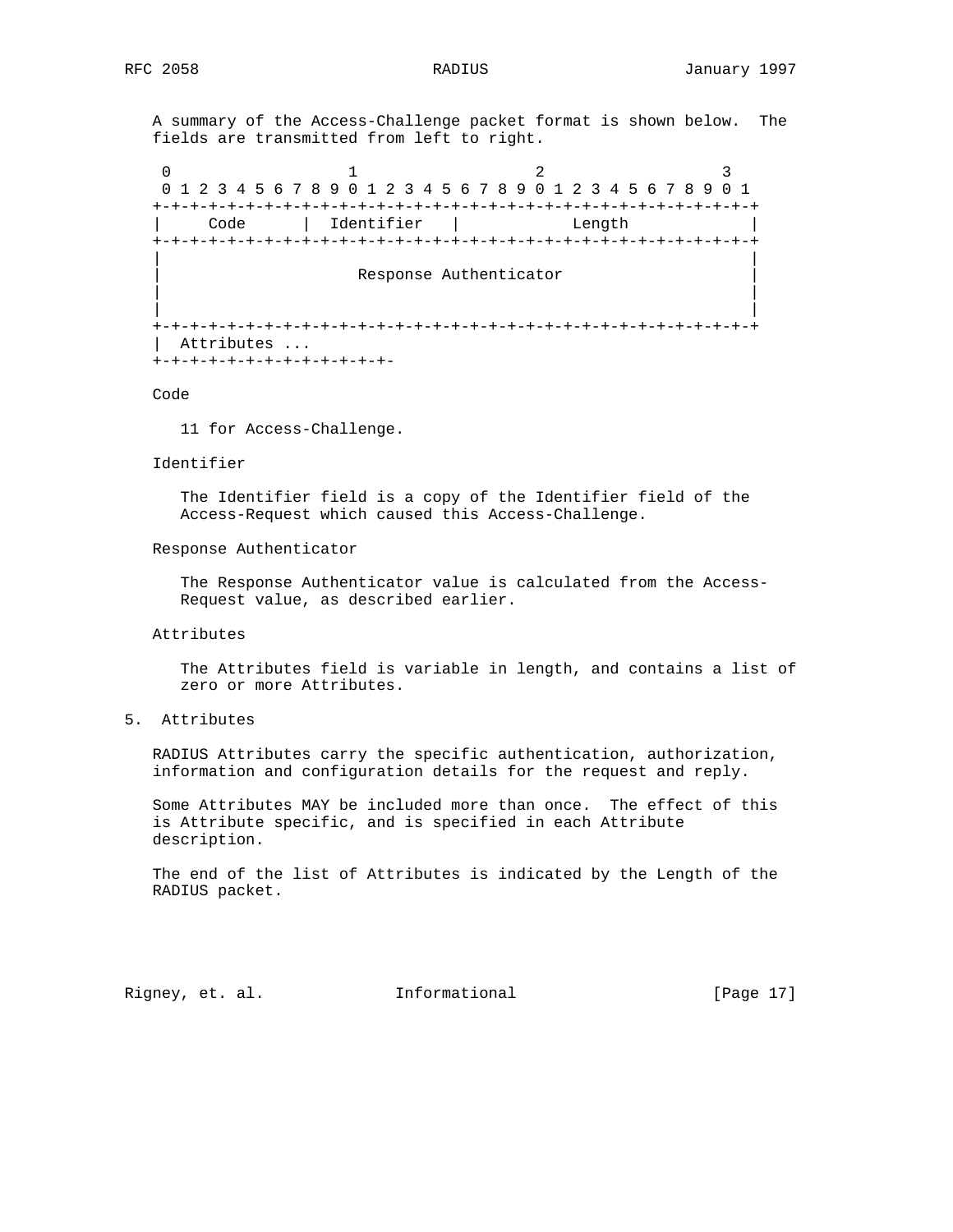A summary of the Attribute format is shown below. The fields are transmitted from left to right.

 $0$  1 2 0 1 2 3 4 5 6 7 8 9 0 1 2 3 4 5 6 7 8 9 0 +-+-+-+-+-+-+-+-+-+-+-+-+-+-+-+-+-+-+-+-+-+- | Type | Length | Value ... +-+-+-+-+-+-+-+-+-+-+-+-+-+-+-+-+-+-+-+-+-+-

# Type

 The Type field is one octet. Up-to-date values of the RADIUS Type field are specified in the most recent "Assigned Numbers" RFC [3]. Values 192-223 are reserved for experimental use, values 224-240 are reserved for implementation-specific use, and values 241-255 are reserved and should not be used. This specification concerns the following values:

A RADIUS server MAY ignore Attributes with an unknown Type.

A RADIUS client MAY ignore Attributes with an unknown Type.

| 1  | User-Name          |
|----|--------------------|
| 2  | User-Password      |
| 3  | CHAP-Password      |
| 4  | NAS-IP-Address     |
| 5  | NAS-Port           |
| 6  | Service-Type       |
| 7  | Framed-Protocol    |
| 8  | Framed-IP-Address  |
| 9  | Framed-IP-Netmask  |
| 10 | Framed-Routing     |
| 11 | Filter-Id          |
| 12 | Framed-MTU         |
| 13 | Framed-Compression |
| 14 | Login-IP-Host      |
| 15 | Login-Service      |
| 16 | Login-TCP-Port     |
| 17 | (unassigned)       |
| 18 | Reply-Message      |
| 19 | Callback-Number    |
| 20 | Callback-Id        |
| 21 | (unassigned)       |
| 22 | Framed-Route       |
| 23 | Framed-IPX-Network |
| 24 | State              |
| 25 | Class              |
| 26 | Vendor-Specific    |

Rigney, et. al. 10. Informational [Page 18]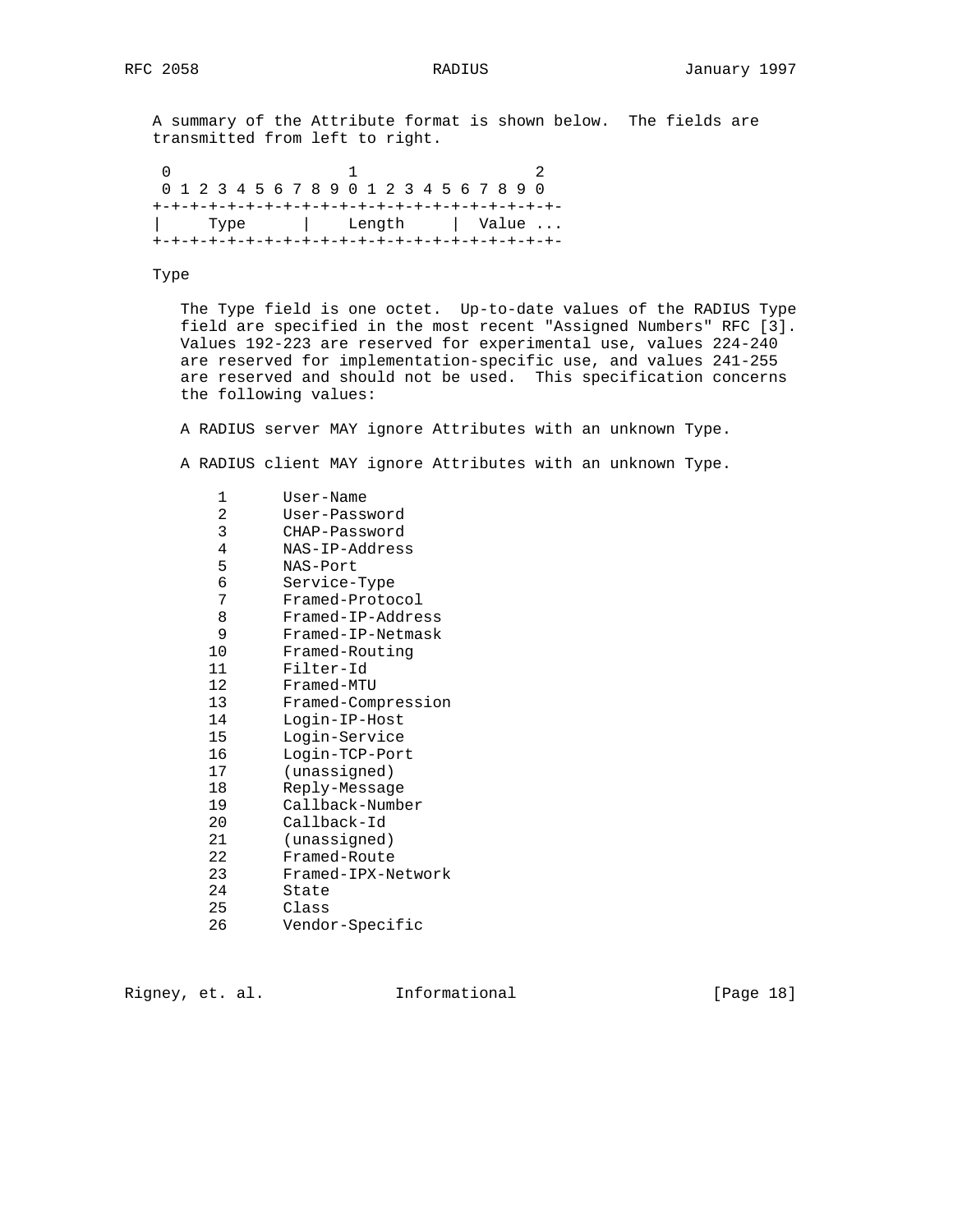| 27        | Session-Timeout           |
|-----------|---------------------------|
| 28        | Idle-Timeout              |
| 29        | Termination-Action        |
| 30        | Called-Station-Id         |
| 31        | Calling-Station-Id        |
| 32        | NAS-Identifier            |
| 33        | Proxy-State               |
| 34        | Login-LAT-Service         |
| 35        | Login-LAT-Node            |
| 36        | Login-LAT-Group           |
| 37        | Framed-AppleTalk-Link     |
| 38        | Framed-AppleTalk-Network  |
| 39        | Framed-AppleTalk-Zone     |
| $40 - 59$ | (reserved for accounting) |
| 60        | CHAP-Challenge            |
| 61        | NAS-Port-Type             |
| 62        | Port-Limit                |
| 63        | Login-LAT-Port            |

# Length

 The Length field is one octet, and indicates the length of this Attribute including the Type, Length and Value fields. If an Attribute is received in an Access-Request but with an invalid Length, an Access-Reject SHOULD be transmitted. If an Attribute is received in an Access-Accept, Access-Reject or Access-Challenge packet with an invalid length, the packet MUST either be treated as an Access-Reject or else silently discarded.

Value

 The Value field is zero or more octets and contains information specific to the Attribute. The format and length of the Value field is determined by the Type and Length fields.

 Note that a "string" in RADIUS does not require termination by an ASCII NUL because the Attribute already has a length field.

The format of the value field is one of four data types.

string 0-253 octets

address 32 bit value, most significant octet first.

integer 32 bit value, most significant octet first.

Rigney, et. al. **Informational** [Page 19]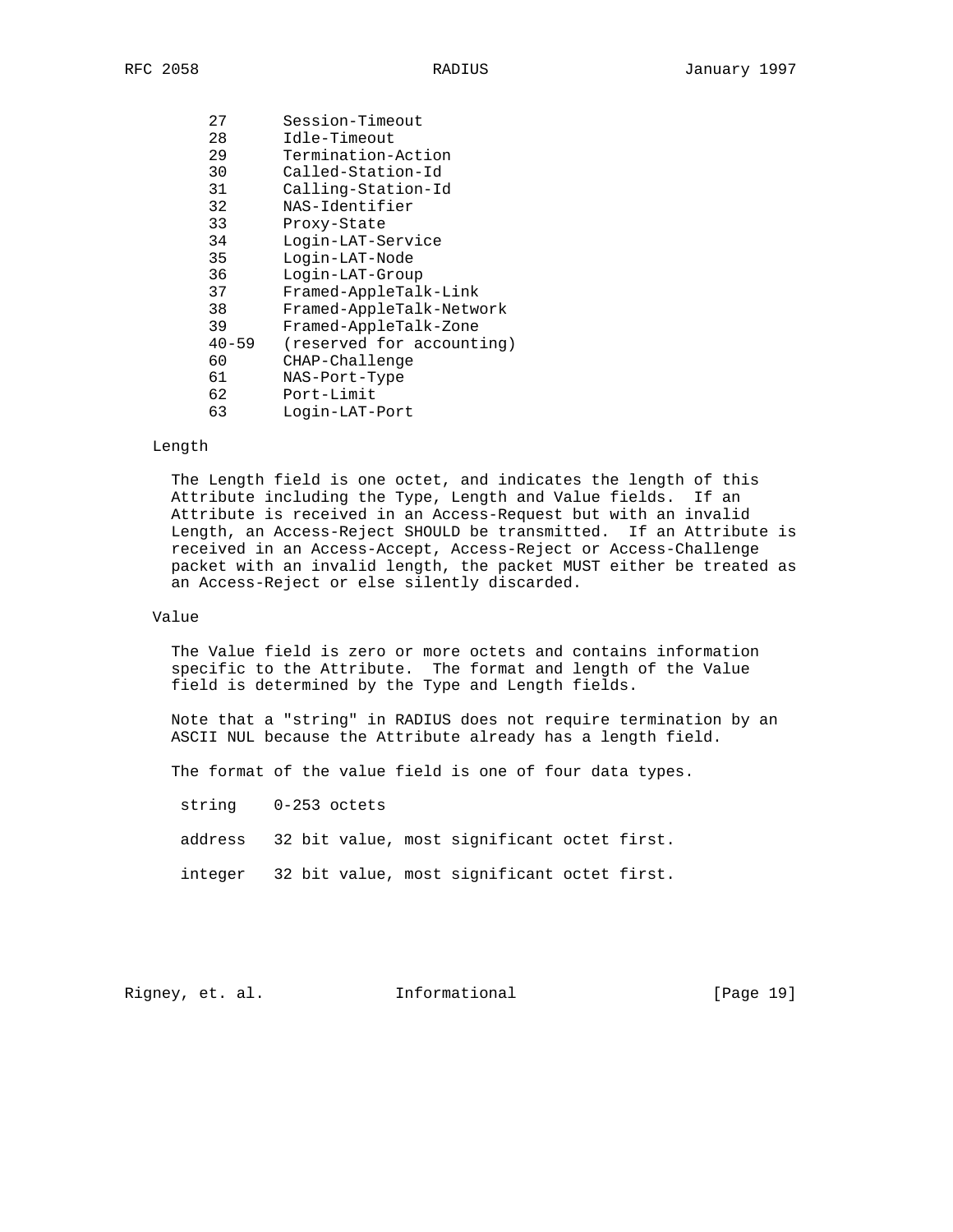time 32 bit value, most significant octet first -- seconds since 00:00:00 GMT, January 1, 1970. The standard Attributes do not use this data type but it is presented here for possible use within Vendor-Specific attributes.

# 5.1. User-Name

Description

 This Attribute indicates the name of the user to be authenticated. It is only used in Access-Request packets.

 A summary of the User-Name Attribute format is shown below. The fields are transmitted from left to right.

 $0$  1 2 0 1 2 3 4 5 6 7 8 9 0 1 2 3 4 5 6 7 8 9 0 1 +-+-+-+-+-+-+-+-+-+-+-+-+-+-+-+-+-+-+-+-+-+-+- | Type | Length | String ... +-+-+-+-+-+-+-+-+-+-+-+-+-+-+-+-+-+-+-+-+-+-+-

Type

1 for User-Name.

### Length

 $\Rightarrow$  = 3

String

 The String field is one or more octets. The NAS may limit the maximum length of the User-Name but the ability to handle at least 63 octets is recommended.

Rigney, et. al. **Informational** [Page 20]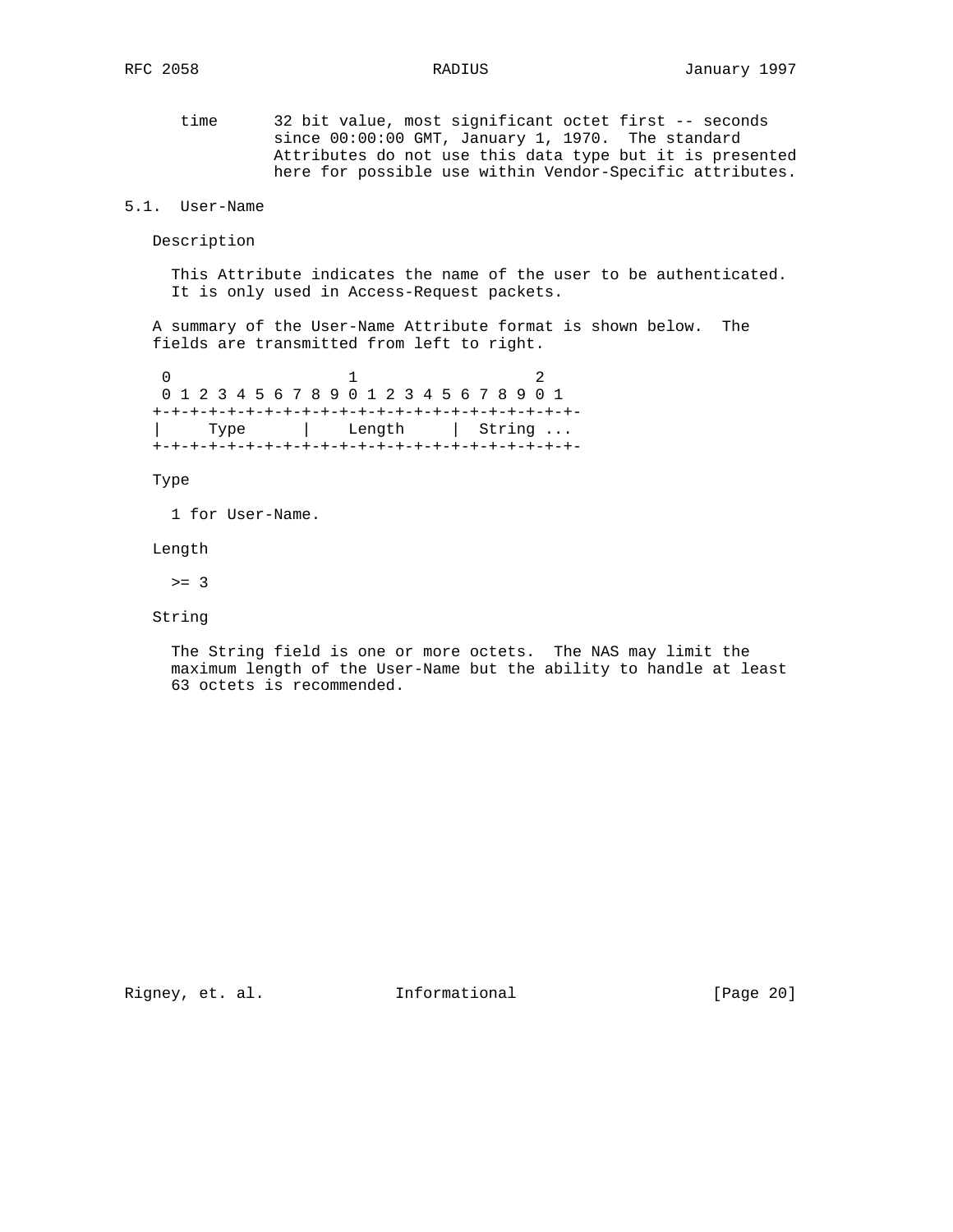The format of the username MAY be one of several forms:

- monolithic Consisting only of alphanumeric characters. This simple form might be used to locally manage a NAS.
- simple Consisting only of printable ASCII characters.
- name@fqdn SMTP address. The Fully Qualified Domain Name (with or without trailing dot) indicates the realm in which the name part applies.
- distinguished name A name in ASN.1 form used in Public Key authentication systems.

# 5.2. User-Password

Description

 This Attribute indicates the password of the user to be authenticated, or the user's input following an Access-Challenge. It is only used in Access-Request packets.

 On transmission, the password is hidden. The password is first padded at the end with nulls to a multiple of 16 octets. A one-way MD5 hash is calculated over a stream of octets consisting of the shared secret followed by the Request Authenticator. This value is XORed with the first 16 octet segment of the password and placed in the first 16 octets of the String field of the User-Password Attribute.

 If the password is longer than 16 characters, a second one-way MD5 hash is calculated over a stream of octets consisting of the shared secret followed by the result of the first xor. That hash is XORed with the second 16 octet segment of the password and placed in the second 16 octets of the String field of the User-Password Attribute.

 If necessary, this operation is repeated, with each xor result being used along with the shared secret to generate the next hash to xor the next segment of the password, to no more than 128 characters.

 The method is taken from the book "Network Security" by Kaufman, Perlman and Speciner [4] pages 109-110. A more precise explanation of the method follows:

Rigney, et. al. **Informational** [Page 21]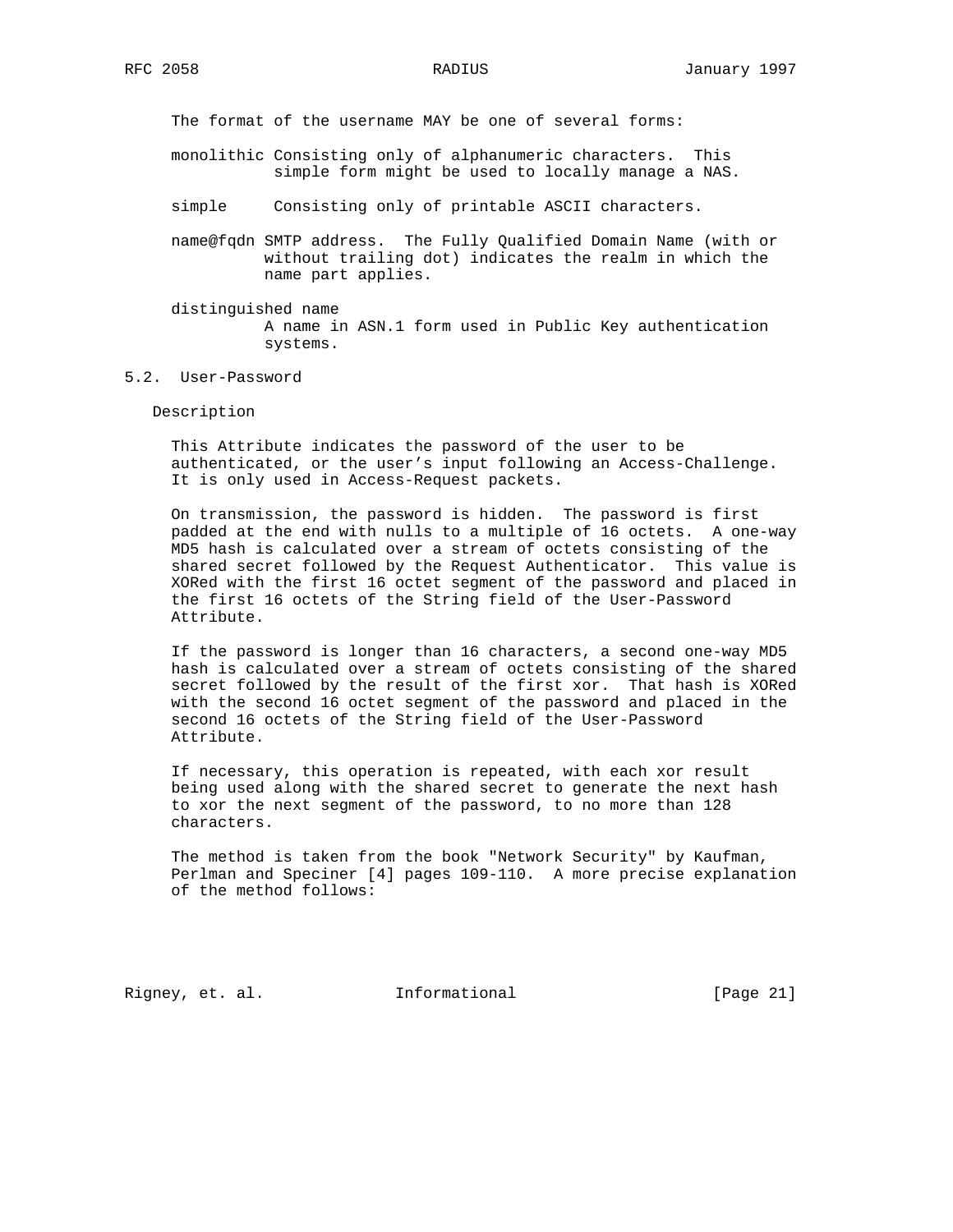Call the shared secret S and the pseudo-random 128-bit Request Authenticator RA. Break the password into 16-octet chunks p1, p2, etc. with the last one padded at the end with nulls to a 16-octet boundary. Call the ciphertext blocks  $c(1)$ ,  $c(2)$ , etc. We'll need intermediate values b1, b2, etc.

 $b1 = MD5(S + RA)$  c(1) = p1 xor b1  $b2 = MD5(S + c(1))$   $c(2) = p2 x$ or  $b2$  . . . . . . bi =  $MD5(S + c(i-1))$  c(i) = pi xor bi

The String will contain  $c(1)+c(2)+...+c(i)$  where + denotes concatenation.

On receipt, the process is reversed to yield the original password.

 A summary of the User-Password Attribute format is shown below. The fields are transmitted from left to right.

```
0 1 2
     0 1 2 3 4 5 6 7 8 9 0 1 2 3 4 5 6 7 8 9 0 1
     +-+-+-+-+-+-+-+-+-+-+-+-+-+-+-+-+-+-+-+-+-+-+-
 | Type | Length | String ...
 +-+-+-+-+-+-+-+-+-+-+-+-+-+-+-+-+-+-+-+-+-+-+-
```
Type

2 for User-Password.

Length

At least 18 and no larger than 130.

String

The String field is between 16 and 128 octets long, inclusive.

# 5.3. CHAP-Password

Description

 This Attribute indicates the response value provided by a PPP Challenge-Handshake Authentication Protocol (CHAP) user in response to the challenge. It is only used in Access-Request packets.

Rigney, et. al. **Informational** [Page 22]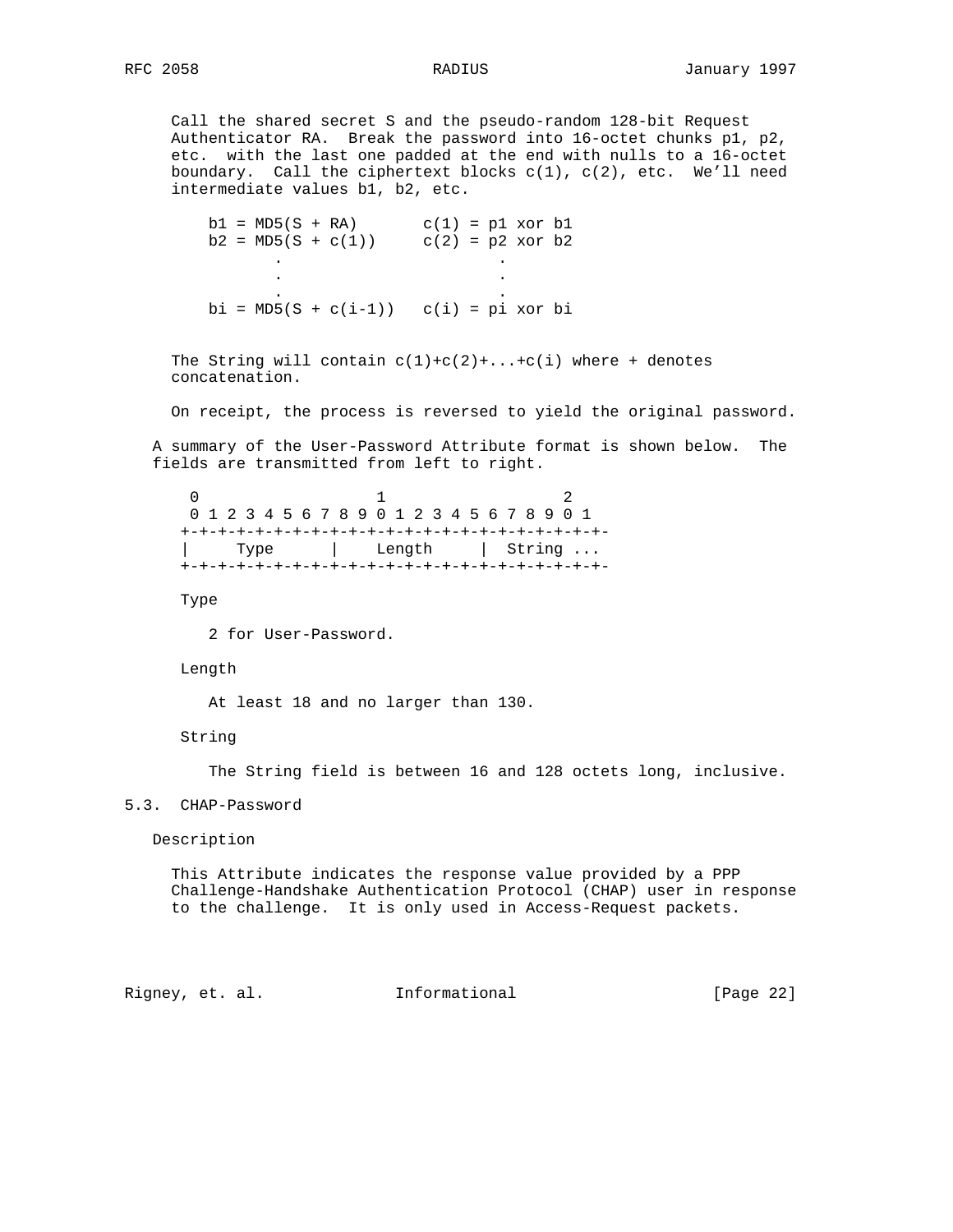The CHAP challenge value is found in the CHAP-Challenge Attribute (60) if present in the packet, otherwise in the Request Authenticator field.

 A summary of the CHAP-Password Attribute format is shown below. The fields are transmitted from left to right.

 $0$  1 2 0 1 2 3 4 5 6 7 8 9 0 1 2 3 4 5 6 7 8 9 0 1 2 3 4 5 6 7 8 9 +-+-+-+-+-+-+-+-+-+-+-+-+-+-+-+-+-+-+-+-+-+-+-+-+-+-+-+-+-+-+- Length | CHAP Ident | String ... +-+-+-+-+-+-+-+-+-+-+-+-+-+-+-+-+-+-+-+-+-+-+-+-+-+-+-+-+-+-+-

### Type

3 for CHAP-Password.

#### Length

19

# CHAP Ident

 This field is one octet, and contains the CHAP Identifier from the user's CHAP Response.

# String

 The String field is 16 octets, and contains the CHAP Response from the user.

# 5.4. NAS-IP-Address

## Description

 This Attribute indicates the identifying IP Address of the NAS which is requesting authentication of the user. It is only used in Access-Request packets. Either NAS-IP-Address or NAS-Identifier SHOULD be present in an Access-Request packet.

Rigney, et. al. 1nformational [Page 23]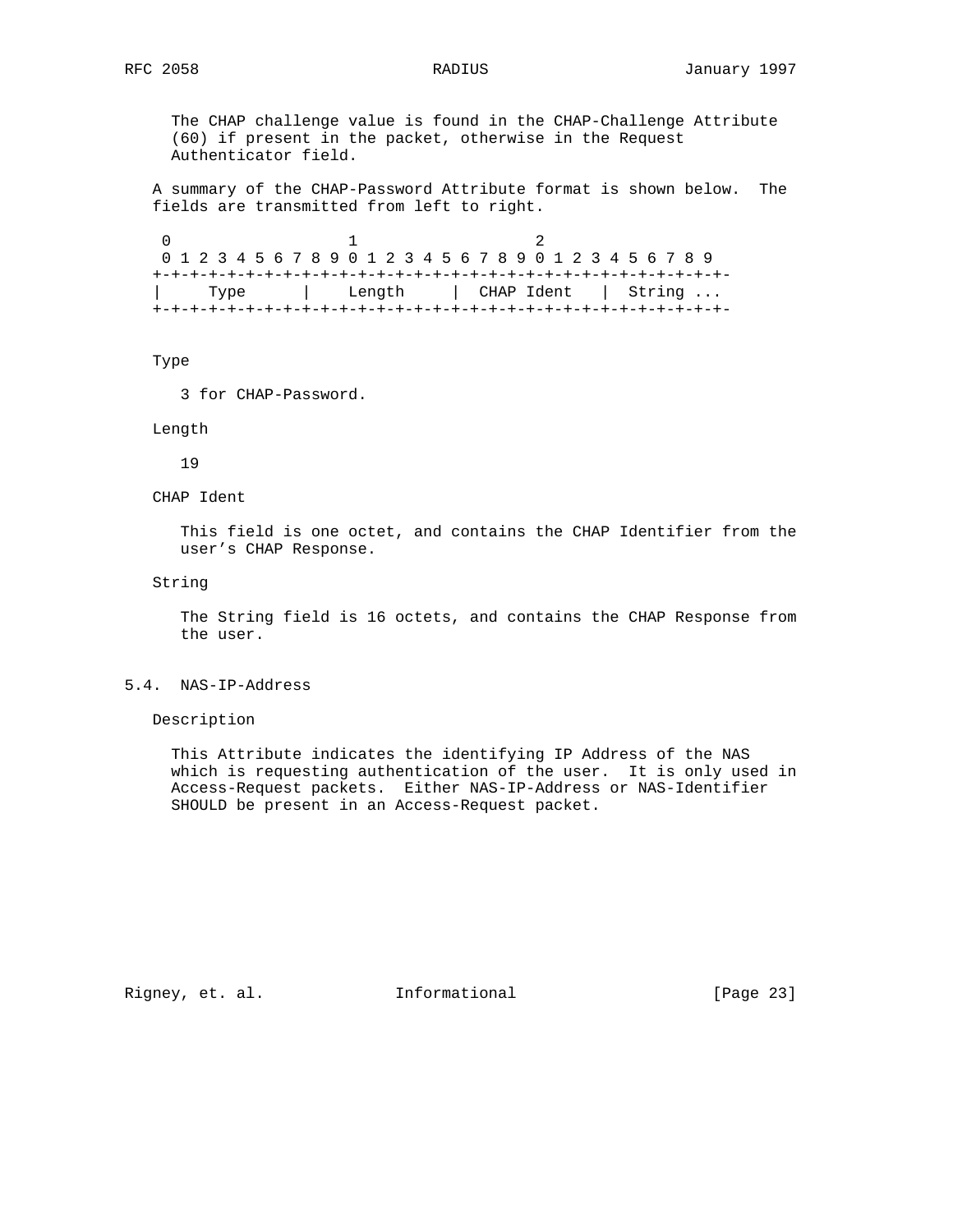A summary of the NAS-IP-Address Attribute format is shown below. The fields are transmitted from left to right.

0  $1$  2 3 0 1 2 3 4 5 6 7 8 9 0 1 2 3 4 5 6 7 8 9 0 1 2 3 4 5 6 7 8 9 0 1 +-+-+-+-+-+-+-+-+-+-+-+-+-+-+-+-+-+-+-+-+-+-+-+-+-+-+-+-+-+-+-+-+ | Type | Length | Address +-+-+-+-+-+-+-+-+-+-+-+-+-+-+-+-+-+-+-+-+-+-+-+-+-+-+-+-+-+-+-+-+ Address (cont) | +-+-+-+-+-+-+-+-+-+-+-+-+-+-+-+-+

Type

4 for NAS-IP-Address.

Length

6

Address

The Address field is four octets.

# 5.5. NAS-Port

Description

 This Attribute indicates the physical port number of the NAS which is authenticating the user. It is only used in Access-Request packets. Note that this is using "port" in its sense of a physical connection on the NAS, not in the sense of a TCP or UDP port number. Either NAS-Port or NAS-Port-Type (61) or both SHOULD be present in an Access-Request packet, if the NAS differentiates among its ports.

Rigney, et. al. 1nformational [Page 24]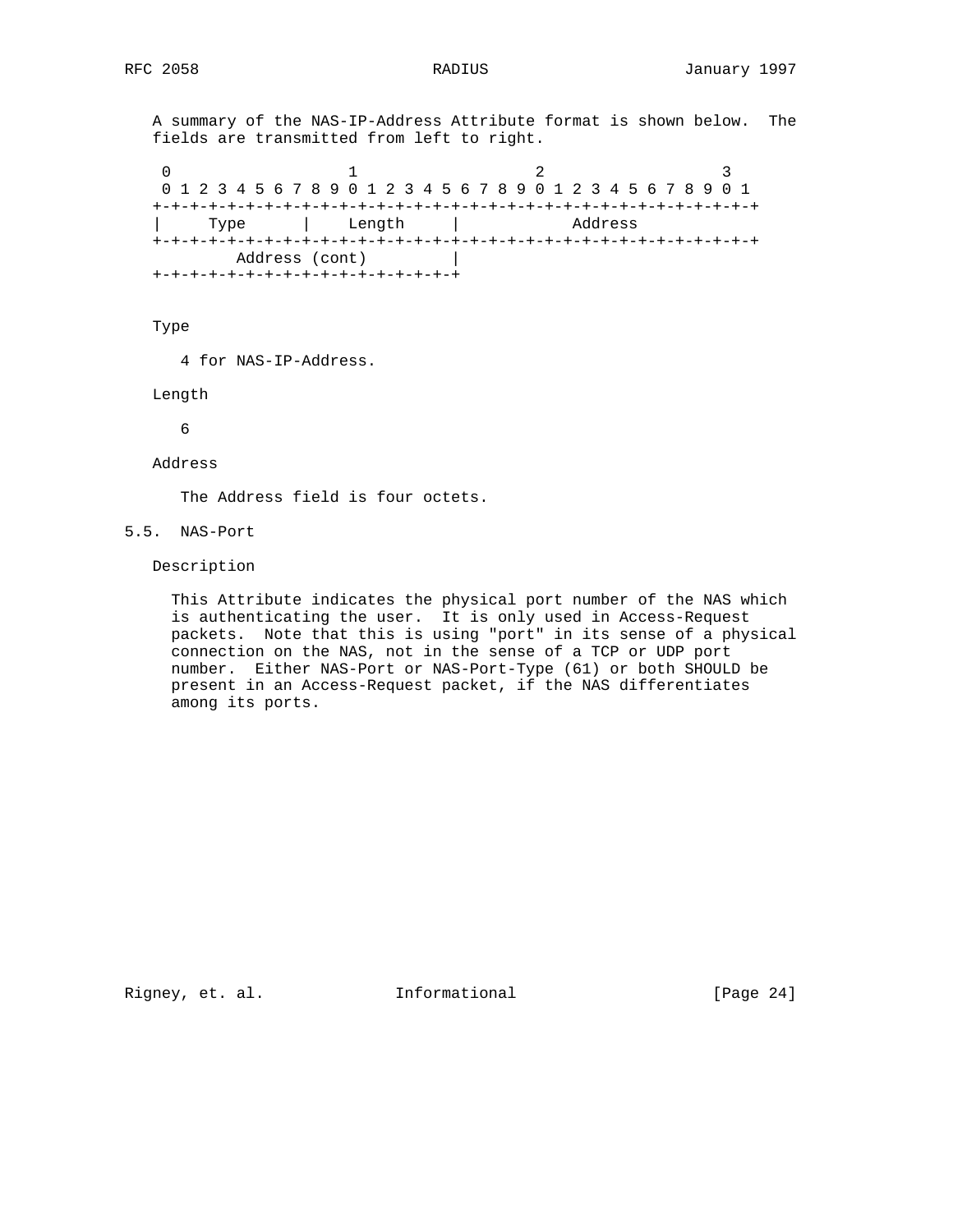A summary of the NAS-Port Attribute format is shown below. The fields are transmitted from left to right. 0  $1$  2 3 0 1 2 3 4 5 6 7 8 9 0 1 2 3 4 5 6 7 8 9 0 1 2 3 4 5 6 7 8 9 0 1 +-+-+-+-+-+-+-+-+-+-+-+-+-+-+-+-+-+-+-+-+-+-+-+-+-+-+-+-+-+-+-+-+

 | Type | Length | Value +-+-+-+-+-+-+-+-+-+-+-+-+-+-+-+-+-+-+-+-+-+-+-+-+-+-+-+-+-+-+-+-+ Value (cont) |

+-+-+-+-+-+-+-+-+-+-+-+-+-+-+-+-+

Type

5 for NAS-Port.

Length

6

Value

 The Value field is four octets. Despite the size of the field, values range from 0 to 65535.

5.6. Service-Type

Description

 This Attribute indicates the type of service the user has requested, or the type of service to be provided. It MAY be used in both Access-Request and Access-Accept packets. A NAS is not required to implement all of these service types, and MUST treat unknown or unsupported Service-Types as though an Access-Reject had been received instead.

 A summary of the Service-Type Attribute format is shown below. The fields are transmitted from left to right.

0  $1$  2 3 0 1 2 3 4 5 6 7 8 9 0 1 2 3 4 5 6 7 8 9 0 1 2 3 4 5 6 7 8 9 0 1 +-+-+-+-+-+-+-+-+-+-+-+-+-+-+-+-+-+-+-+-+-+-+-+-+-+-+-+-+-+-+-+-+ | Type | Length | Value +-+-+-+-+-+-+-+-+-+-+-+-+-+-+-+-+-+-+-+-+-+-+-+-+-+-+-+-+-+-+-+-+ Value (cont) | +-+-+-+-+-+-+-+-+-+-+-+-+-+-+-+-+

Rigney, et. al. **Informational** [Page 25]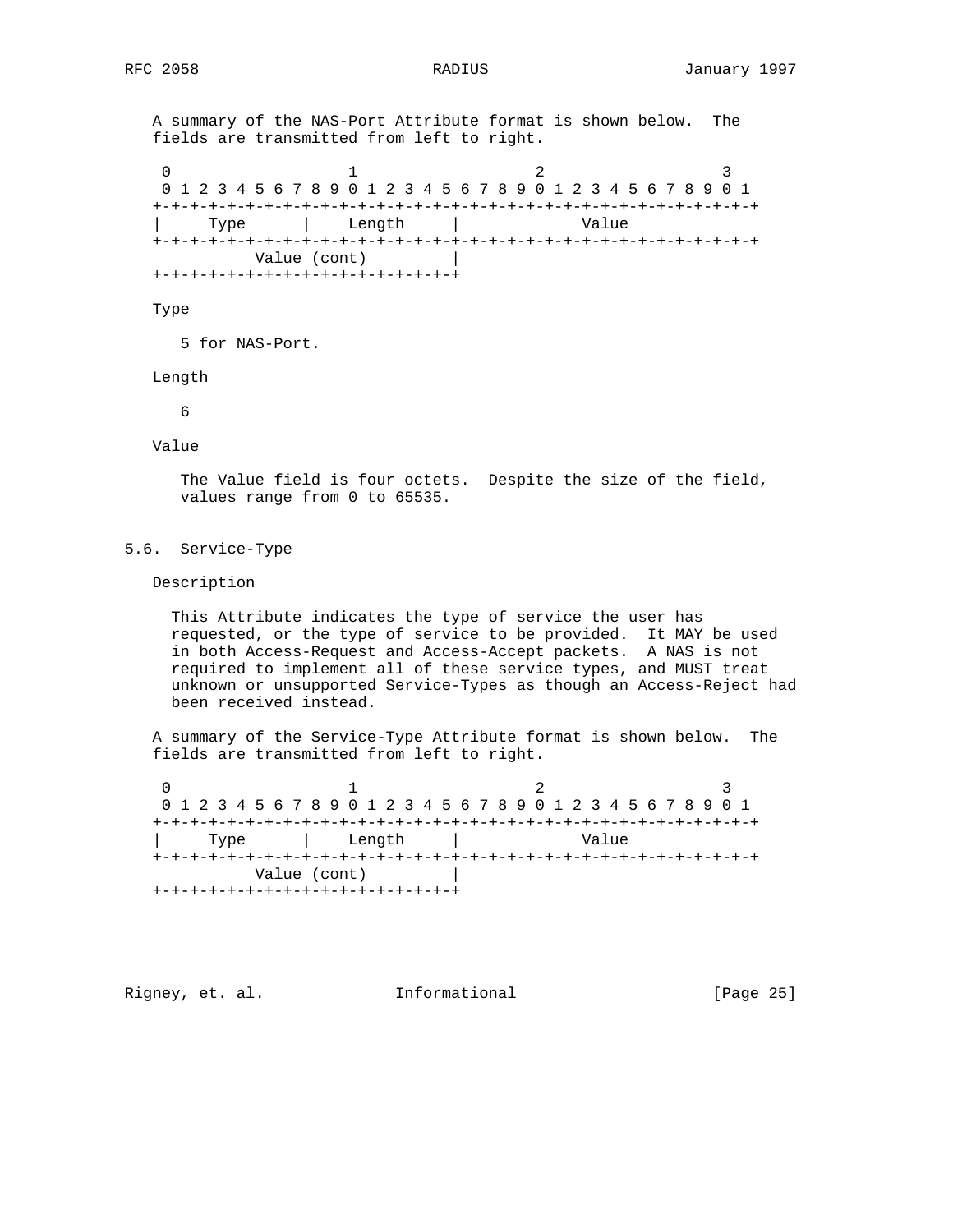| 6 for Service-Type.<br>Length<br>6<br>Value<br>The Value field is four octets.<br>Login<br>1<br>2<br>Framed<br>3<br>Callback Login<br>Callback Framed<br>4<br>5<br>Outbound<br>Administrative<br>6<br>7<br>NAS Prompt<br>Authenticate Only<br>8<br>9<br>Callback NAS Prompt | Type |  |
|-----------------------------------------------------------------------------------------------------------------------------------------------------------------------------------------------------------------------------------------------------------------------------|------|--|
|                                                                                                                                                                                                                                                                             |      |  |
|                                                                                                                                                                                                                                                                             |      |  |
|                                                                                                                                                                                                                                                                             |      |  |
|                                                                                                                                                                                                                                                                             |      |  |
|                                                                                                                                                                                                                                                                             |      |  |
|                                                                                                                                                                                                                                                                             |      |  |
|                                                                                                                                                                                                                                                                             |      |  |
|                                                                                                                                                                                                                                                                             |      |  |
|                                                                                                                                                                                                                                                                             |      |  |
|                                                                                                                                                                                                                                                                             |      |  |
|                                                                                                                                                                                                                                                                             |      |  |
|                                                                                                                                                                                                                                                                             |      |  |
|                                                                                                                                                                                                                                                                             |      |  |
|                                                                                                                                                                                                                                                                             |      |  |

 The service types are defined as follows when used in an Access- Accept. When used in an Access-Request, they should be considered to be a hint to the RADIUS server that the NAS has reason to believe the user would prefer the kind of service indicated, but the server is not required to honor the hint.

Login The user should be connected to a host.

Framed A Framed Protocol should be started for the User, such as PPP or SLIP.

 Callback Login The user should be disconnected and called back, then connected to a host.

 Callback Framed The user should be disconnected and called back, then a Framed Protocol should be started for the User, such as PPP or SLIP.

 Outbound The user should be granted access to outgoing devices.

 Administrative The user should be granted access to the administrative interface to the NAS from which privileged commands can be executed.

Rigney, et. al. **Informational** [Page 26]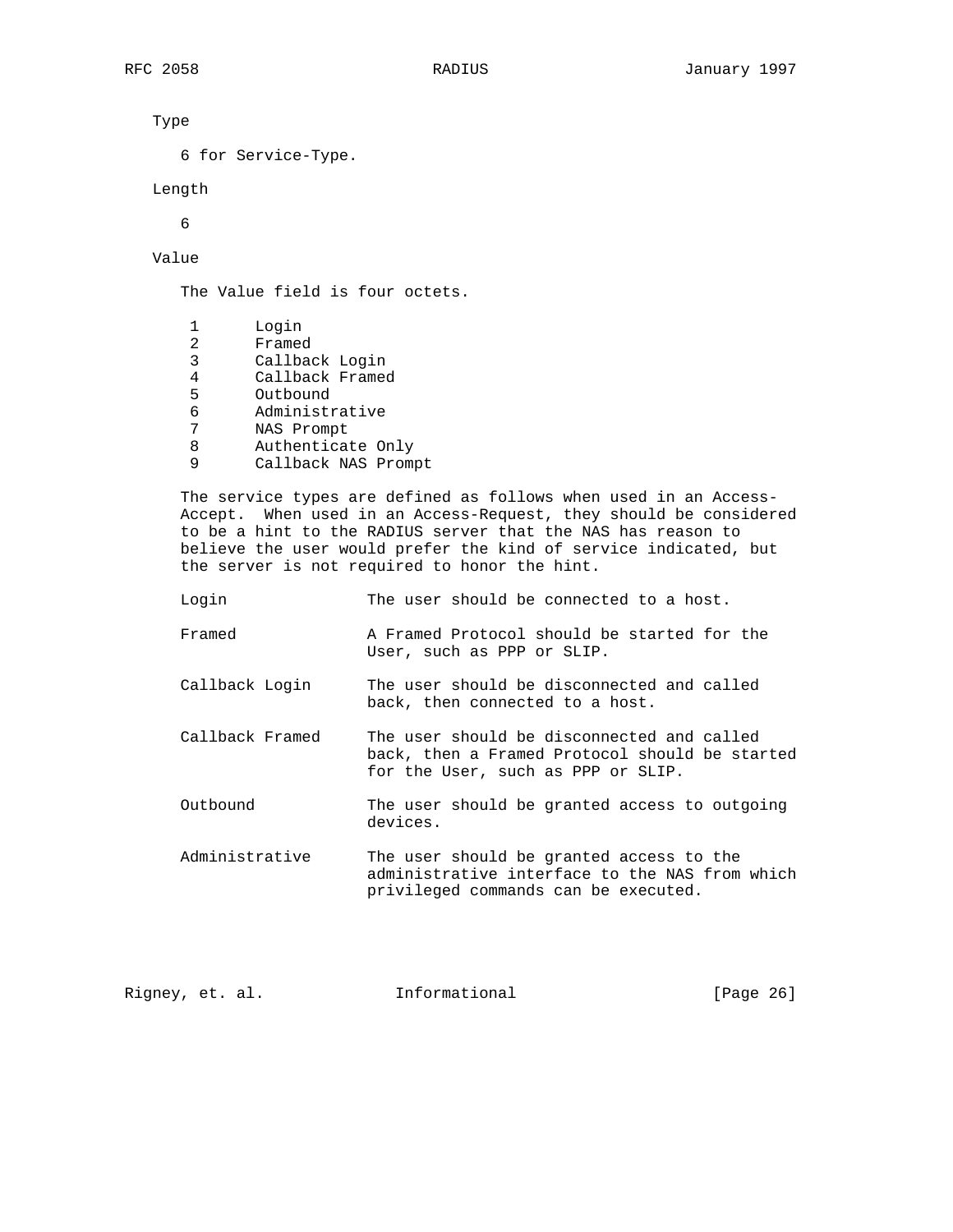- NAS Prompt The user should be provided a command prompt on the NAS from which non-privileged commands can be executed.
- Authenticate Only Only Authentication is requested, and no authorization information needs to be returned in the Access-Accept (typically used by proxy servers rather than the NAS itself).
- Callback NAS Prompt The user should be disconnected and called back, then provided a command prompt on the NAS from which non-privileged commands can be executed.
- 5.7. Framed-Protocol

Description

 This Attribute indicates the framing to be used for framed access. It MAY be used in both Access-Request and Access-Accept packets.

 A summary of the Framed-Protocol Attribute format is shown below. The fields are transmitted from left to right.

0  $1$  2 3 0 1 2 3 4 5 6 7 8 9 0 1 2 3 4 5 6 7 8 9 0 1 2 3 4 5 6 7 8 9 0 1 +-+-+-+-+-+-+-+-+-+-+-+-+-+-+-+-+-+-+-+-+-+-+-+-+-+-+-+-+-+-+-+-+ | Type | Length | Value +-+-+-+-+-+-+-+-+-+-+-+-+-+-+-+-+-+-+-+-+-+-+-+-+-+-+-+-+-+-+-+-+ Value (cont) | +-+-+-+-+-+-+-+-+-+-+-+-+-+-+-+-+

Type

7 for Framed-Protocol.

Length

6

Rigney, et. al. **Informational** [Page 27]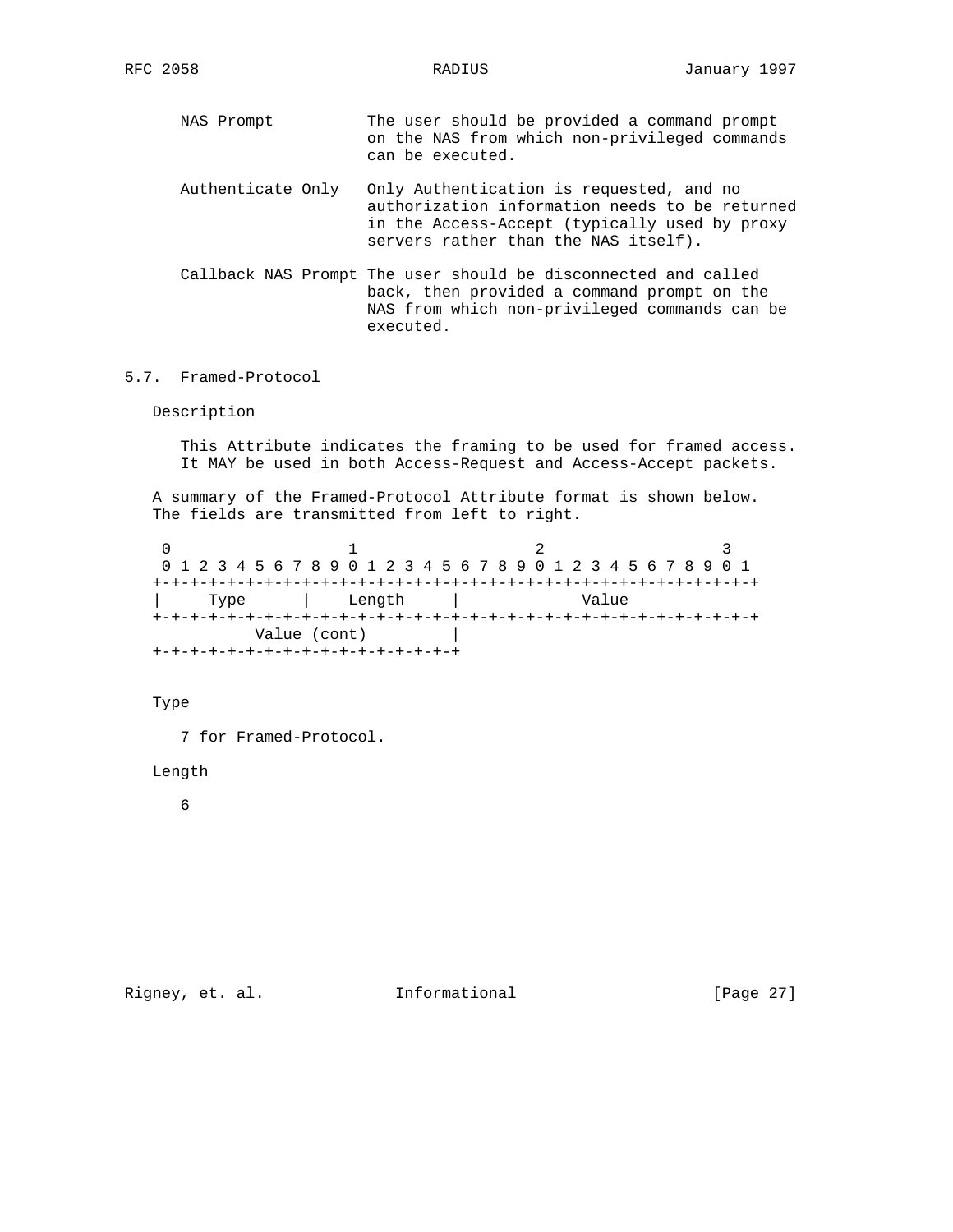Value

The Value field is four octets.

- 1 PPP
- 2 SLIP
- 3 AppleTalk Remote Access Protocol (ARAP)
- 4 Gandalf proprietary SingleLink/MultiLink protocol
- 5 Xylogics proprietary IPX/SLIP

# 5.8. Framed-IP-Address

Description

 This Attribute indicates the address to be configured for the user. It MAY be used in Access-Accept packets. It MAY be used in an Access-Request packet as a hint by the NAS to the server that it would prefer that address, but the server is not required to honor the hint.

 A summary of the Framed-IP-Address Attribute format is shown below. The fields are transmitted from left to right.

| 0 1 2 3 4 5 6 7 8 9 0 1 2 3 4 5 6 7 8 9 0 1 2 3 4 5 6 7 8 9 0 1 |  |  |  |  |  |  |  |  |  |  |  |  |  |  |  |  |         |  |  |  |  |  |  |  |
|-----------------------------------------------------------------|--|--|--|--|--|--|--|--|--|--|--|--|--|--|--|--|---------|--|--|--|--|--|--|--|
| Length<br>Type                                                  |  |  |  |  |  |  |  |  |  |  |  |  |  |  |  |  | Address |  |  |  |  |  |  |  |
|                                                                 |  |  |  |  |  |  |  |  |  |  |  |  |  |  |  |  |         |  |  |  |  |  |  |  |
| Address (cont)                                                  |  |  |  |  |  |  |  |  |  |  |  |  |  |  |  |  |         |  |  |  |  |  |  |  |
|                                                                 |  |  |  |  |  |  |  |  |  |  |  |  |  |  |  |  |         |  |  |  |  |  |  |  |

# Type

8 for Framed-IP-Address.

# Length

#### 6

# Address

 The Address field is four octets. The value 0xFFFFFFFF indicates that the NAS should allow the user to select an address (e.g. Negotiated). The value 0xFFFFFFFE indicates that the NAS should select an address for the user (e.g. Assigned from a pool of addresses kept by the NAS). Other valid values indicate that the NAS should use that value as the user's IP address.

Rigney, et. al. 10. Informational [Page 28]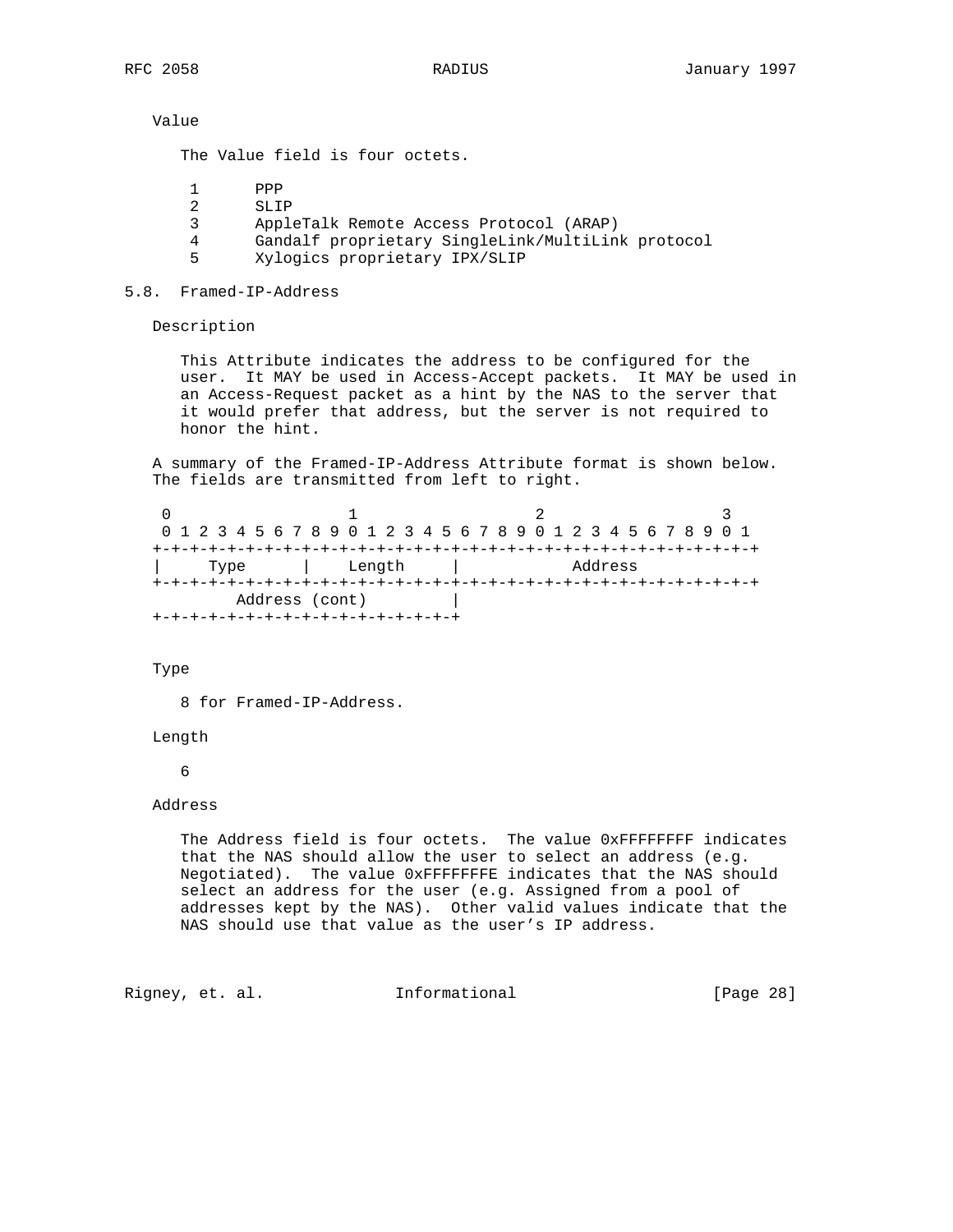# 5.9. Framed-IP-Netmask

Description

 This Attribute indicates the IP netmask to be configured for the user when the user is a router to a network. It MAY be used in Access-Accept packets. It MAY be used in an Access-Request packet as a hint by the NAS to the server that it would prefer that netmask, but the server is not required to honor the hint.

 A summary of the Framed-IP-Netmask Attribute format is shown below. The fields are transmitted from left to right.

0  $1$  2 3 0 1 2 3 4 5 6 7 8 9 0 1 2 3 4 5 6 7 8 9 0 1 2 3 4 5 6 7 8 9 0 1 +-+-+-+-+-+-+-+-+-+-+-+-+-+-+-+-+-+-+-+-+-+-+-+-+-+-+-+-+-+-+-+-+ | Type | Length | +-+-+-+-+-+-+-+-+-+-+-+-+-+-+-+-+-+-+-+-+-+-+-+-+-+-+-+-+-+-+-+-+ Address (cont) | +-+-+-+-+-+-+-+-+-+-+-+-+-+-+-+-+

Type

9 for Framed-IP-Netmask.

Length

6

Address

 The Address field is four octets specifying the IP netmask of the user.

# 5.10. Framed-Routing

Description

 This Attribute indicates the routing method for the user, when the user is a router to a network. It is only used in Access-Accept packets.

Rigney, et. al. 10. Informational [Page 29]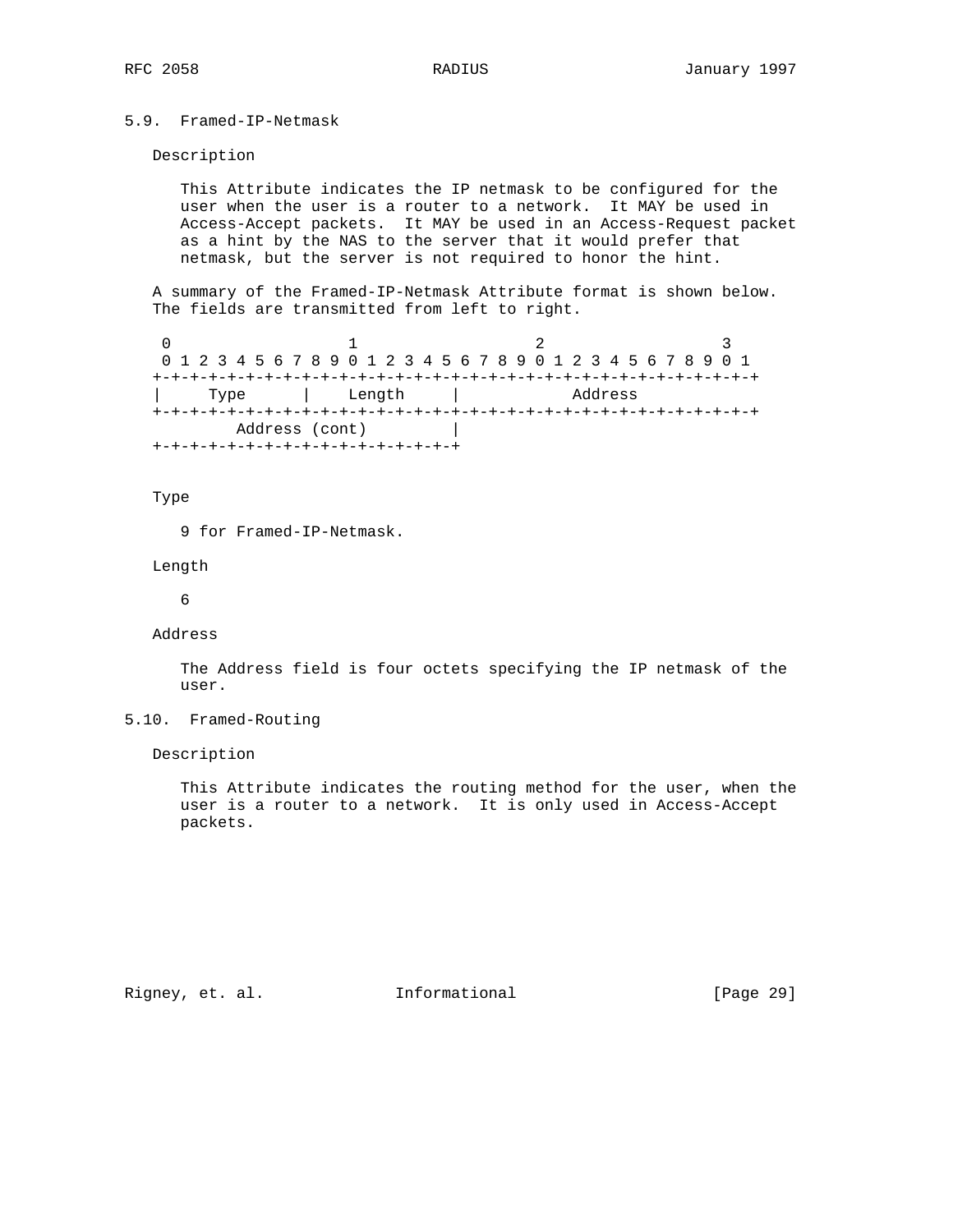A summary of the Framed-Routing Attribute format is shown below. The fields are transmitted from left to right.

0  $1$  2 3 0 1 2 3 4 5 6 7 8 9 0 1 2 3 4 5 6 7 8 9 0 1 2 3 4 5 6 7 8 9 0 1 +-+-+-+-+-+-+-+-+-+-+-+-+-+-+-+-+-+-+-+-+-+-+-+-+-+-+-+-+-+-+-+-+ | Type | Length | Value +-+-+-+-+-+-+-+-+-+-+-+-+-+-+-+-+-+-+-+-+-+-+-+-+-+-+-+-+-+-+-+-+ Value (cont) | +-+-+-+-+-+-+-+-+-+-+-+-+-+-+-+-+

Type

10 for Framed-Routing.

Length

6

Value

The Value field is four octets.

- 0 None
- 1 Send routing packets<br>2 Listen for routing pa
- Listen for routing packets
- 3 Send and Listen

# 5.11. Filter-Id

Description

 This Attribute indicates the name of the filter list for this user. Zero or more Filter-Id attributes MAY be sent in an Access-Accept packet.

 Identifying a filter list by name allows the filter to be used on different NASes without regard to filter-list implementation details.

 A summary of the Filter-Id Attribute format is shown below. The fields are transmitted from left to right.

 $0$  1 2 0 1 2 3 4 5 6 7 8 9 0 1 2 3 4 5 6 7 8 9 0 1 +-+-+-+-+-+-+-+-+-+-+-+-+-+-+-+-+-+-+-+-+-+-+- | Type | Length | String ... +-+-+-+-+-+-+-+-+-+-+-+-+-+-+-+-+-+-+-+-+-+-+-

Rigney, et. al. 10. Informational 1. [Page 30]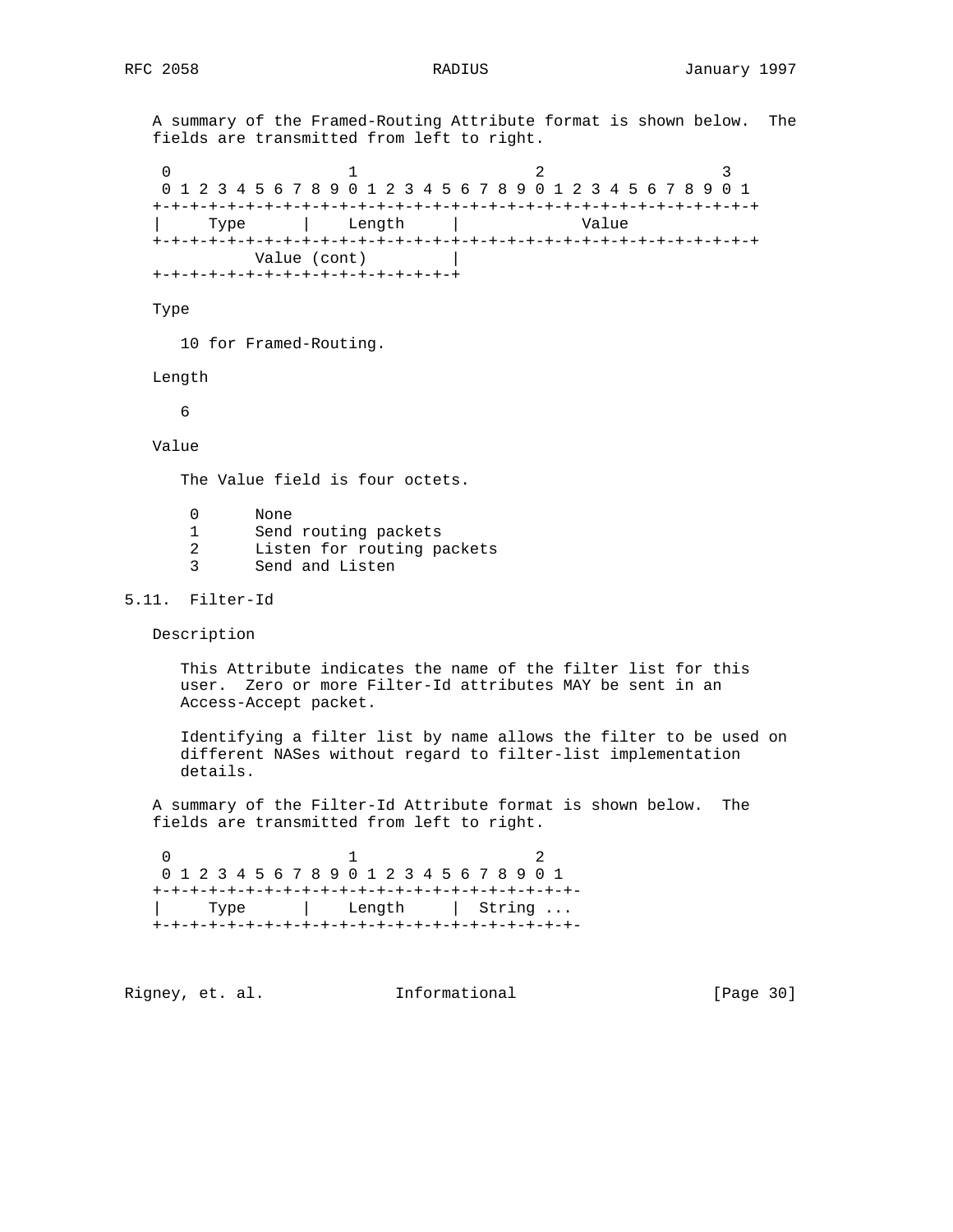Type

11 for Filter-Id.

Length

 $>= 3$ 

String

 The String field is one or more octets, and its contents are implementation dependent. It is intended to be human readable and MUST NOT affect operation of the protocol. It is recommended that the message contain displayable ASCII characters from the range 32 through 126 decimal.

# 5.12. Framed-MTU

Description

 This Attribute indicates the Maximum Transmission Unit to be configured for the user, when it is not negotiated by some other means (such as PPP). It is only used in Access-Accept packets.

 A summary of the Framed-MTU Attribute format is shown below. The fields are transmitted from left to right.

0  $1$  2 3 0 1 2 3 4 5 6 7 8 9 0 1 2 3 4 5 6 7 8 9 0 1 2 3 4 5 6 7 8 9 0 1 +-+-+-+-+-+-+-+-+-+-+-+-+-+-+-+-+-+-+-+-+-+-+-+-+-+-+-+-+-+-+-+-+ | Type | Length | Value +-+-+-+-+-+-+-+-+-+-+-+-+-+-+-+-+-+-+-+-+-+-+-+-+-+-+-+-+-+-+-+-+ Value (cont) | +-+-+-+-+-+-+-+-+-+-+-+-+-+-+-+-+

## Type

12 for Framed-MTU.

Length

6

Value

 The Value field is four octets. Despite the size of the field, values range from 64 to 65535.

Rigney, et. al. **Informational** [Page 31]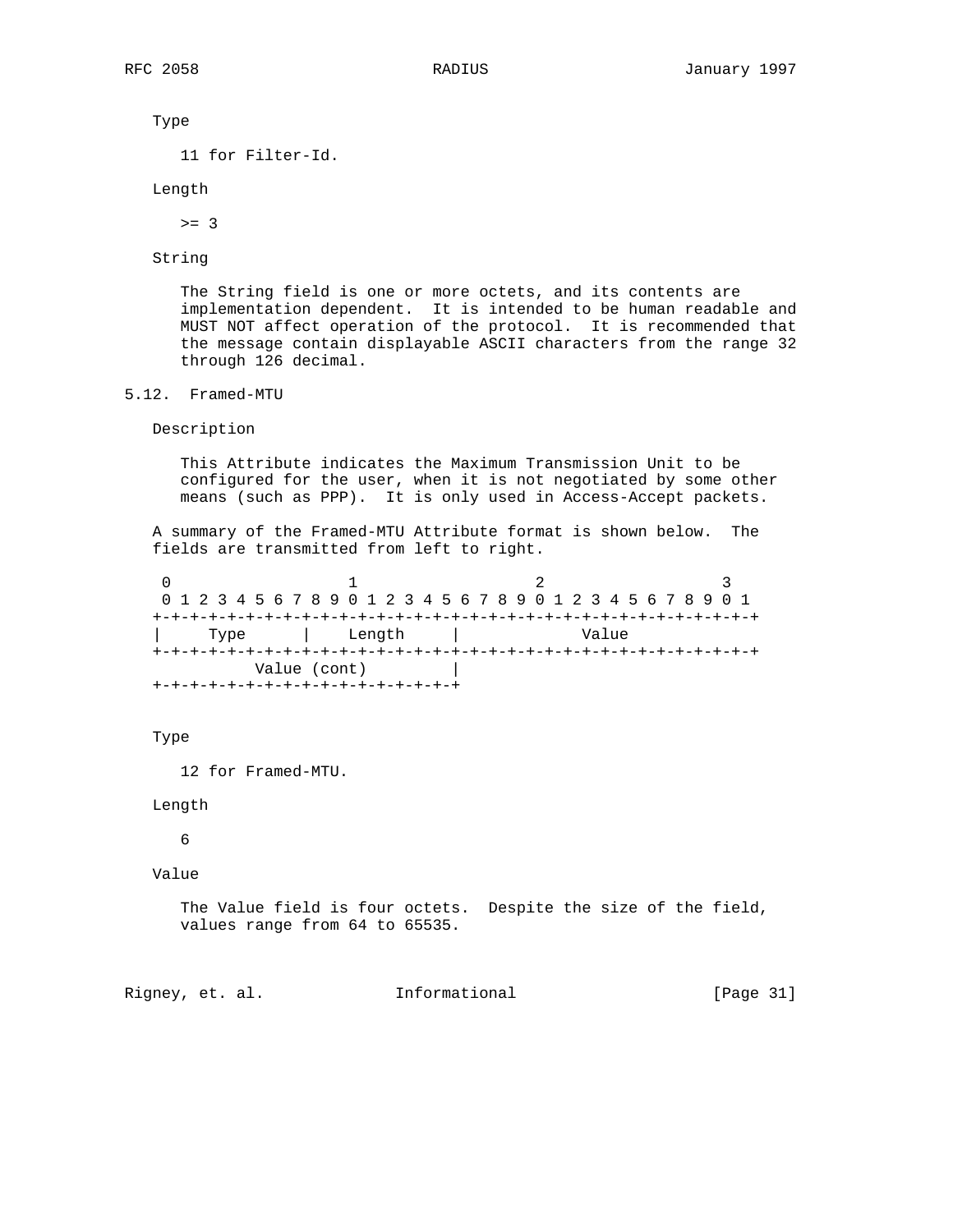# 5.13. Framed-Compression

Description

 This Attribute indicates a compression protocol to be used for the link. It MAY be used in Access-Accept packets. It MAY be used in an Access-Request packet as a hint to the server that the NAS would prefer to use that compression, but the server is not required to honor the hint.

 More than one compression protocol Attribute MAY be sent. It is the responsibility of the NAS to apply the proper compression protocol to appropriate link traffic.

 A summary of the Framed-Compression Attribute format is shown below. The fields are transmitted from left to right.

0  $1$  2 3 0 1 2 3 4 5 6 7 8 9 0 1 2 3 4 5 6 7 8 9 0 1 2 3 4 5 6 7 8 9 0 1 +-+-+-+-+-+-+-+-+-+-+-+-+-+-+-+-+-+-+-+-+-+-+-+-+-+-+-+-+-+-+-+-+ | Type | Length | Value +-+-+-+-+-+-+-+-+-+-+-+-+-+-+-+-+-+-+-+-+-+-+-+-+-+-+-+-+-+-+-+-+ Value (cont) | +-+-+-+-+-+-+-+-+-+-+-+-+-+-+-+-+

Type

13 for Framed-Compression.

Length

6

Value

The Value field is four octets.

- 0 None
- 1 VJ TCP/IP header compression [5]<br>2 IPX header compression
- IPX header compression

Rigney, et. al. 1nformational [Page 32]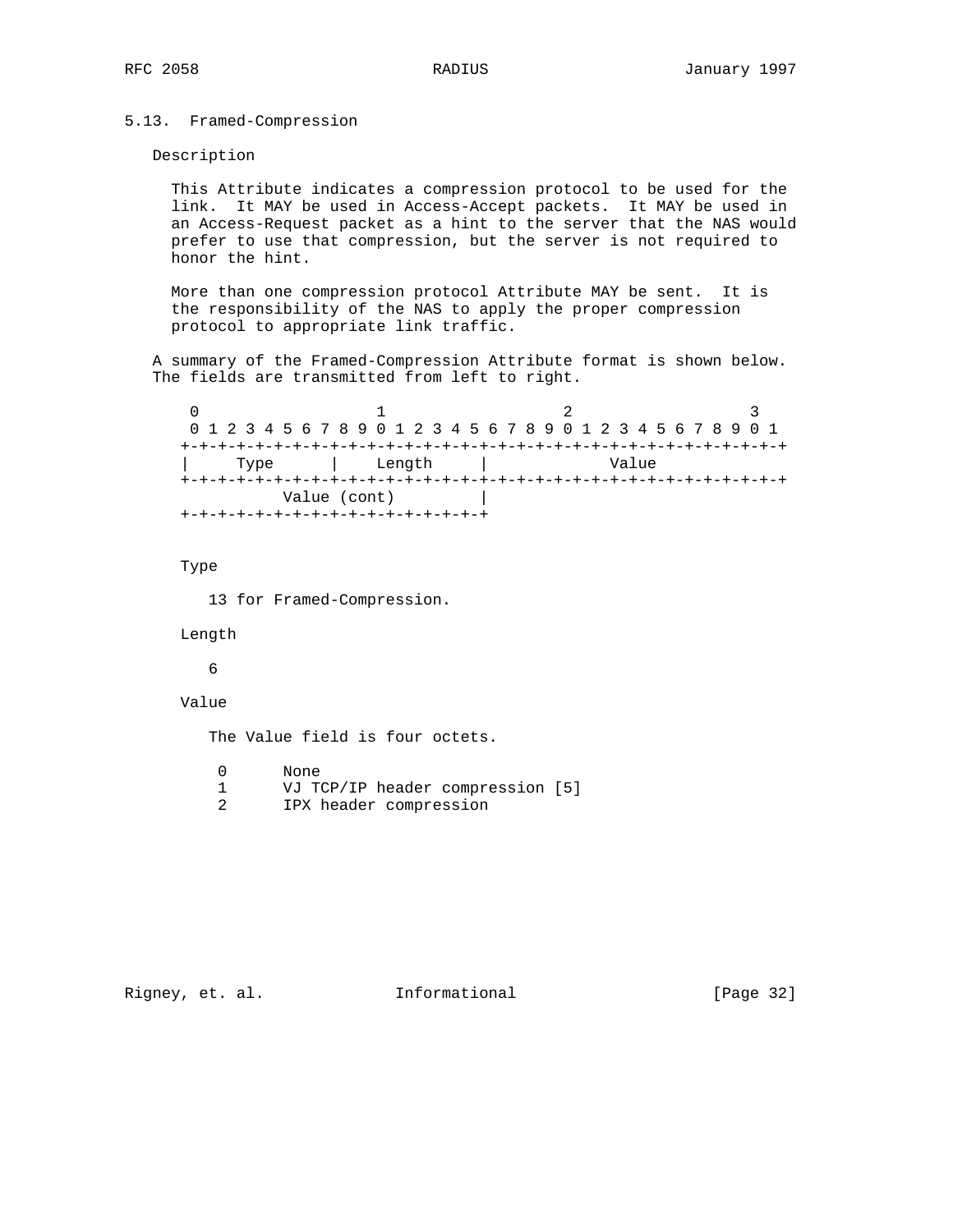# 5.14. Login-IP-Host

Description

 This Attribute indicates the system with which to connect the user, when the Login-Service Attribute is included. It MAY be used in Access-Accept packets. It MAY be used in an Access- Request packet as a hint to the server that the NAS would prefer to use that host, but the server is not required to honor the hint.

 A summary of the Login-IP-Host Attribute format is shown below. The fields are transmitted from left to right.

0  $1$  2 3 0 1 2 3 4 5 6 7 8 9 0 1 2 3 4 5 6 7 8 9 0 1 2 3 4 5 6 7 8 9 0 1 +-+-+-+-+-+-+-+-+-+-+-+-+-+-+-+-+-+-+-+-+-+-+-+-+-+-+-+-+-+-+-+-+ | Type | Length | Address +-+-+-+-+-+-+-+-+-+-+-+-+-+-+-+-+-+-+-+-+-+-+-+-+-+-+-+-+-+-+-+-+ Address (cont) | +-+-+-+-+-+-+-+-+-+-+-+-+-+-+-+-+

Type

14 for Login-IP-Host.

Length

6

Address

 The Address field is four octets. The value 0xFFFFFFFF indicates that the NAS SHOULD allow the user to select an address. The value 0 indicates that the NAS SHOULD select a host to connect the user to. Other values indicate the address the NAS SHOULD connect the user to.

# 5.15. Login-Service

Description

 This Attribute indicates the service which should be used to connect the user to the login host. It is only used in Access- Accept packets.

Rigney, et. al. **Informational** [Page 33]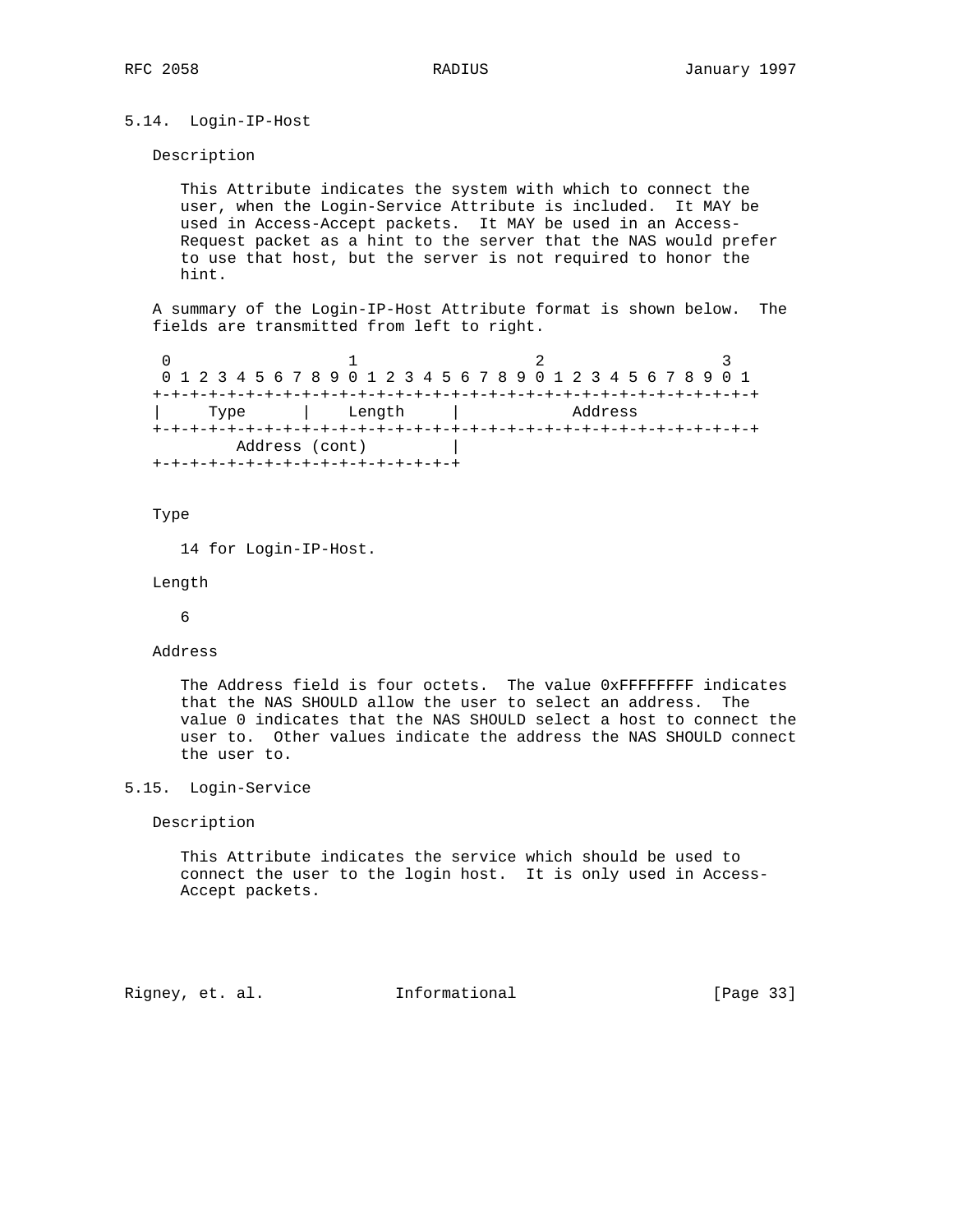A summary of the Login-Service Attribute format is shown below. The fields are transmitted from left to right.

0  $1$  2 3 0 1 2 3 4 5 6 7 8 9 0 1 2 3 4 5 6 7 8 9 0 1 2 3 4 5 6 7 8 9 0 1 +-+-+-+-+-+-+-+-+-+-+-+-+-+-+-+-+-+-+-+-+-+-+-+-+-+-+-+-+-+-+-+-+ | Type | Length | Value +-+-+-+-+-+-+-+-+-+-+-+-+-+-+-+-+-+-+-+-+-+-+-+-+-+-+-+-+-+-+-+-+ Value (cont) | +-+-+-+-+-+-+-+-+-+-+-+-+-+-+-+-+

Type

15 for Login-Service.

Length

6

Value

The Value field is four octets.

- 0 Telnet
- 1 Rlogin
- 2 TCP Clear
- 3 PortMaster (proprietary)
- 4 LAT

5.16. Login-TCP-Port

Description

 This Attribute indicates the TCP port with which the user is to be connected, when the Login-Service Attribute is also present. It is only used in Access-Accept packets.

 A summary of the Login-TCP-Port Attribute format is shown below. The fields are transmitted from left to right.

0  $1$  2 3 0 1 2 3 4 5 6 7 8 9 0 1 2 3 4 5 6 7 8 9 0 1 2 3 4 5 6 7 8 9 0 1 +-+-+-+-+-+-+-+-+-+-+-+-+-+-+-+-+-+-+-+-+-+-+-+-+-+-+-+-+-+-+-+-+ | Type | Length | Value +-+-+-+-+-+-+-+-+-+-+-+-+-+-+-+-+-+-+-+-+-+-+-+-+-+-+-+-+-+-+-+-+ Value (cont) | +-+-+-+-+-+-+-+-+-+-+-+-+-+-+-+-+

Rigney, et. al. **Informational** [Page 34]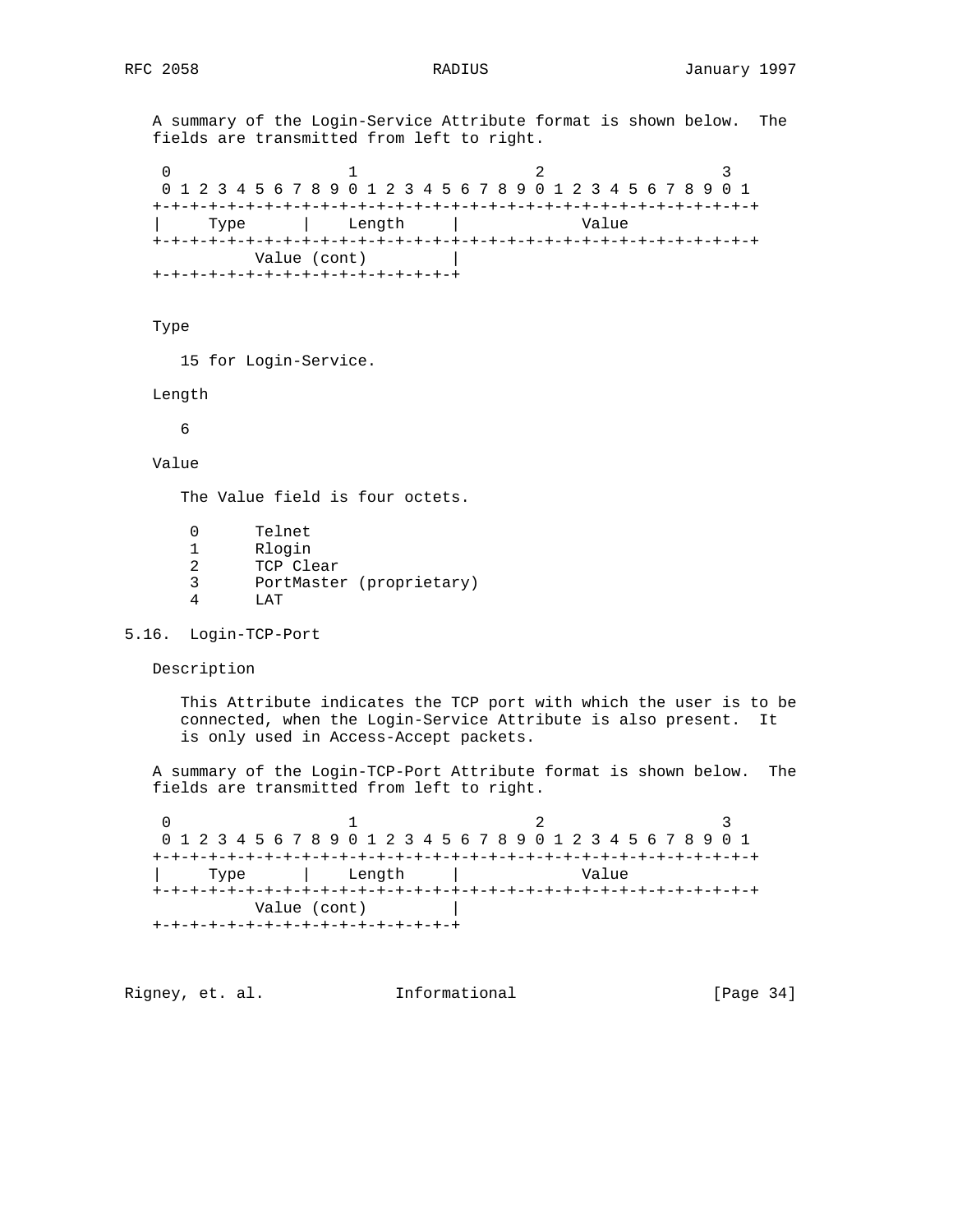Type

16 for Login-TCP-Port.

Length

6

Value

 The Value field is four octets. Despite the size of the field, values range from 0 to 65535.

5.17. (unassigned)

Description

ATTRIBUTE TYPE 17 HAS NOT BEEN ASSIGNED.

5.18. Reply-Message

Description

This Attribute indicates text which MAY be displayed to the user.

When used in an Access-Accept, it is the success message.

 When used in an Access-Reject, it is the failure message. It MAY indicate a dialog message to prompt the user before another Access-Request attempt.

 When used in an Access-Challenge, it MAY indicate a dialog message to prompt the user for a response.

 Multiple Reply-Message's MAY be included and if any are displayed, they MUST be displayed in the same order as they appear in the packet.

 A summary of the Reply-Message Attribute format is shown below. The fields are transmitted from left to right.

 $\begin{array}{ccc} 0 & 1 & 2 \end{array}$  0 1 2 3 4 5 6 7 8 9 0 1 2 3 4 5 6 7 8 9 0 1 +-+-+-+-+-+-+-+-+-+-+-+-+-+-+-+-+-+-+-+-+-+-+- | Type | Length | String ... +-+-+-+-+-+-+-+-+-+-+-+-+-+-+-+-+-+-+-+-+-+-+-

Rigney, et. al. **Informational** [Page 35]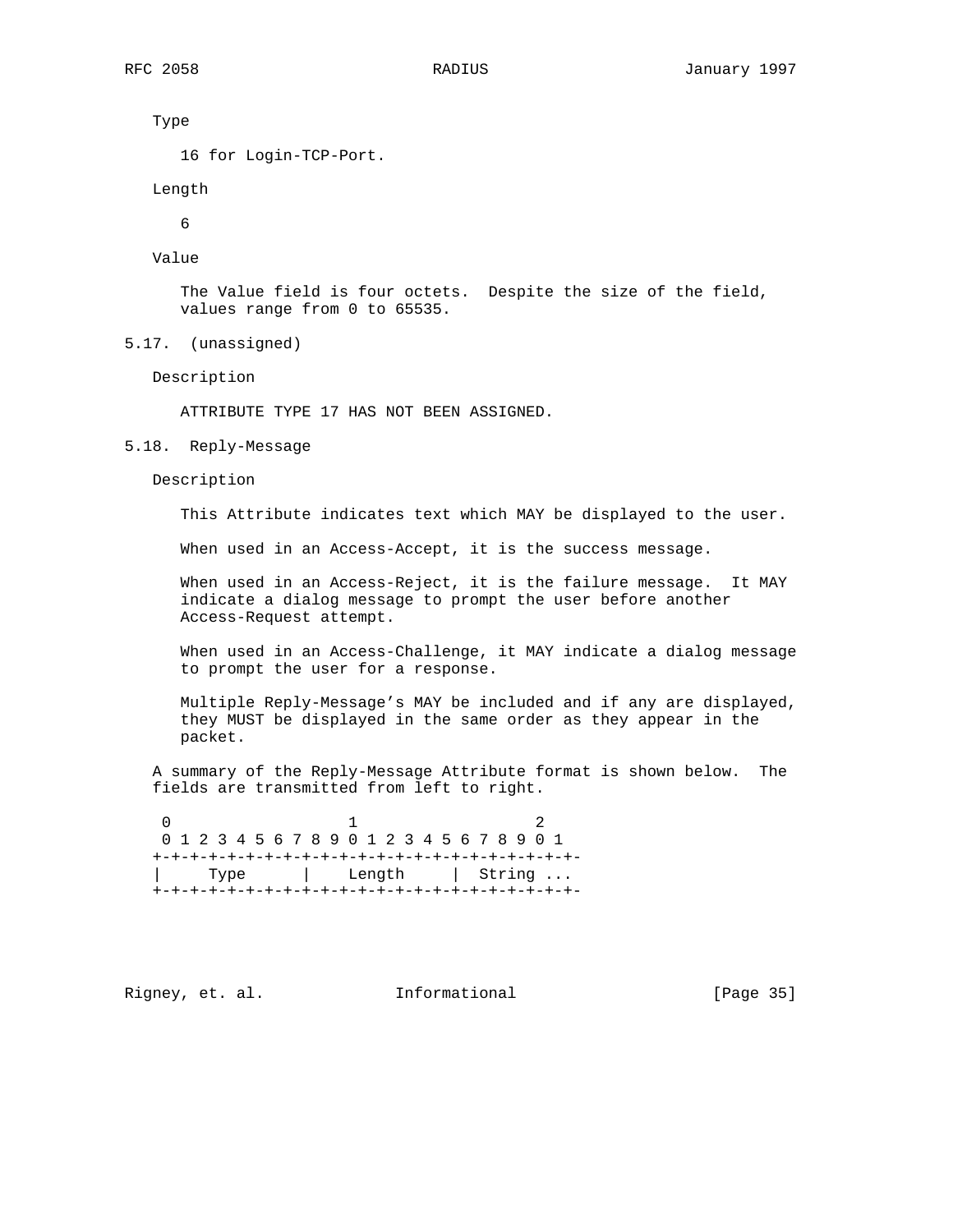Type

18 for Reply-Message.

Length

 $>= 3$ 

String

 The String field is one or more octets, and its contents are implementation dependent. It is intended to be human readable, and MUST NOT affect operation of the protocol. It is recommended that the message contain displayable ASCII characters from the range 10, 13, and 32 through 126 decimal. Mechanisms for extension to other character sets are beyond the scope of this specification.

### 5.19. Callback-Number

Description

 This Attribute indicates a dialing string to be used for callback. It MAY be used in Access-Accept packets. It MAY be used in an Access-Request packet as a hint to the server that a Callback service is desired, but the server is not required to honor the hint.

 A summary of the Callback-Number Attribute format is shown below. The fields are transmitted from left to right.

| 0 1 2 3 4 5 6 7 8 9 0 1 2 3 4 5 6 7 8 9 0 1 |  |  |  |  |  |  |  |  |  |  |  |  |  |  |  |  |                        |  |
|---------------------------------------------|--|--|--|--|--|--|--|--|--|--|--|--|--|--|--|--|------------------------|--|
|                                             |  |  |  |  |  |  |  |  |  |  |  |  |  |  |  |  |                        |  |
|                                             |  |  |  |  |  |  |  |  |  |  |  |  |  |  |  |  | Type   Length   String |  |
|                                             |  |  |  |  |  |  |  |  |  |  |  |  |  |  |  |  |                        |  |

## Type

19 for Callback-Number.

Length

 $>= 3$ 

Rigney, et. al. **Informational** [Page 36]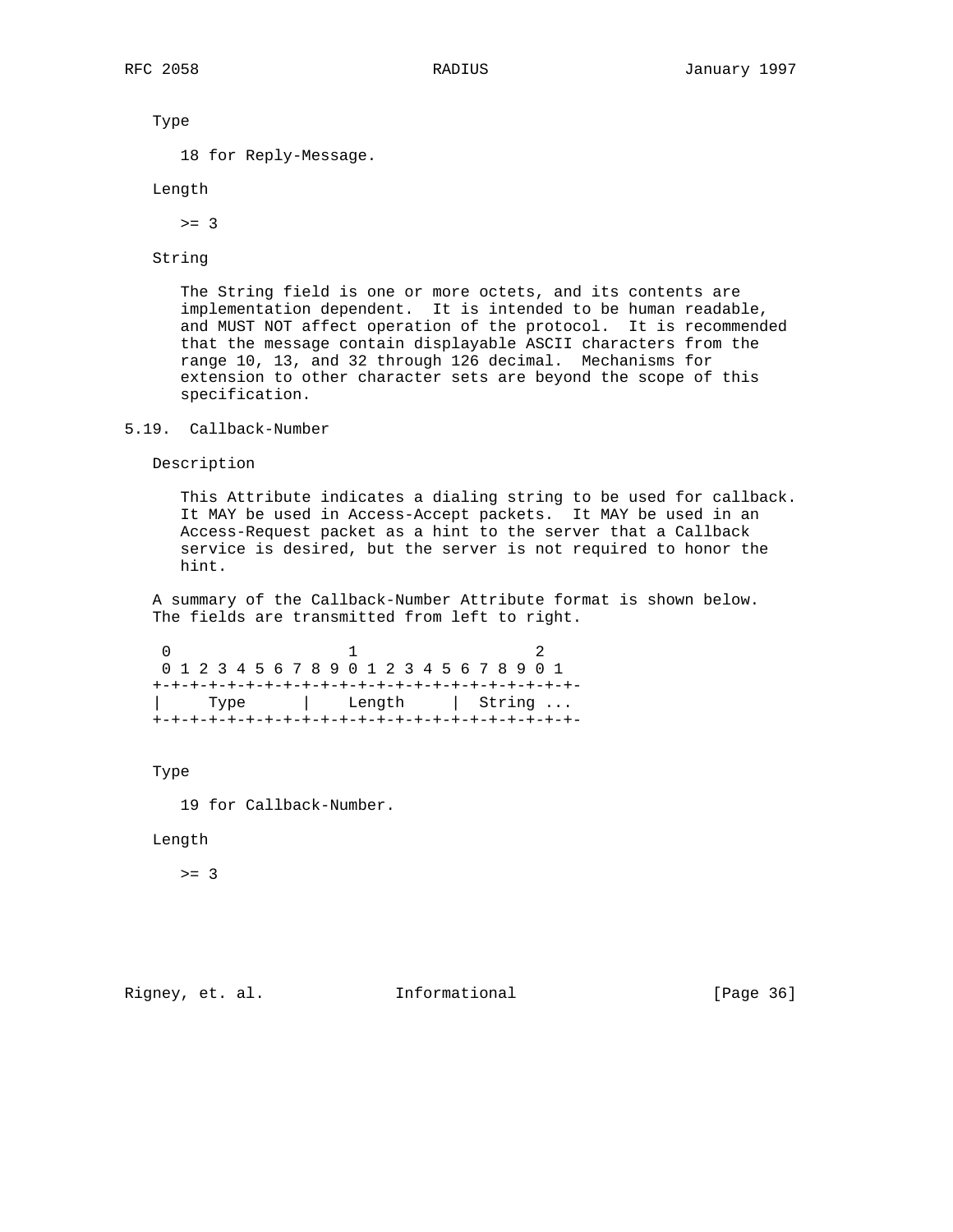String

 The String field is one or more octets. The actual format of the information is site or application specific, and a robust implementation SHOULD support the field as undistinguished octets.

 The codification of the range of allowed usage of this field is outside the scope of this specification.

5.20. Callback-Id

Description

 This Attribute indicates the name of a place to be called, to be interpreted by the NAS. It MAY be used in Access-Accept packets.

 A summary of the Callback-Id Attribute format is shown below. The fields are transmitted from left to right.

|  | 0 1 2 3 4 5 6 7 8 9 0 1 2 3 4 5 6 7 8 9 0 1 |  |  |  |  |  |  |  |  |  |  |  |  |  |  |                        |  |
|--|---------------------------------------------|--|--|--|--|--|--|--|--|--|--|--|--|--|--|------------------------|--|
|  |                                             |  |  |  |  |  |  |  |  |  |  |  |  |  |  |                        |  |
|  |                                             |  |  |  |  |  |  |  |  |  |  |  |  |  |  | Type   Length   String |  |
|  |                                             |  |  |  |  |  |  |  |  |  |  |  |  |  |  |                        |  |

### Type

20 for Callback-Id.

## Length

 $>= 3$ 

String

 The String field is one or more octets. The actual format of the information is site or application specific, and a robust implementation SHOULD support the field as undistinguished octets.

 The codification of the range of allowed usage of this field is outside the scope of this specification.

### 5.21. (unassigned)

Description

ATTRIBUTE TYPE 21 HAS NOT BEEN ASSIGNED.

| Rigney, et. al. |  |  | Informational | [Page 37] |  |  |
|-----------------|--|--|---------------|-----------|--|--|
|-----------------|--|--|---------------|-----------|--|--|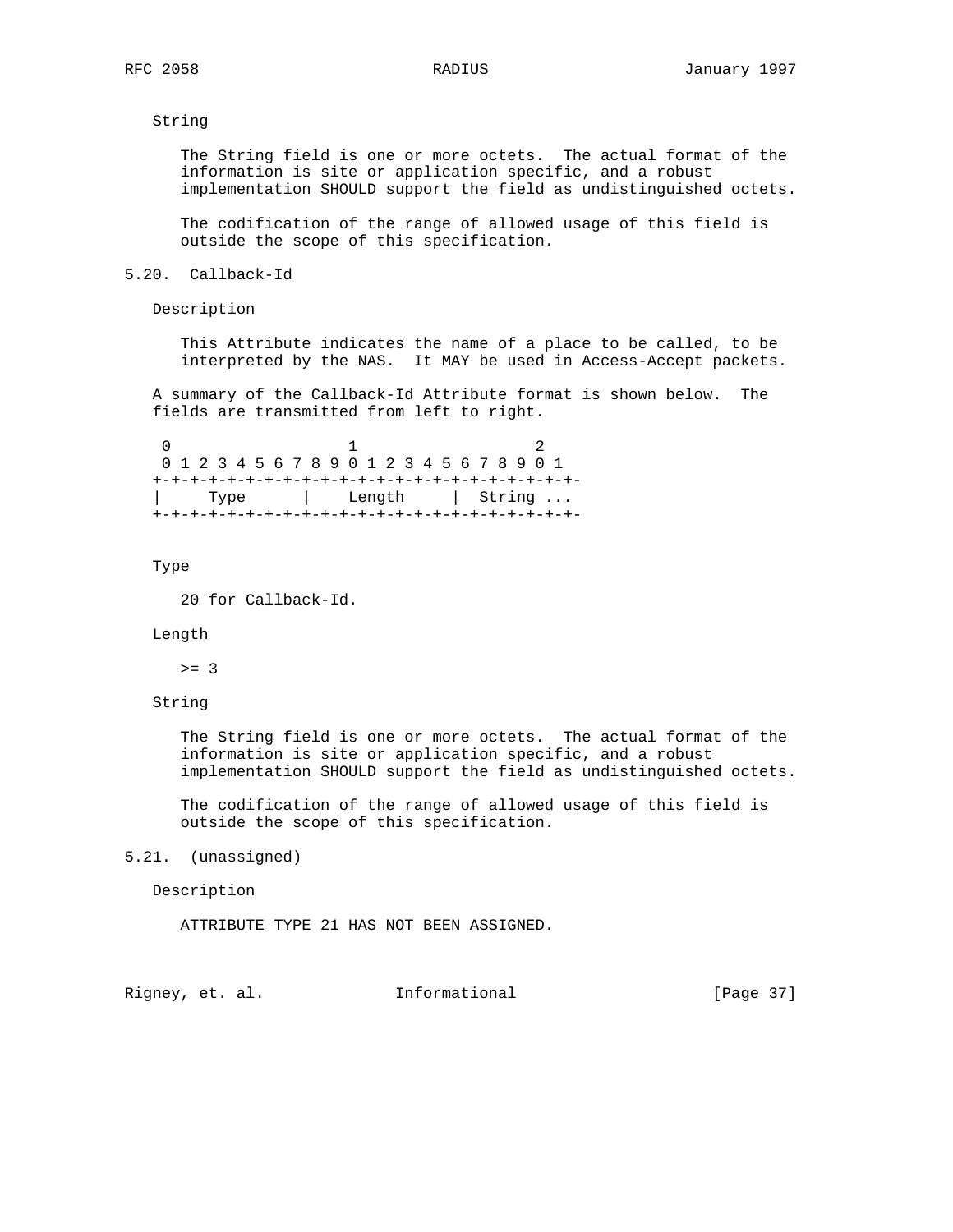# 5.22. Framed-Route

Description

 This Attribute provides routing information to be configured for the user on the NAS. It is used in the Access-Accept packet and can appear multiple times.

 A summary of the Framed-Route Attribute format is shown below. The fields are transmitted from left to right.

 $\begin{array}{ccc} 0 & 1 & 2 \end{array}$  0 1 2 3 4 5 6 7 8 9 0 1 2 3 4 5 6 7 8 9 0 1 2 3 +-+-+-+-+-+-+-+-+-+-+-+-+-+-+-+-+-+-+-+-+-+- Length | String... +-+-+-+-+-+-+-+-+-+-+-+-+-+-+-+-+-+-+-+-+-+-

Type

22 for Framed-Route.

## Length

 $>= 3$ 

#### String

 The String field is one or more octets, and its contents are implementation dependent. It is intended to be human readable and MUST NOT affect operation of the protocol. It is recommended that the message contain displayable ASCII characters from the range 32 through 126 decimal.

 For IP routes, it SHOULD contain a destination prefix in dotted quad form optionally followed by a slash and a decimal length specifier stating how many high order bits of the prefix should be used. That is followed by a space, a gateway address in dotted quad form, a space, and one or more metrics separated by spaces. For example, "192.168.1.0/24 192.168.1.1 1 2 -1 3 400". The length specifier may be omitted in which case it should default to 8 bits for class A prefixes, 16 bits for class B prefixes, and 24 bits for class C prefixes. For example, "192.168.1.0 192.168.1.1 1".

 Whenever the gateway address is specified as "0.0.0.0" the IP address of the user SHOULD be used as the gateway address.

Rigney, et. al. **Informational** [Page 38]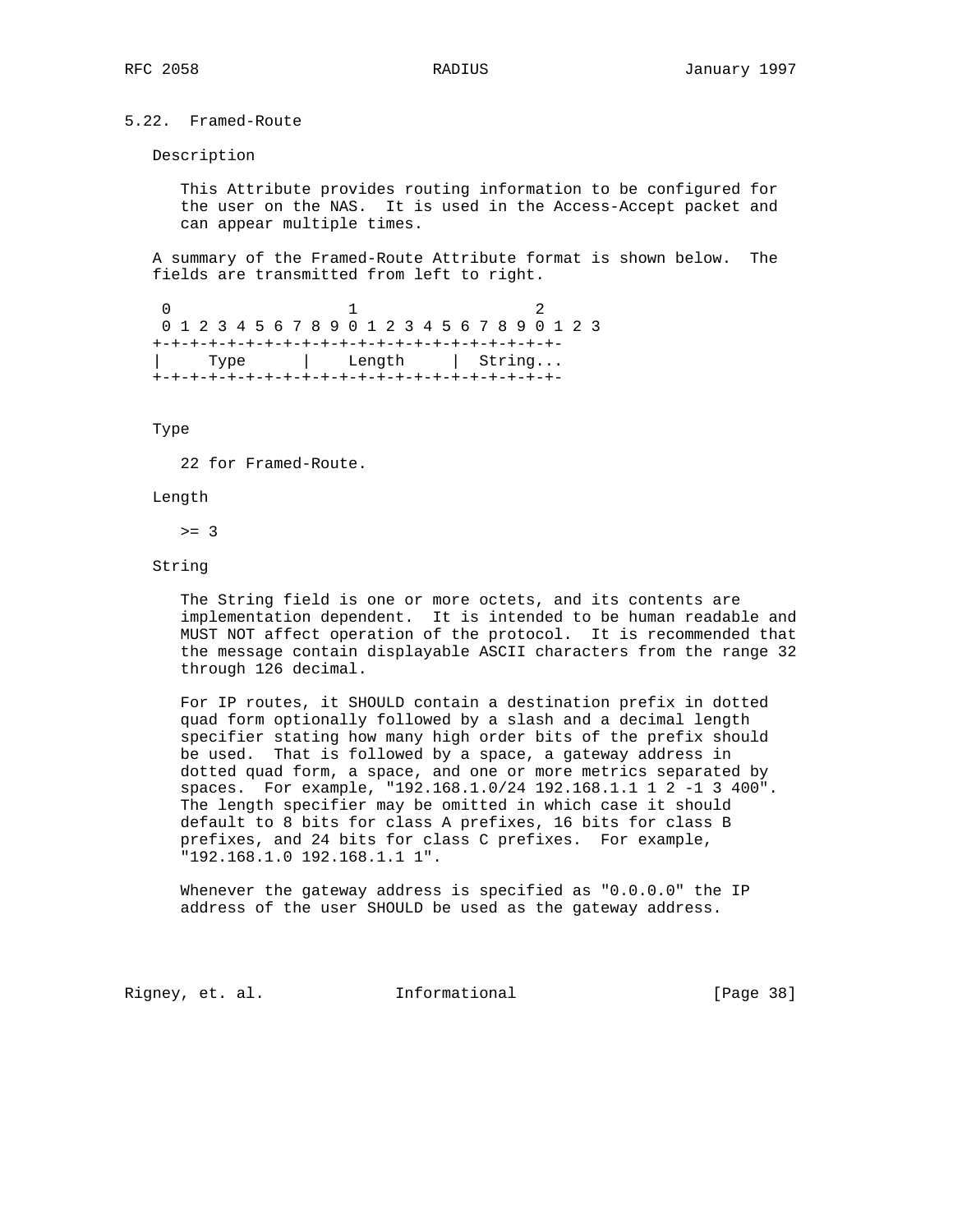# 5.23. Framed-IPX-Network

#### Description

 This Attribute indicates the IPX Network number to be configured for the user. It is used in Access-Accept packets.

 A summary of the Framed-IPX-Network Attribute format is shown below. The fields are transmitted from left to right.

0  $1$  2 3 0 1 2 3 4 5 6 7 8 9 0 1 2 3 4 5 6 7 8 9 0 1 2 3 4 5 6 7 8 9 0 1 +-+-+-+-+-+-+-+-+-+-+-+-+-+-+-+-+-+-+-+-+-+-+-+-+-+-+-+-+-+-+-+-+ | Type | Length | Value +-+-+-+-+-+-+-+-+-+-+-+-+-+-+-+-+-+-+-+-+-+-+-+-+-+-+-+-+-+-+-+-+ Value (cont) | +-+-+-+-+-+-+-+-+-+-+-+-+-+-+-+-+

### Type

23 for Framed-IPX-Network.

Length

### 6

Value

 The Value field is four octets. The value 0xFFFFFFFE indicates that the NAS should select an IPX network for the user (e.g. assigned from a pool of one or more IPX networks kept by the NAS). Other values should be used as the IPX network for the link to the user.

# 5.24. State

Description

 This Attribute is available to be sent by the server to the client in an Access-Challenge and MUST be sent unmodified from the client to the server in the new Access-Request reply to that challenge, if any.

 This Attribute is available to be sent by the server to the client in an Access-Accept that also includes a Termination-Action Attribute with the value of RADIUS-Request. If the NAS performs the Termination-Action by sending a new Access-Request upon

Rigney, et. al. 1nformational 1999 [Page 39]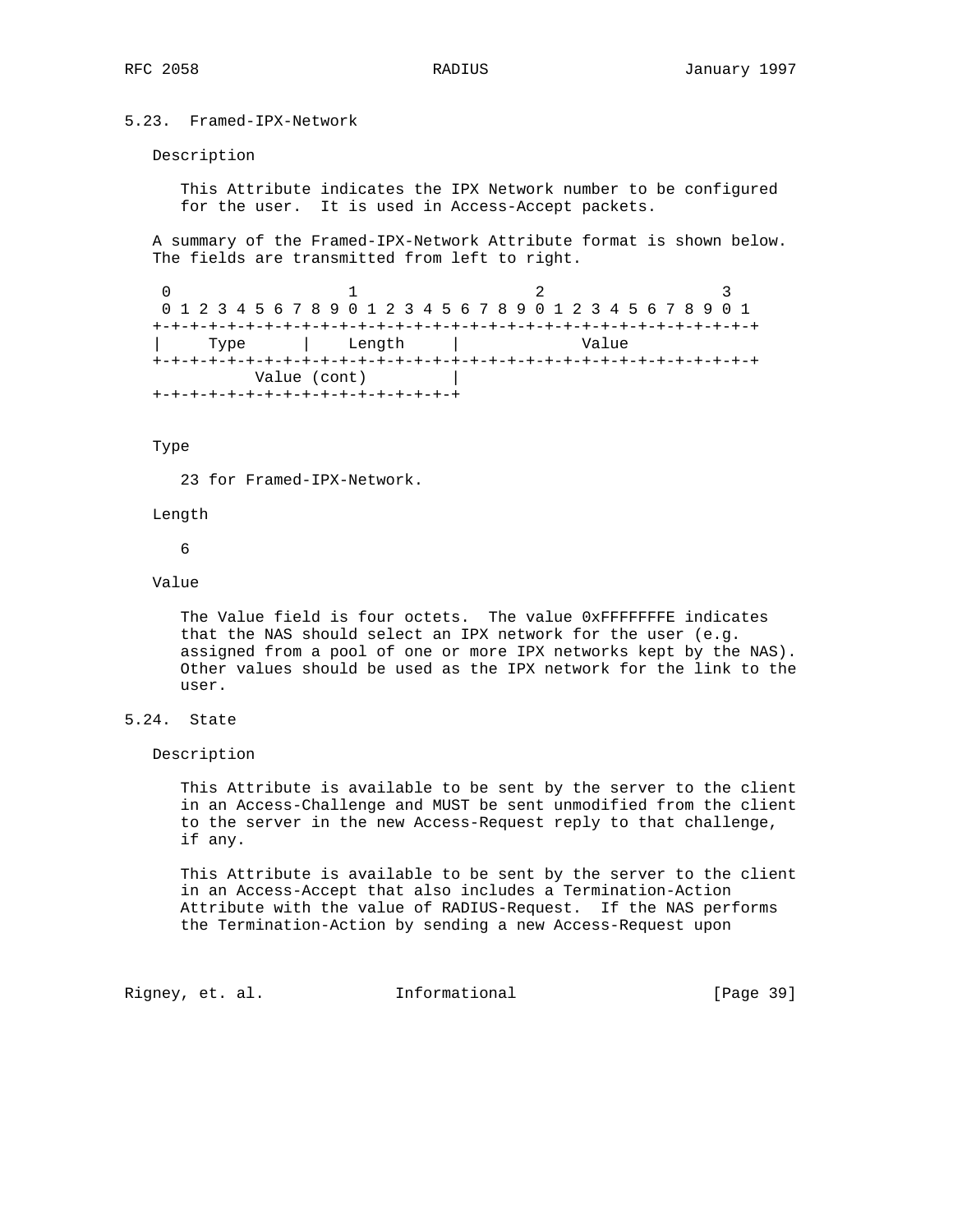termination of the current session, it MUST include the State attribute unchanged in that Access-Request.

 In either usage, no interpretation by the client should be made. A packet may have only one State Attribute. Usage of the State Attribute is implementation dependent.

 A summary of the State Attribute format is shown below. The fields are transmitted from left to right.

| 0 1 2 3 4 5 6 7 8 9 0 1 2 3 4 5 6 7 8 9 0 1 |  |  |  |  |  |  |  |  |  |                        |
|---------------------------------------------|--|--|--|--|--|--|--|--|--|------------------------|
|                                             |  |  |  |  |  |  |  |  |  |                        |
|                                             |  |  |  |  |  |  |  |  |  | Type   Length   String |
|                                             |  |  |  |  |  |  |  |  |  |                        |

#### Type

24 for State.

## Length

 $>= 3$ 

## String

 The String field is one or more octets. The actual format of the information is site or application specific, and a robust implementation SHOULD support the field as undistinguished octets.

 The codification of the range of allowed usage of this field is outside the scope of this specification.

# 5.25. Class

Description

 This Attribute is available to be sent by the server to the client in an Access-Accept and should be sent unmodified by the client to the accounting server as part of the Accounting-Request packet if accounting is supported. No interpretation by the client should be made.

Rigney, et. al. **Informational** [Page 40]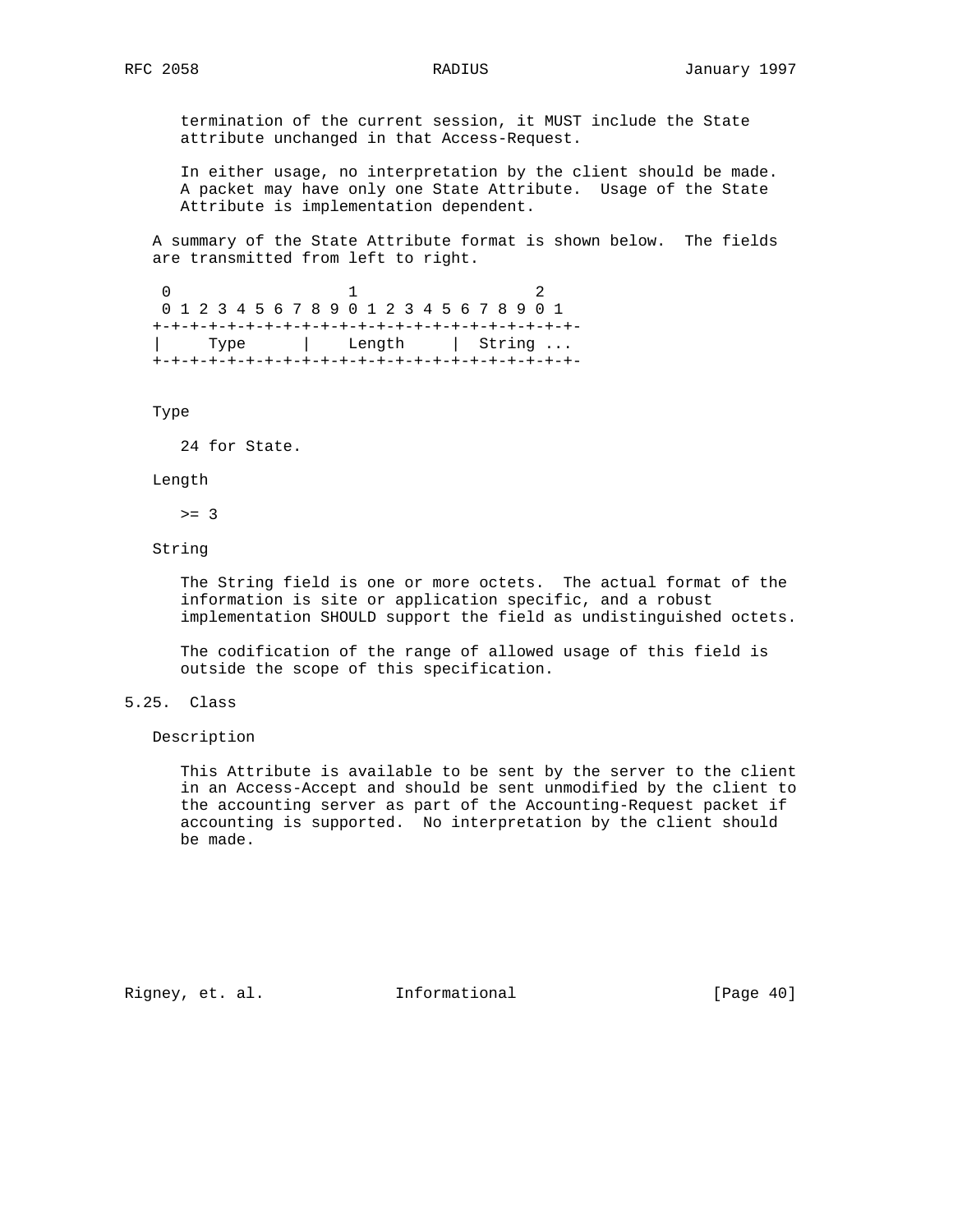A summary of the Class Attribute format is shown below. The fields are transmitted from left to right.

 $0$  1 2 0 1 2 3 4 5 6 7 8 9 0 1 2 3 4 5 6 7 8 9 0 1 +-+-+-+-+-+-+-+-+-+-+-+-+-+-+-+-+-+-+-+-+-+-+- | Type | Length | String ... +-+-+-+-+-+-+-+-+-+-+-+-+-+-+-+-+-+-+-+-+-+-+-

Type

25 for Class.

Length

 $>= 3$ 

String

 The String field is one or more octets. The actual format of the information is site or application specific, and a robust implementation SHOULD support the field as undistinguished octets. The codification of the range of allowed usage of this field is outside the scope of this specification.

# 5.26. Vendor-Specific

Description

 This Attribute is available to allow vendors to support their own extended Attributes not suitable for general usage. It MUST not affect the operation of the RADIUS protocol.

 Servers not equipped to interpret the vendor-specific information sent by a client MUST ignore it (although it may be reported). Clients which do not receive desired vendor-specific information SHOULD make an attempt to operate without it, although they may do so (and report they are doing so) in a degraded mode.

Rigney, et. al. **Informational** [Page 41]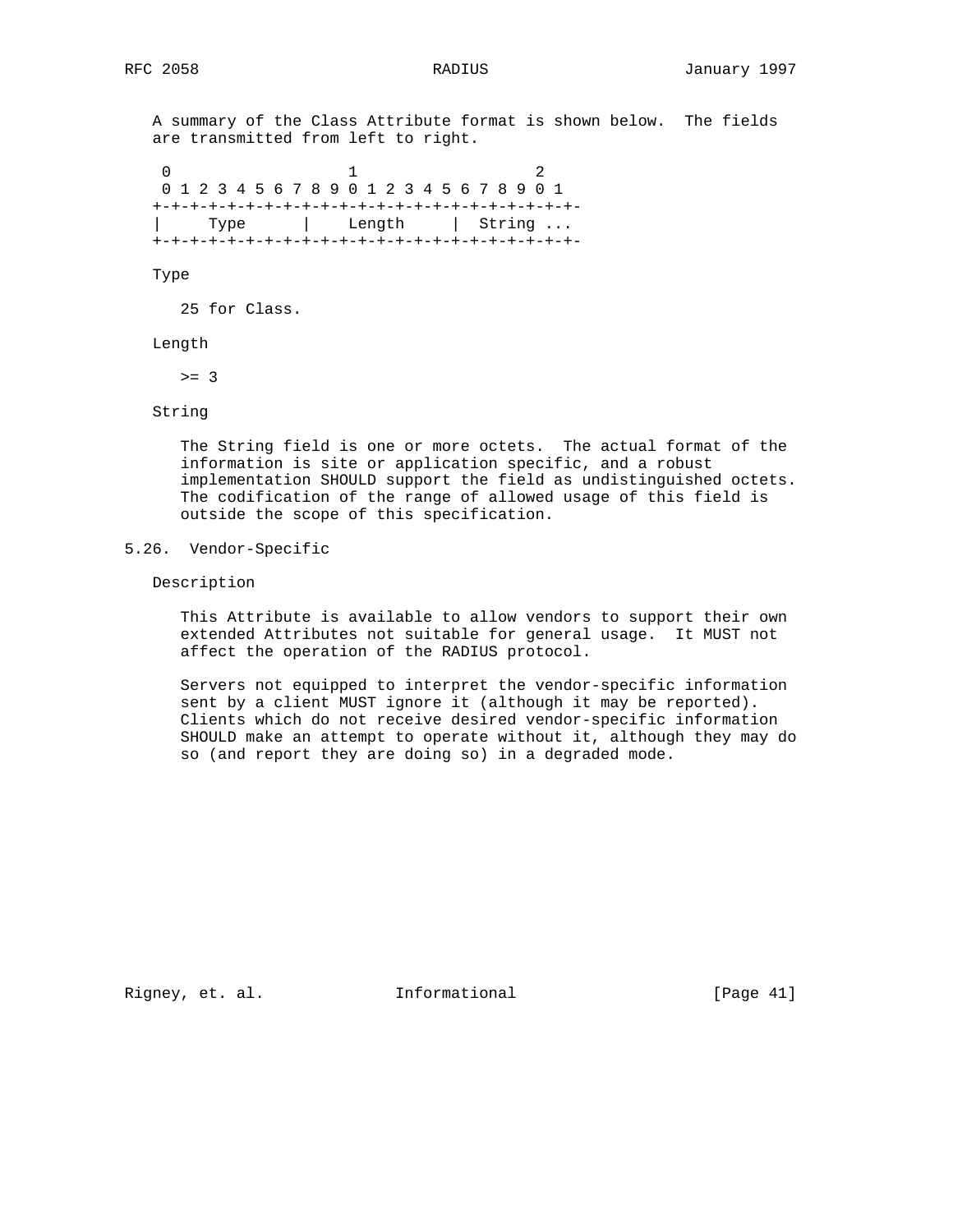A summary of the Vendor-Specific Attribute format is shown below. The fields are transmitted from left to right.

0  $1$  2 3 0 1 2 3 4 5 6 7 8 9 0 1 2 3 4 5 6 7 8 9 0 1 2 3 4 5 6 7 8 9 0 1 +-+-+-+-+-+-+-+-+-+-+-+-+-+-+-+-+-+-+-+-+-+-+-+-+-+-+-+-+-+-+-+-+ | Type | Length | Vendor-Id +-+-+-+-+-+-+-+-+-+-+-+-+-+-+-+-+-+-+-+-+-+-+-+-+-+-+-+-+-+-+-+-+ Vendor-Id (cont) | String... +-+-+-+-+-+-+-+-+-+-+-+-+-+-+-+-+-+-+-+-+-+-+-+-+-

Type

26 for Vendor-Specific.

Length

 $>= 7$ 

Vendor-Id

 The high-order octet is 0 and the low-order 3 octets are the SMI Network Management Private Enterprise Code of the Vendor in network byte order, as defined in the Assigned Numbers RFC [2].

String

 The String field is one or more octets. The actual format of the information is site or application specific, and a robust implementation SHOULD support the field as undistinguished octets.

 The codification of the range of allowed usage of this field is outside the scope of this specification.

Rigney, et. al. **Informational** [Page 42]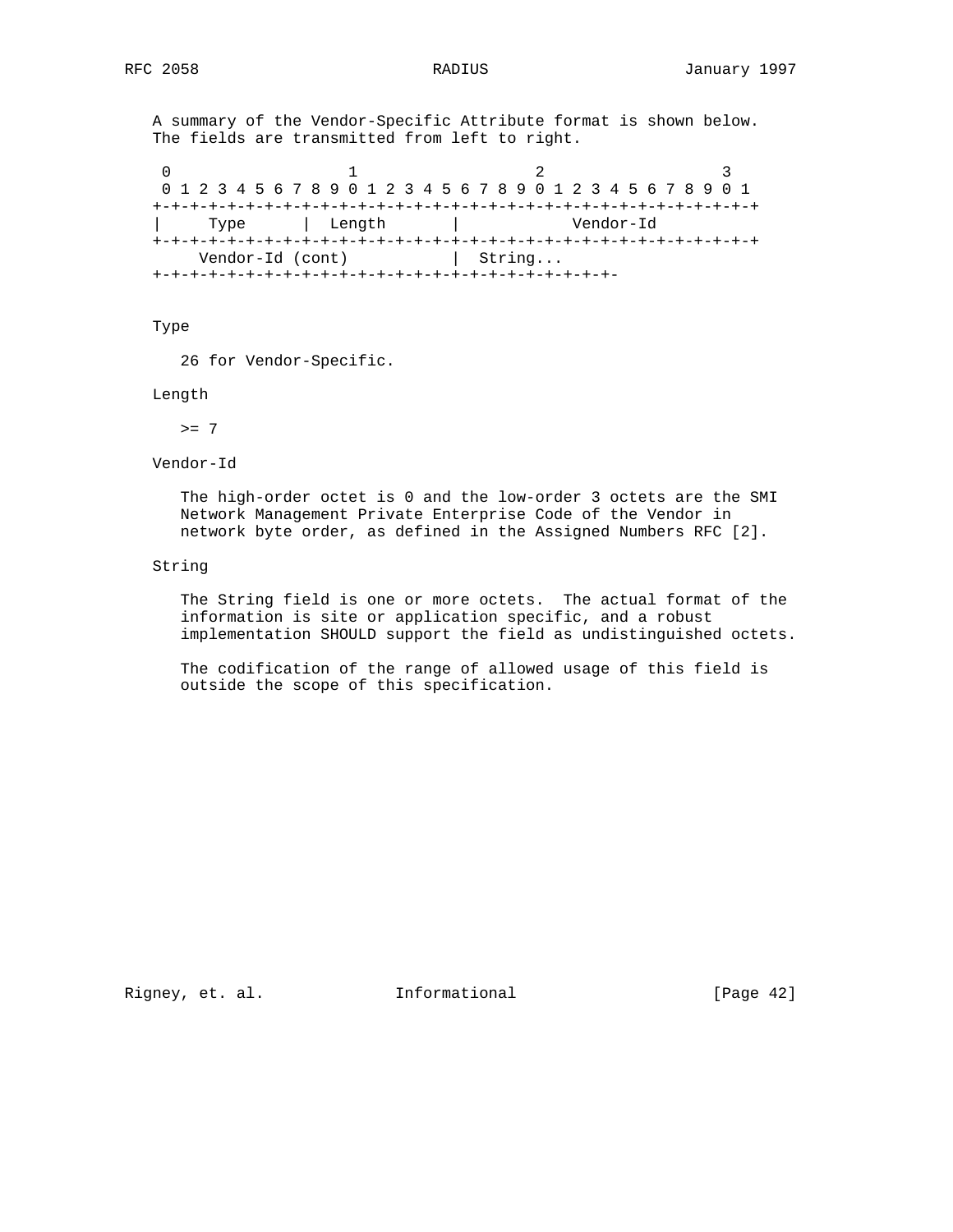It SHOULD be encoded as a sequence of vendor type / vendor length / value fields, as follows. The Attribute-Specific field is dependent on the vendor's definition of that attribute. An example encoding of the Vendor-Specific attribute using this method follows:

 $0$  1 2 3 0 1 2 3 4 5 6 7 8 9 0 1 2 3 4 5 6 7 8 9 0 1 2 3 4 5 6 7 8 9 0 1 +-+-+-+-+-+-+-+-+-+-+-+-+-+-+-+-+-+-+-+-+-+-+-+-+-+-+-+-+-+-+-+-+ | Type | Length | Vendor-Id +-+-+-+-+-+-+-+-+-+-+-+-+-+-+-+-+-+-+-+-+-+-+-+-+-+-+-+-+-+-+-+-+ Vendor-Id (cont) | Vendor type | Vendor length | +-+-+-+-+-+-+-+-+-+-+-+-+-+-+-+-+-+-+-+-+-+-+-+-+-+-+-+-+-+-+-+-+ | Attribute-Specific... +-+-+-+-+-+-+-+-+-+-+-+-+-+-+-

# 5.27. Session-Timeout

Description

 This Attribute sets the maximum number of seconds of service to be provided to the user before termination of the session or prompt. This Attribute is available to be sent by the server to the client in an Access-Accept or Access-Challenge.

 A summary of the Session-Timeout Attribute format is shown below. The fields are transmitted from left to right.

| 0 1 2 3 4 5 6 7 8 9 0 1 2 3 4 5 6 7 8 9 0 1 2 3 4 5 6 7 8 9 0 1 |  |                         |        |  |  |  |  |  |       |  |  |  |  |
|-----------------------------------------------------------------|--|-------------------------|--------|--|--|--|--|--|-------|--|--|--|--|
|                                                                 |  |                         |        |  |  |  |  |  |       |  |  |  |  |
| Type                                                            |  |                         | Length |  |  |  |  |  | Value |  |  |  |  |
|                                                                 |  |                         |        |  |  |  |  |  |       |  |  |  |  |
|                                                                 |  | Value (cont)            |        |  |  |  |  |  |       |  |  |  |  |
|                                                                 |  | +-+-+-+-+-+-+-+-+-+-+-+ |        |  |  |  |  |  |       |  |  |  |  |

## Type

27 for Session-Timeout.

Length

6

Rigney, et. al. 10. Informational [Page 43]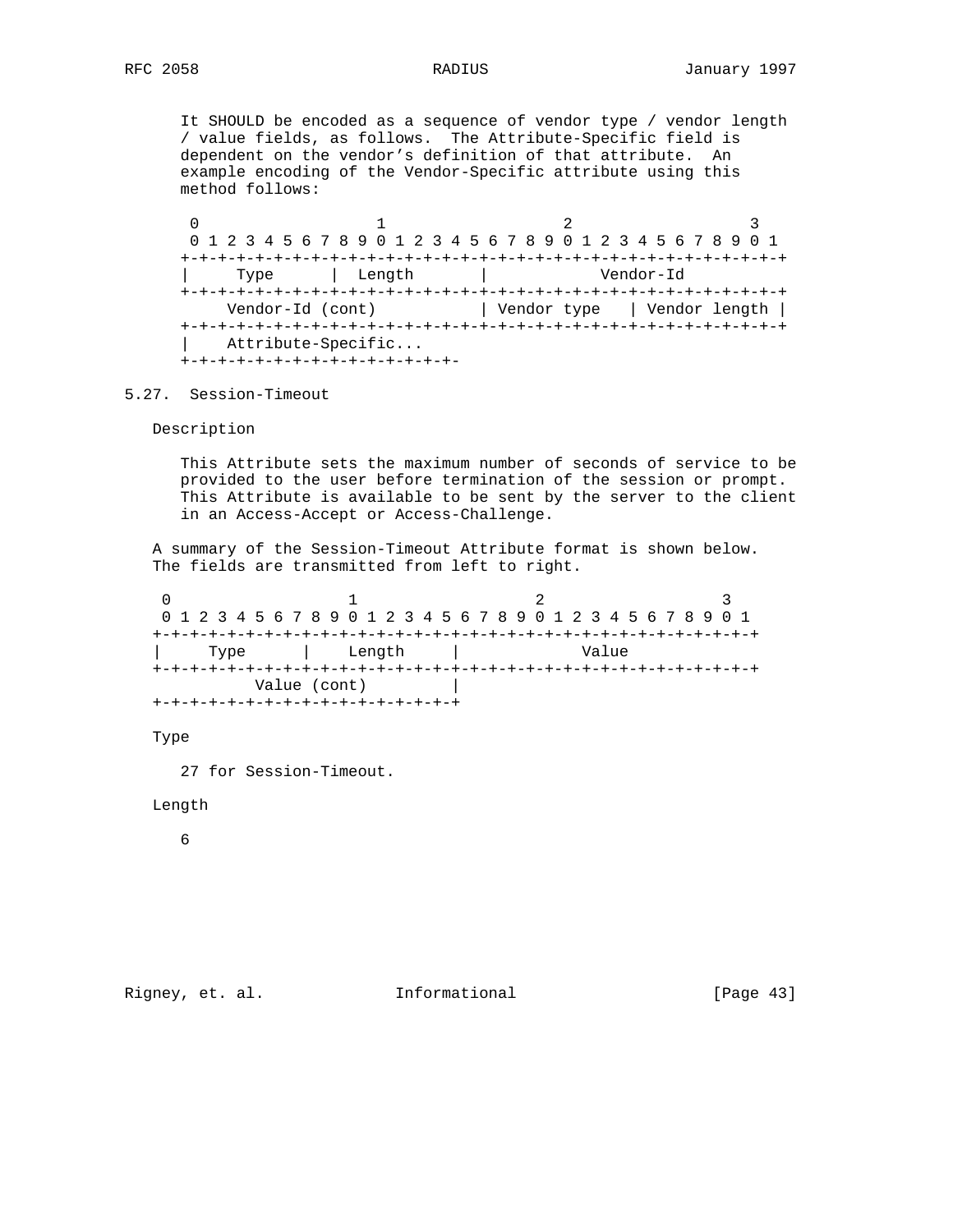Value

 The field is 4 octets, containing a 32-bit unsigned integer with the maximum number of seconds this user should be allowed to remain connected by the NAS.

5.28. Idle-Timeout

Description

 This Attribute sets the maximum number of consecutive seconds of idle connection allowed to the user before termination of the session or prompt. This Attribute is available to be sent by the server to the client in an Access-Accept or Access-Challenge.

 A summary of the Idle-Timeout Attribute format is shown below. The fields are transmitted from left to right.

0  $1$  2 3 0 1 2 3 4 5 6 7 8 9 0 1 2 3 4 5 6 7 8 9 0 1 2 3 4 5 6 7 8 9 0 1 +-+-+-+-+-+-+-+-+-+-+-+-+-+-+-+-+-+-+-+-+-+-+-+-+-+-+-+-+-+-+-+-+ | Type | Length | Value +-+-+-+-+-+-+-+-+-+-+-+-+-+-+-+-+-+-+-+-+-+-+-+-+-+-+-+-+-+-+-+-+ Value (cont) | +-+-+-+-+-+-+-+-+-+-+-+-+-+-+-+-+

Type

28 for Idle-Timeout.

Length

6

Value

 The field is 4 octets, containing a 32-bit unsigned integer with the maximum number of consecutive seconds of idle time this user should be permitted before being disconnected by the NAS.

# 5.29. Termination-Action

Description

 This Attribute indicates what action the NAS should take when the specified service is completed. It is only used in Access-Accept packets.

Rigney, et. al. **Informational** [Page 44]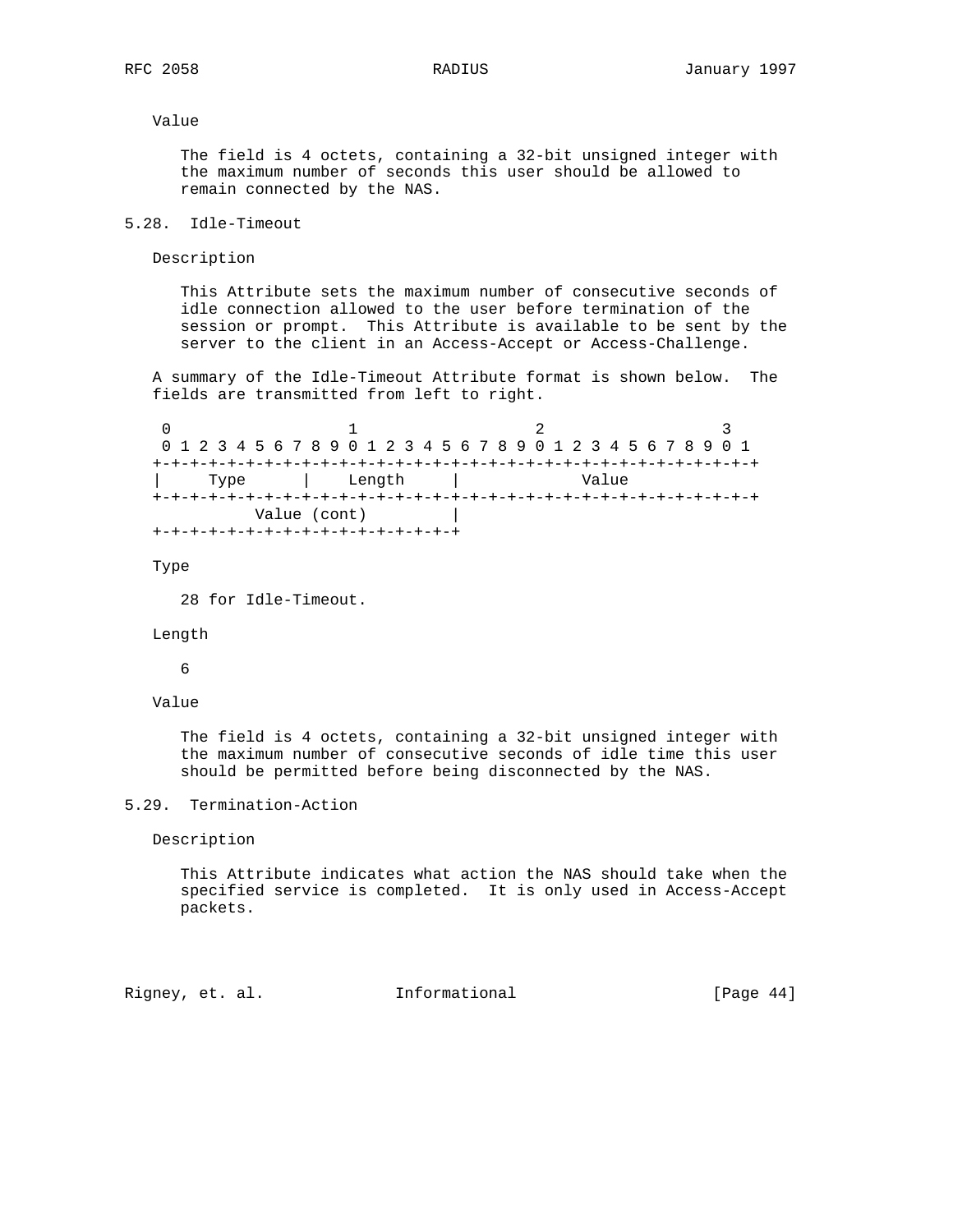A summary of the Termination-Action Attribute format is shown below. The fields are transmitted from left to right.

0  $1$  2 3 0 1 2 3 4 5 6 7 8 9 0 1 2 3 4 5 6 7 8 9 0 1 2 3 4 5 6 7 8 9 0 1 +-+-+-+-+-+-+-+-+-+-+-+-+-+-+-+-+-+-+-+-+-+-+-+-+-+-+-+-+-+-+-+-+ | Type | Length | Value +-+-+-+-+-+-+-+-+-+-+-+-+-+-+-+-+-+-+-+-+-+-+-+-+-+-+-+-+-+-+-+-+ Value (cont) | +-+-+-+-+-+-+-+-+-+-+-+-+-+-+-+-+

Type

29 for Termination-Action.

Length

6

#### Value

The Value field is four octets.

0 Default

1 RADIUS-Request

 If the Value is set to RADIUS-Request, upon termination of the specified service the NAS MAY send a new Access-Request to the RADIUS server, including the State attribute if any.

### 5.30. Called-Station-Id

Description

 This Attribute allows the NAS to send in the Access-Request packet the phone number that the user called, using Dialed Number Identification (DNIS) or similar technology. Note that this may be different from the phone number the call comes in on. It is only used in Access-Request packets.

Rigney, et. al. 10. Informational [Page 45]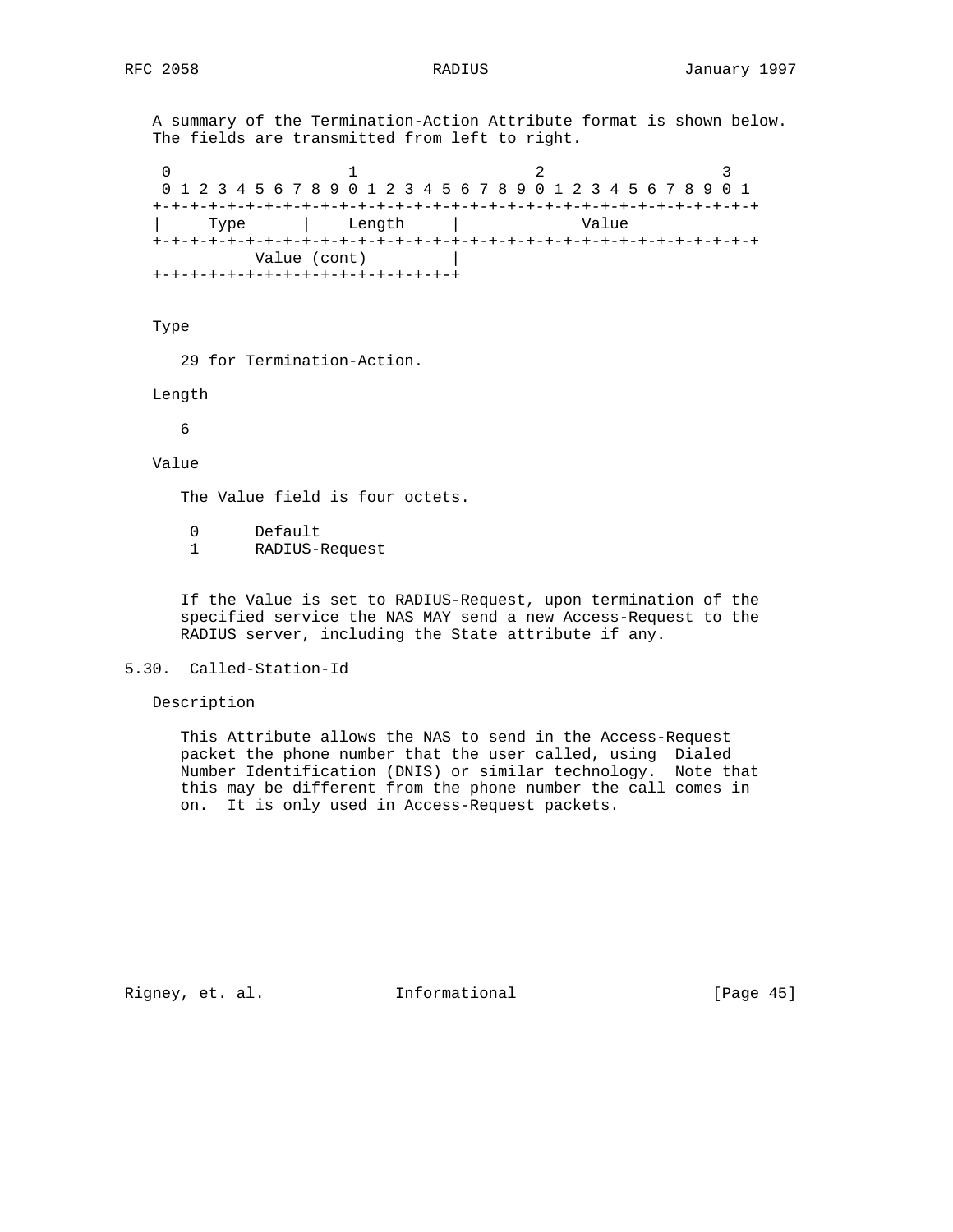A summary of the Called-Station-Id Attribute format is shown below. The fields are transmitted from left to right.

 $0$  1 2 0 1 2 3 4 5 6 7 8 9 0 1 2 3 4 5 6 7 8 9 0 1 +-+-+-+-+-+-+-+-+-+-+-+-+-+-+-+-+-+-+-+-+-+-+- Length | String ... +-+-+-+-+-+-+-+-+-+-+-+-+-+-+-+-+-+-+-+-+-+-+-

# Type

30 for Called-Station-Id.

Length

 $>= 3$ 

String

 The String field is one or more octets, containing the phone number that the user's call came in on.

 The actual format of the information is site or application specific. Printable ASCII is recommended, but a robust implementation SHOULD support the field as undistinguished octets.

 The codification of the range of allowed usage of this field is outside the scope of this specification.

## 5.31. Calling-Station-Id

Description

 This Attribute allows the NAS to send in the Access-Request packet the phone number that the call came from, using Automatic Number Identification (ANI) or similar technology. It is only used in Access-Request packets.

 A summary of the Calling-Station-Id Attribute format is shown below. The fields are transmitted from left to right.

 $0$  1 2 0 1 2 3 4 5 6 7 8 9 0 1 2 3 4 5 6 7 8 9 0 1 +-+-+-+-+-+-+-+-+-+-+-+-+-+-+-+-+-+-+-+-+-+-+- | Type | Length | String ... +-+-+-+-+-+-+-+-+-+-+-+-+-+-+-+-+-+-+-+-+-+-+-

Rigney, et. al. **Informational** [Page 46]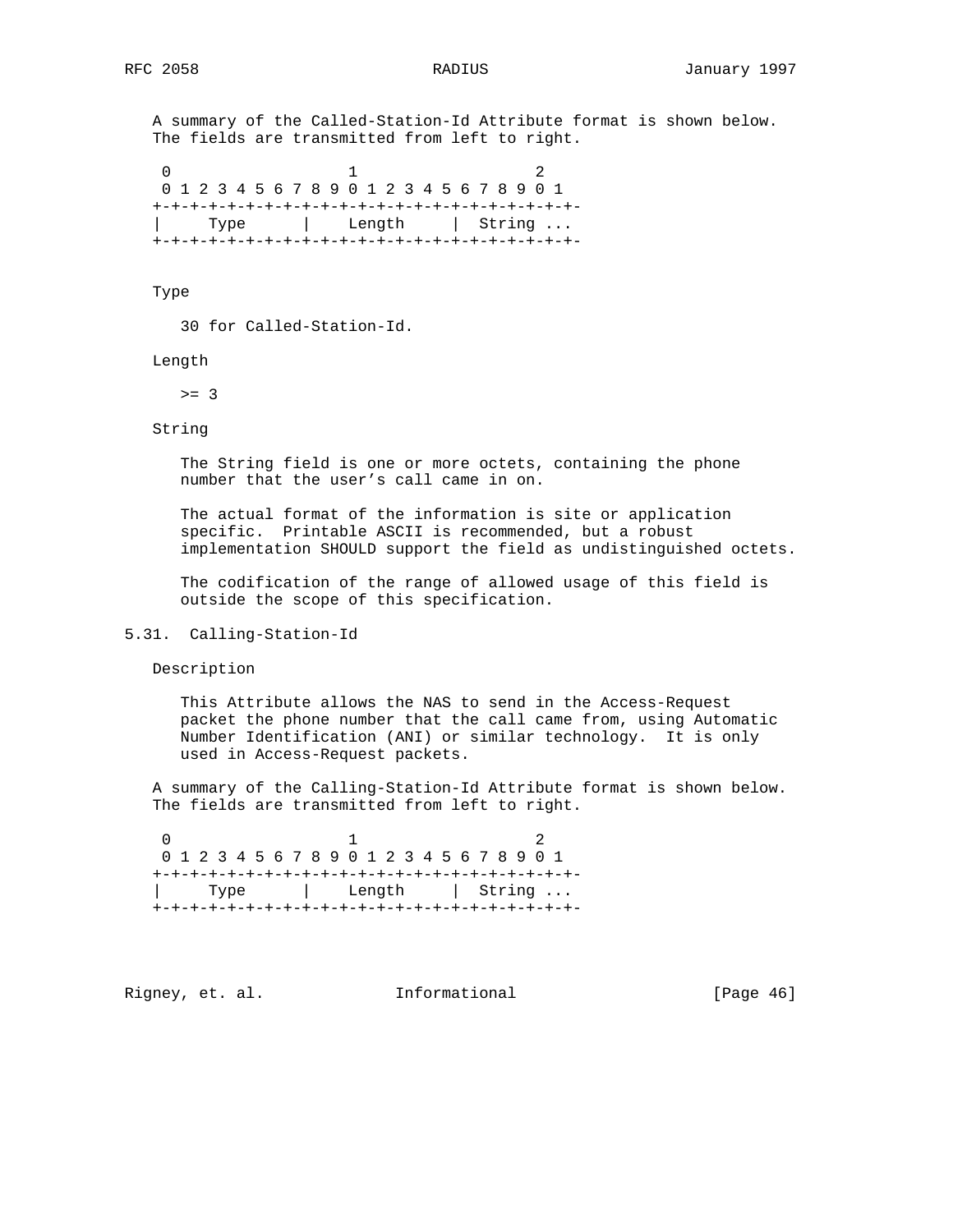Type

31 for Calling-Station-Id.

Length

 $>= 3$ 

String

 The String field is one or more octets, containing the phone number that the user placed the call from.

 The actual format of the information is site or application specific. Printable ASCII is recommended, but a robust implementation SHOULD support the field as undistinguished octets.

 The codification of the range of allowed usage of this field is outside the scope of this specification.

## 5.32. NAS-Identifier

Description

 This Attribute contains a string identifying the NAS originating the Access-Request. It is only used in Access-Request packets. Either NAS-IP-Address or NAS-Identifier SHOULD be present in an Access-Request packet.

 A summary of the NAS-Identifier Attribute format is shown below. The fields are transmitted from left to right.

 $\begin{array}{ccc} 0 & 1 & 2 \end{array}$  0 1 2 3 4 5 6 7 8 9 0 1 2 3 4 5 6 7 8 9 0 1 +-+-+-+-+-+-+-+-+-+-+-+-+-+-+-+-+-+-+-+-+-+-+- Length | String ... +-+-+-+-+-+-+-+-+-+-+-+-+-+-+-+-+-+-+-+-+-+-+-

Type

32 for NAS-Identifier.

Length

 $>= 3$ 

Rigney, et. al. **Informational** [Page 47]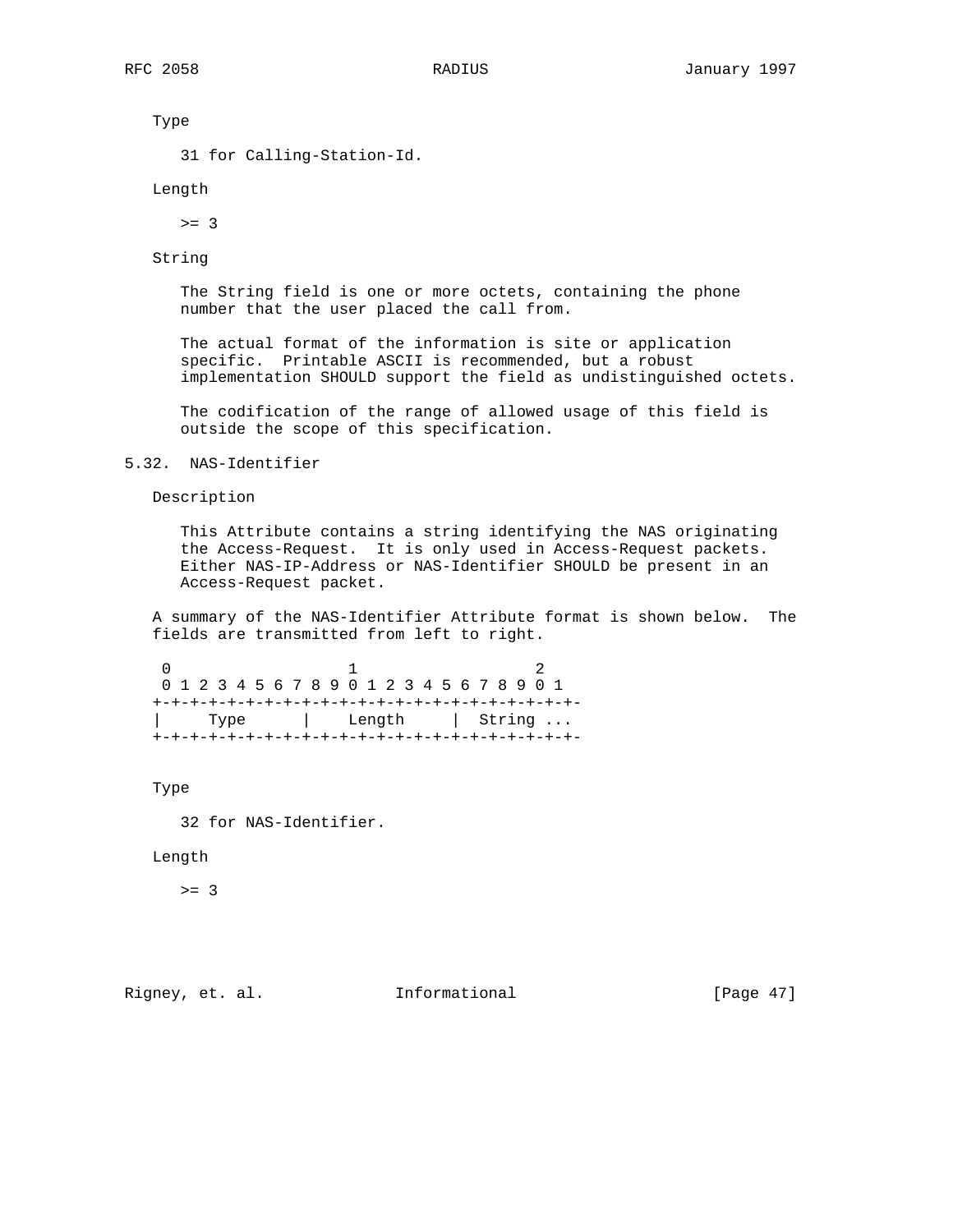# String

 The String field is one or more octets, and should be unique to the NAS within the scope of the RADIUS server. For example, a fully qualified domain name would be suitable as a NAS-Identifier.

 The actual format of the information is site or application specific, and a robust implementation SHOULD support the field as undistinguished octets.

 The codification of the range of allowed usage of this field is outside the scope of this specification.

# 5.33. Proxy-State

Description

 This Attribute is available to be sent by a proxy server to another server when forwarding an Access-Request and MUST be returned unmodified in the Access-Accept, Access-Reject or Access-Challenge. This attribute should be removed by the proxy server before the response is forwarded to the NAS.

 Usage of the Proxy-State Attribute is implementation dependent. A description of its function is outside the scope of this specification.

 A summary of the Proxy-State Attribute format is shown below. The fields are transmitted from left to right.

 $0$  1 2 0 1 2 3 4 5 6 7 8 9 0 1 2 3 4 5 6 7 8 9 0 1 +-+-+-+-+-+-+-+-+-+-+-+-+-+-+-+-+-+-+-+-+-+-+- Type | Length | String ... +-+-+-+-+-+-+-+-+-+-+-+-+-+-+-+-+-+-+-+-+-+-+-

# Type

33 for Proxy-State.

Length

 $>= 3$ 

Rigney, et. al. **Informational** [Page 48]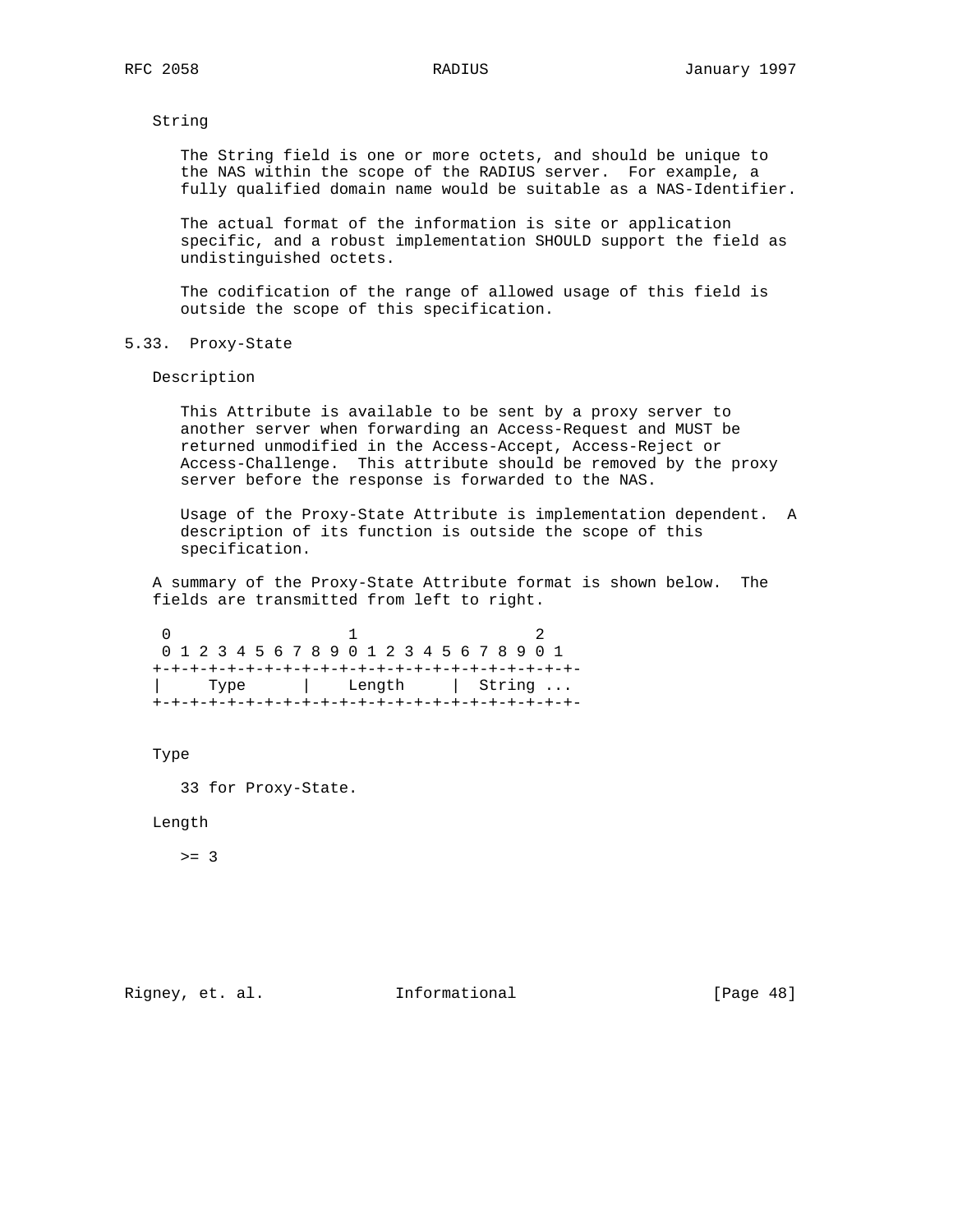# String

 The String field is one or more octets. The actual format of the information is site or application specific, and a robust implementation SHOULD support the field as undistinguished octets.

 The codification of the range of allowed usage of this field is outside the scope of this specification.

### 5.34. Login-LAT-Service

Description

 This Attribute indicates the system with which the user is to be connected by LAT. It MAY be used in Access-Accept packets, but only when LAT is specified as the Login-Service. It MAY be used in an Access-Request packet as a hint to the server, but the server is not required to honor the hint.

 Administrators use the service attribute when dealing with clustered systems, such as a VAX or Alpha cluster. In such an environment several different time sharing hosts share the same resources (disks, printers, etc.), and administrators often configure each to offer access (service) to each of the shared resources. In this case, each host in the cluster advertises its services through LAT broadcasts.

 Sophisticated users often know which service providers (machines) are faster and tend to use a node name when initiating a LAT connection. Alternately, some administrators want particular users to use certain machines as a primitive form of load balancing (although LAT knows how to do load balancing itself).

 A summary of the Login-LAT-Service Attribute format is shown below. The fields are transmitted from left to right.

|  |  |  | 0 1 2 3 4 5 6 7 8 9 0 1 2 3 4 5 6 7 8 9 0 1 |  |  |  |  |  |  |  |                        |
|--|--|--|---------------------------------------------|--|--|--|--|--|--|--|------------------------|
|  |  |  |                                             |  |  |  |  |  |  |  |                        |
|  |  |  |                                             |  |  |  |  |  |  |  | Type   Length   String |
|  |  |  |                                             |  |  |  |  |  |  |  |                        |

## Type

34 for Login-LAT-Service.

Rigney, et. al. **Informational** [Page 49]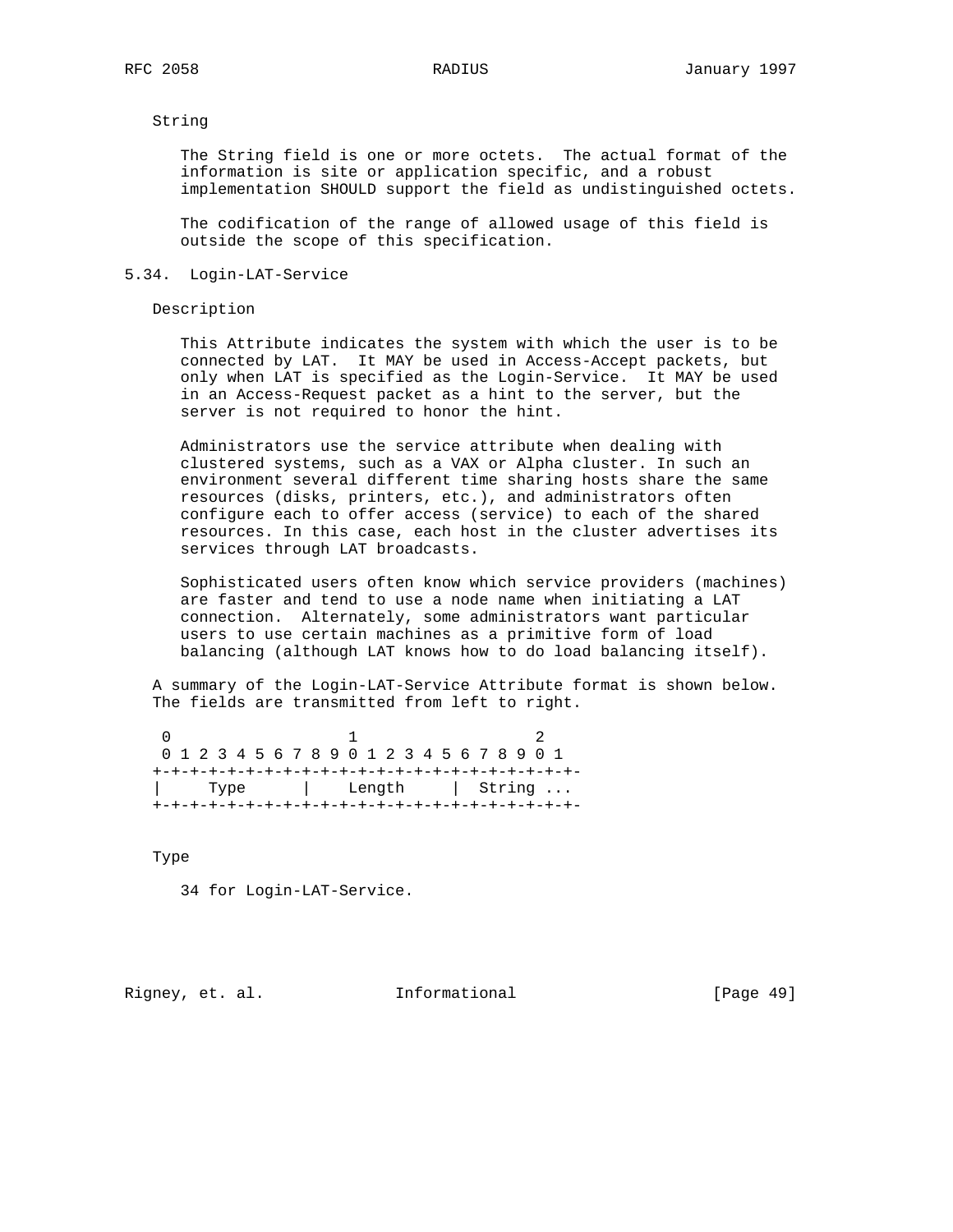Length

 $>= 3$ 

# String

 The String field is one or more octets, and contains the identity of the LAT service to use. The LAT Architecture allows this string to contain  $\frac{1}{2}$  (dollar), - (hyphen), . (period), \_ (underscore), numerics, upper and lower case alphabetics, and the ISO Latin-1 character set extension [6]. All LAT string comparisons are case insensitive.

5.35. Login-LAT-Node

Description

 This Attribute indicates the Node with which the user is to be automatically connected by LAT. It MAY be used in Access-Accept packets, but only when LAT is specified as the Login-Service. It MAY be used in an Access-Request packet as a hint to the server, but the server is not required to honor the hint.

 A summary of the Login-LAT-Node Attribute format is shown below. The fields are transmitted from left to right.

|                        |  |  |  |  |  |  |  |  |  | 0 1 2 3 4 5 6 7 8 9 0 1 2 3 4 5 6 7 8 9 0 1 |  |
|------------------------|--|--|--|--|--|--|--|--|--|---------------------------------------------|--|
|                        |  |  |  |  |  |  |  |  |  |                                             |  |
| Type   Length   String |  |  |  |  |  |  |  |  |  |                                             |  |
|                        |  |  |  |  |  |  |  |  |  |                                             |  |

Type

35 for Login-LAT-Node.

Length

 $>= 3$ 

Rigney, et. al. **Informational** [Page 50]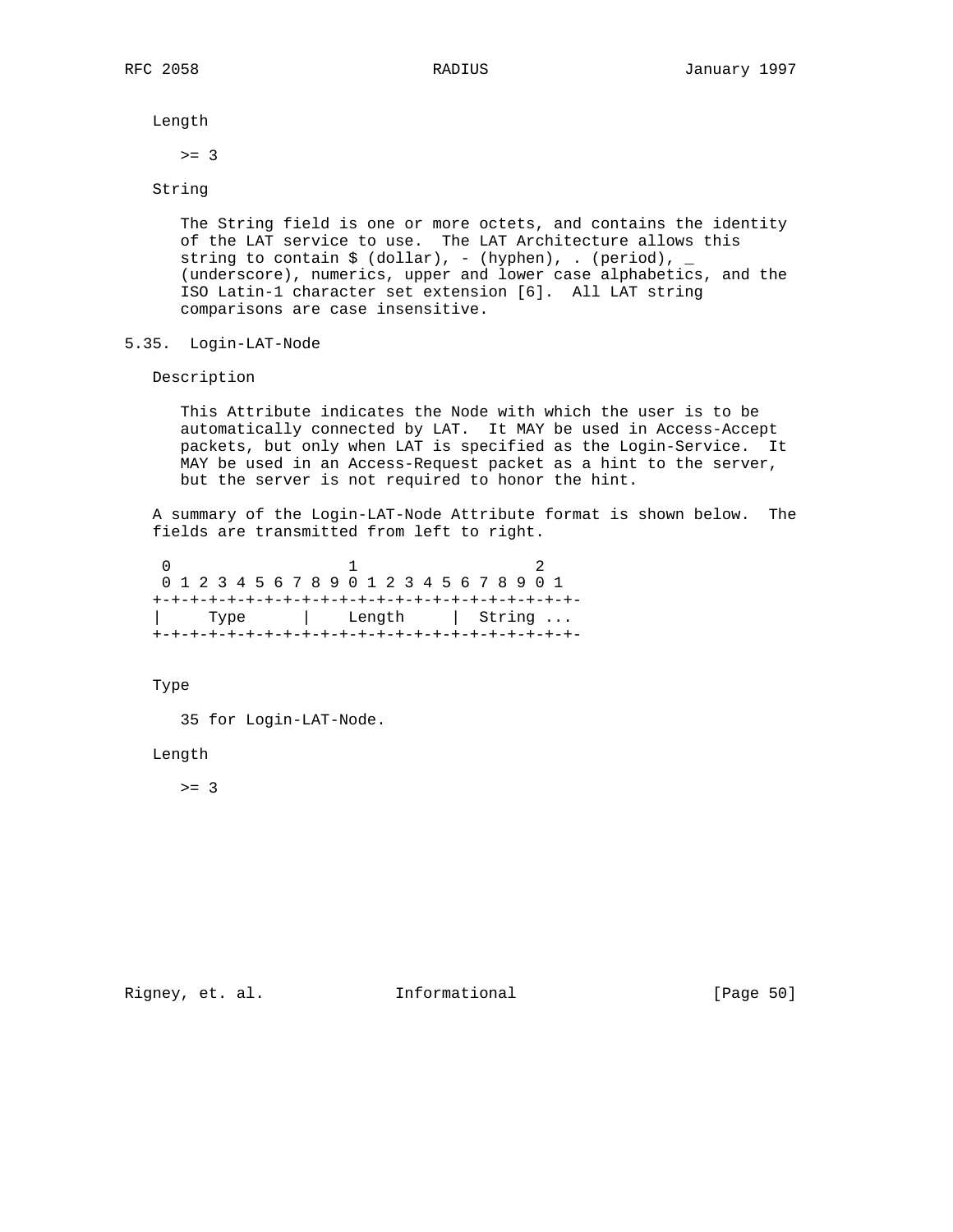# String

 The String field is one or more octets, and contains the identity of the LAT Node to connect the user to. The LAT Architecture allows this string to contain  $\frac{1}{2}$  (dollar), - (hyphen), . (period), \_ (underscore), numerics, upper and lower case alphabetics, and the ISO Latin-1 character set extension. All LAT string comparisons are case insensitive.

## 5.36. Login-LAT-Group

# Description

 This Attribute contains a string identifying the LAT group codes which this user is authorized to use. It MAY be used in Access- Accept packets, but only when LAT is specified as the Login- Service. It MAY be used in an Access-Request packet as a hint to the server, but the server is not required to honor the hint.

 LAT supports 256 different group codes, which LAT uses as a form of access rights. LAT encodes the group codes as a 256 bit bitmap.

 Administrators can assign one or more of the group code bits at the LAT service provider; it will only accept LAT connections that have these group codes set in the bit map. The administrators assign a bitmap of authorized group codes to each user; LAT gets these from the operating system, and uses these in its requests to the service providers.

 A summary of the Login-LAT-Group Attribute format is shown below. The fields are transmitted from left to right.

| 0 1 2 3 4 5 6 7 8 9 0 1 2 3 4 5 6 7 8 9 0 1 |  |  |  |  |  |  |  |  |  |                        |
|---------------------------------------------|--|--|--|--|--|--|--|--|--|------------------------|
|                                             |  |  |  |  |  |  |  |  |  |                        |
|                                             |  |  |  |  |  |  |  |  |  | Type   Length   String |
|                                             |  |  |  |  |  |  |  |  |  |                        |

Type

36 for Login-LAT-Group.

### Length

34

Rigney, et. al. **Informational** [Page 51]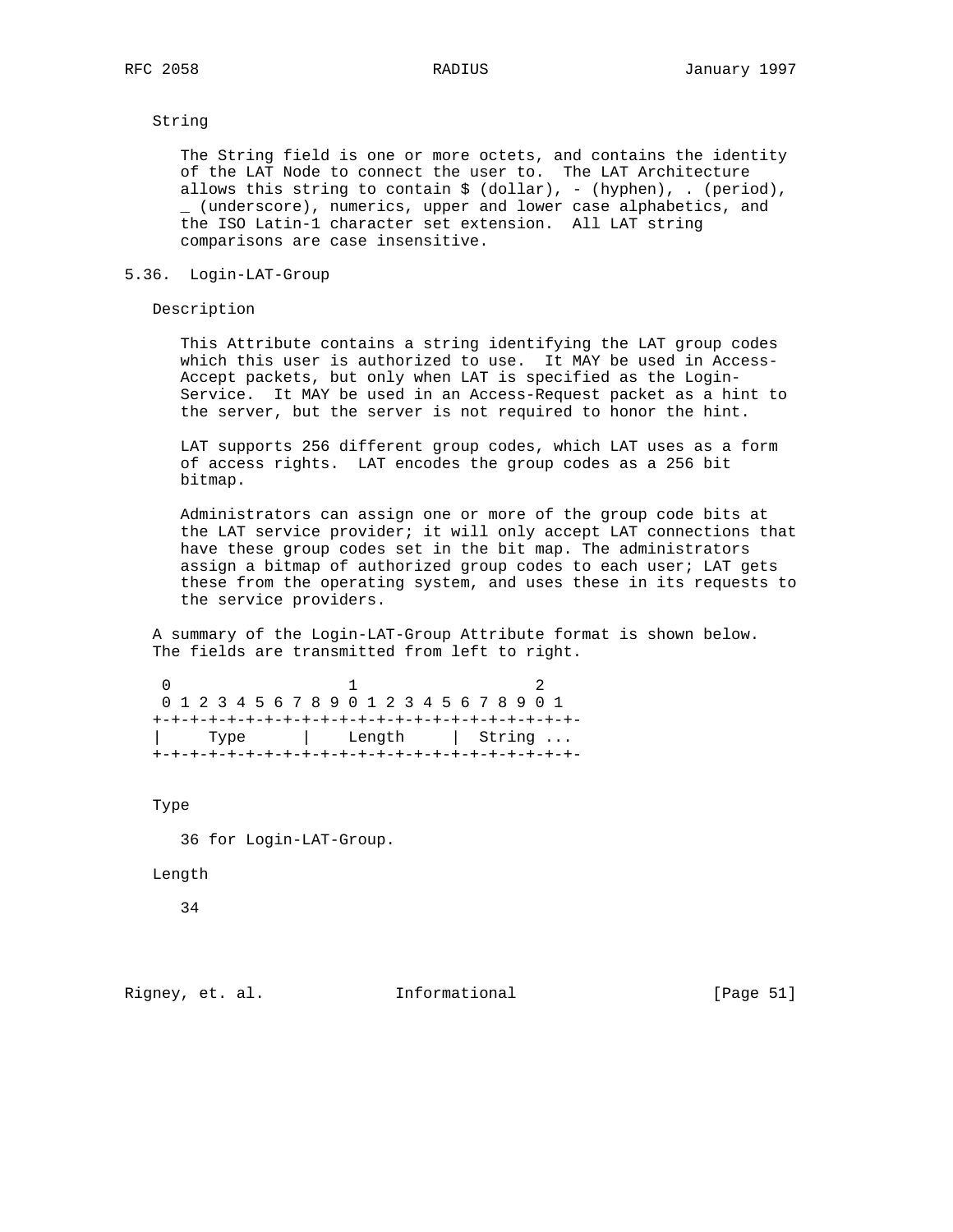String

 The String field is a 32 octet bit map, most significant octet first. A robust implementation SHOULD support the field as undistinguished octets.

 The codification of the range of allowed usage of this field is outside the scope of this specification.

# 5.37. Framed-AppleTalk-Link

Description

 This Attribute indicates the AppleTalk network number which should be used for the serial link to the user, which is another AppleTalk router. It is only used in Access-Accept packets. It is never used when the user is not another router.

 A summary of the Framed-AppleTalk-Link Attribute format is shown below. The fields are transmitted from left to right.

0  $1$  2 3 0 1 2 3 4 5 6 7 8 9 0 1 2 3 4 5 6 7 8 9 0 1 2 3 4 5 6 7 8 9 0 1 +-+-+-+-+-+-+-+-+-+-+-+-+-+-+-+-+-+-+-+-+-+-+-+-+-+-+-+-+-+-+-+-+ | Type | Length | Value +-+-+-+-+-+-+-+-+-+-+-+-+-+-+-+-+-+-+-+-+-+-+-+-+-+-+-+-+-+-+-+-+ Value (cont) | +-+-+-+-+-+-+-+-+-+-+-+-+-+-+-+-+

Type

37 for Framed-AppleTalk-Link.

Length

6

Value

 The Value field is four octets. Despite the size of the field, values range from 0 to 65535. The special value of 0 indicates that this is an unnumbered serial link. A value of 1-65535 means that the serial line between the NAS and the user should be assigned that value as an AppleTalk network number.

Rigney, et. al. **Informational** [Page 52]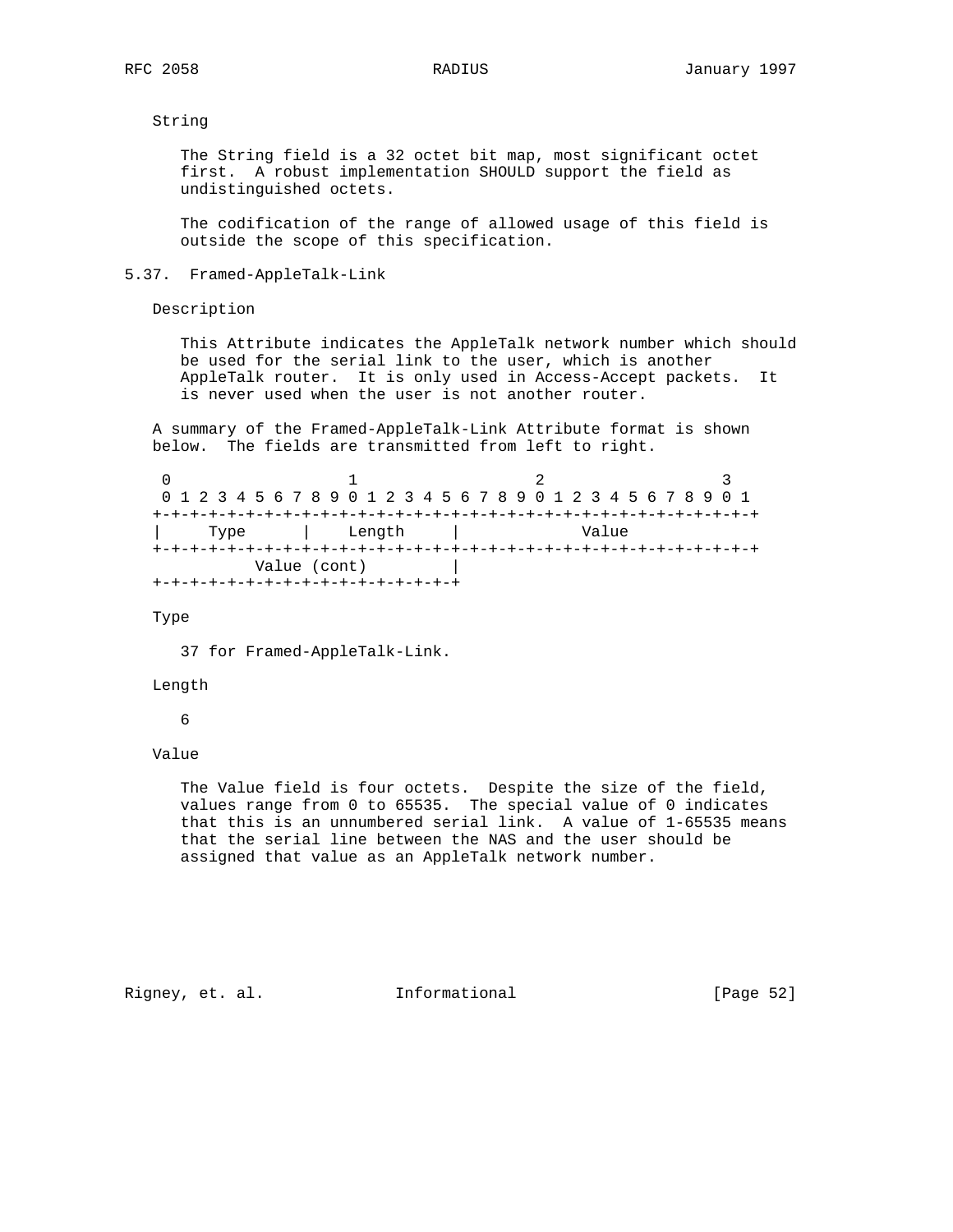# 5.38. Framed-AppleTalk-Network

## Description

 This Attribute indicates the AppleTalk Network number which the NAS should probe to allocate an AppleTalk node for the user. It is only used in Access-Accept packets. It is never used when the user is another router. Multiple instances of this Attribute indicate that the NAS may probe using any of the network numbers specified.

 A summary of the Framed-AppleTalk-Network Attribute format is shown below. The fields are transmitted from left to right.

| 0 1 2 3 4 5 6 7 8 9 0 1 2 3 4 5 6 7 8 9 0 1 2 3 4 5 6 7 8 9 0 1 |  |              |        |  |  |  |  |  |       |  |  |  |  |
|-----------------------------------------------------------------|--|--------------|--------|--|--|--|--|--|-------|--|--|--|--|
|                                                                 |  |              |        |  |  |  |  |  |       |  |  |  |  |
| Type                                                            |  |              | Length |  |  |  |  |  | Value |  |  |  |  |
|                                                                 |  |              |        |  |  |  |  |  |       |  |  |  |  |
|                                                                 |  | Value (cont) |        |  |  |  |  |  |       |  |  |  |  |
|                                                                 |  |              |        |  |  |  |  |  |       |  |  |  |  |

# Type

38 for Framed-AppleTalk-Network.

Length

```
 6
```
Value

 The Value field is four octets. Despite the size of the field, values range from 0 to 65535. The special value 0 indicates that the NAS should assign a network for the user, using its default cable range. A value between 1 and 65535 (inclusive) indicates the AppleTalk Network the NAS should probe to find an address for the user.

# 5.39. Framed-AppleTalk-Zone

Description

 This Attribute indicates the AppleTalk Default Zone to be used for this user. It is only used in Access-Accept packets. Multiple instances of this attribute in the same packet are not allowed.

Rigney, et. al. **Informational** [Page 53]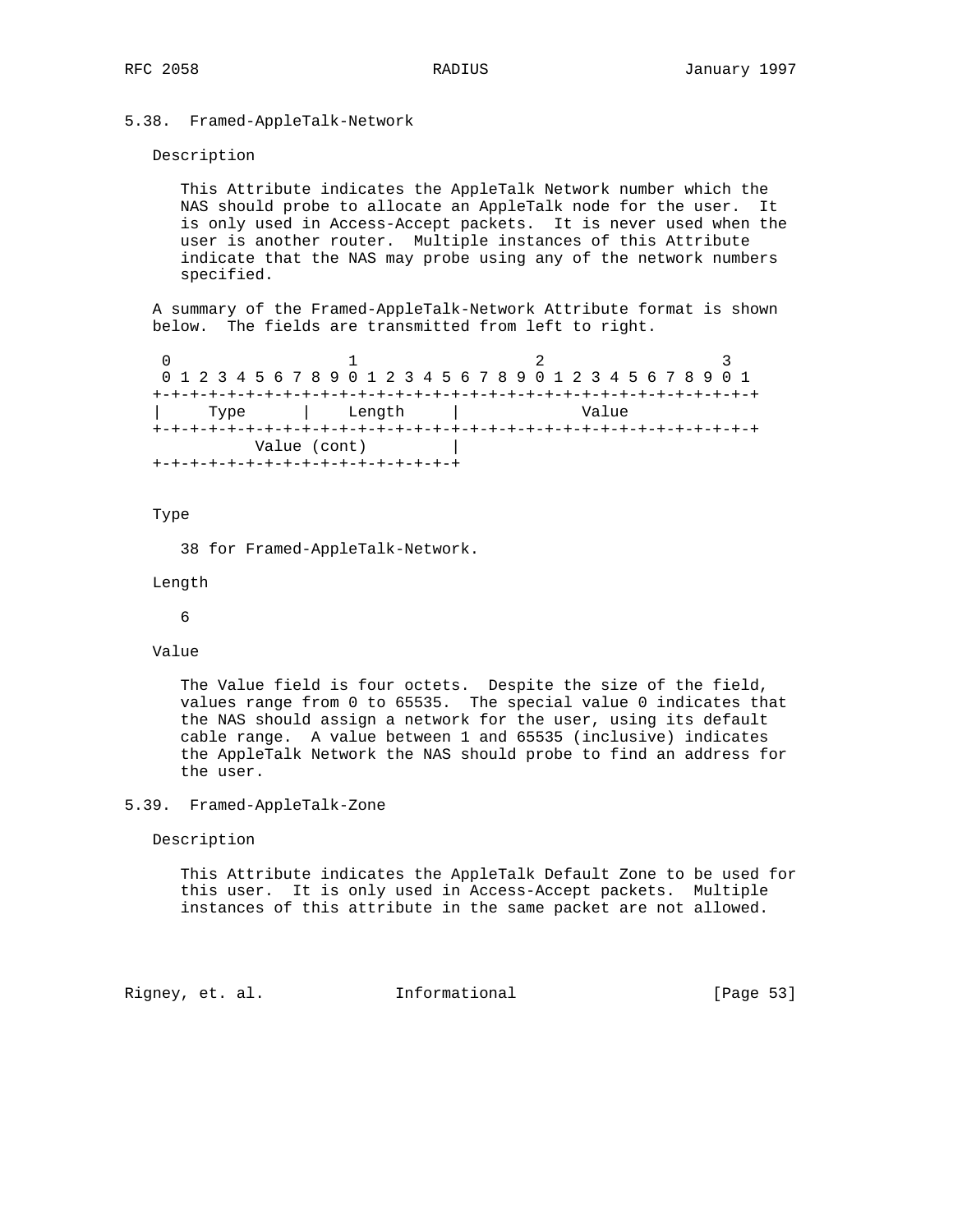A summary of the Framed-AppleTalk-Zone Attribute format is shown below. The fields are transmitted from left to right.

 $0$  1 2 0 1 2 3 4 5 6 7 8 9 0 1 2 3 4 5 6 7 8 9 0 1 2 3 4 +-+-+-+-+-+-+-+-+-+-+-+-+-+-+-+-+-+-+-+-+-+-+-+-+- Length | String ... +-+-+-+-+-+-+-+-+-+-+-+-+-+-+-+-+-+-+-+-+-+-+-+-+-

# Type

39 for Framed-AppleTalk-Zone.

Length

 $>= 3$ 

String

 The name of the Default AppleTalk Zone to be used for this user. A robust implementation SHOULD support the field as undistinguished octets.

 The codification of the range of allowed usage of this field is outside the scope of this specification.

### 5.40. CHAP-Challenge

Description

 This Attribute contains the CHAP Challenge sent by the NAS to a PPP Challenge-Handshake Authentication Protocol (CHAP) user. It is only used in Access-Request packets.

 If the CHAP challenge value is 16 octets long it MAY be placed in the Request Authenticator field instead of using this attribute.

 A summary of the CHAP-Challenge Attribute format is shown below. The fields are transmitted from left to right.

 $\begin{array}{ccc} 0 & 1 & 2 \end{array}$  0 1 2 3 4 5 6 7 8 9 0 1 2 3 4 5 6 7 8 9 0 1 2 3 +-+-+-+-+-+-+-+-+-+-+-+-+-+-+-+-+-+-+-+-+-+-+-+- | Type | Length | String... +-+-+-+-+-+-+-+-+-+-+-+-+-+-+-+-+-+-+-+-+-+-+-+-

Rigney, et. al. **Informational** [Page 54]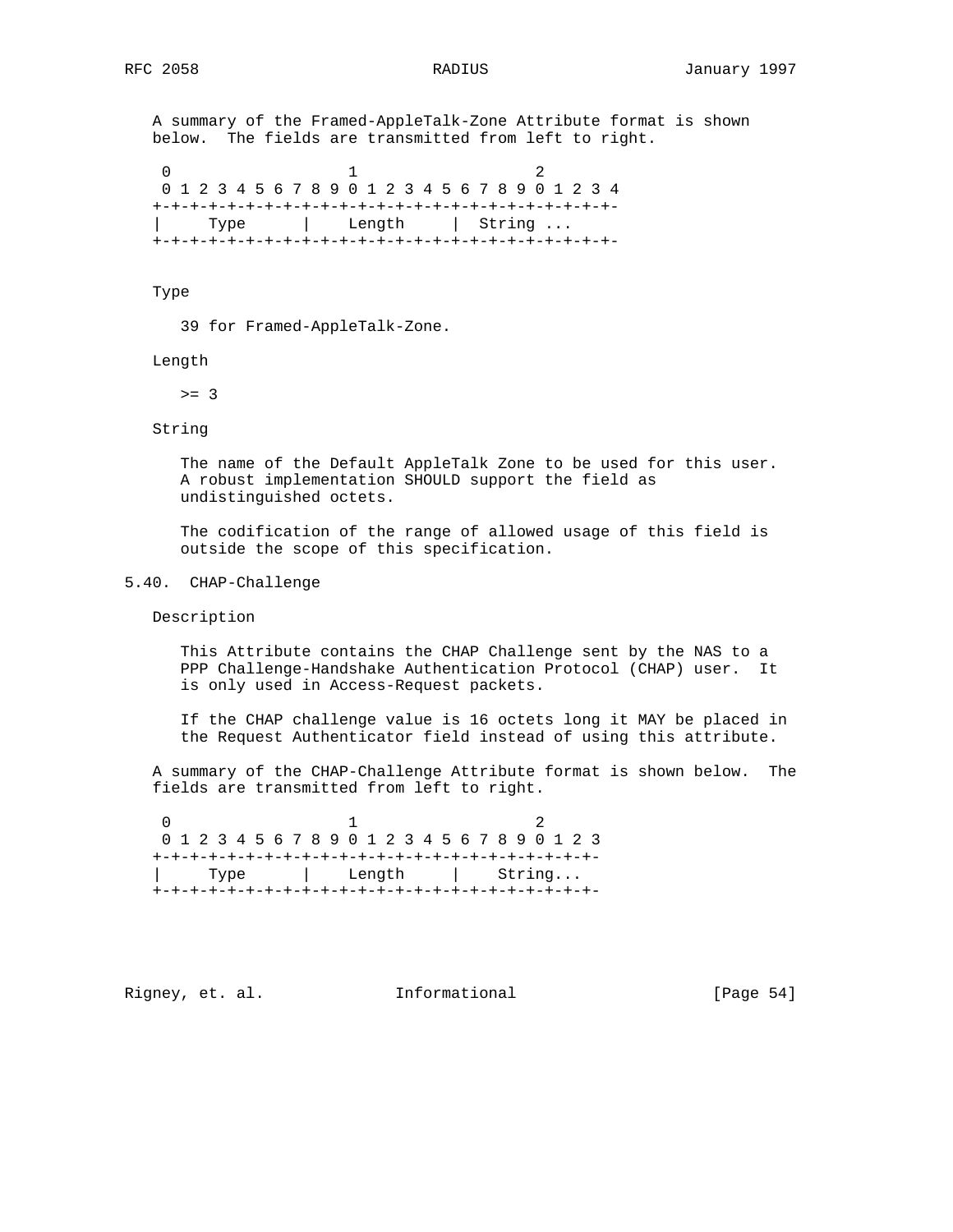Type

60 for CHAP-Challenge.

Length

 $>= 7$ 

String

The String field contains the CHAP Challenge.

5.41. NAS-Port-Type

Description

 This Attribute indicates the type of the physical port of the NAS which is authenticating the user. It can be used instead of or in addition to the NAS-Port (5) attribute. It is only used in Access-Request packets. Either NAS-Port (5) or NAS-Port-Type or both SHOULD be present in an Access-Request packet, if the NAS differentiates among its ports.

 A summary of the NAS-Port-Type Attribute format is shown below. The fields are transmitted from left to right.

| 0 1 2 3 4 5 6 7 8 9 0 1 2 3 4 5 6 7 8 9 0 1 2 3 4 5 6 7 8 9 0 1 |  |              |        |  |  |  |  |  |       |  |  |  |  |
|-----------------------------------------------------------------|--|--------------|--------|--|--|--|--|--|-------|--|--|--|--|
|                                                                 |  |              |        |  |  |  |  |  |       |  |  |  |  |
| Type                                                            |  |              | Length |  |  |  |  |  | Value |  |  |  |  |
|                                                                 |  |              |        |  |  |  |  |  |       |  |  |  |  |
|                                                                 |  | Value (cont) |        |  |  |  |  |  |       |  |  |  |  |
|                                                                 |  |              |        |  |  |  |  |  |       |  |  |  |  |

Type

61 for NAS-Port-Type.

Length

6

Value

 The Value field is four octets. "Virtual" refers to a connection to the NAS via some transport protocol, instead of through a physical port. For example, if a user telnetted into a NAS to

Rigney, et. al. **Informational** [Page 55]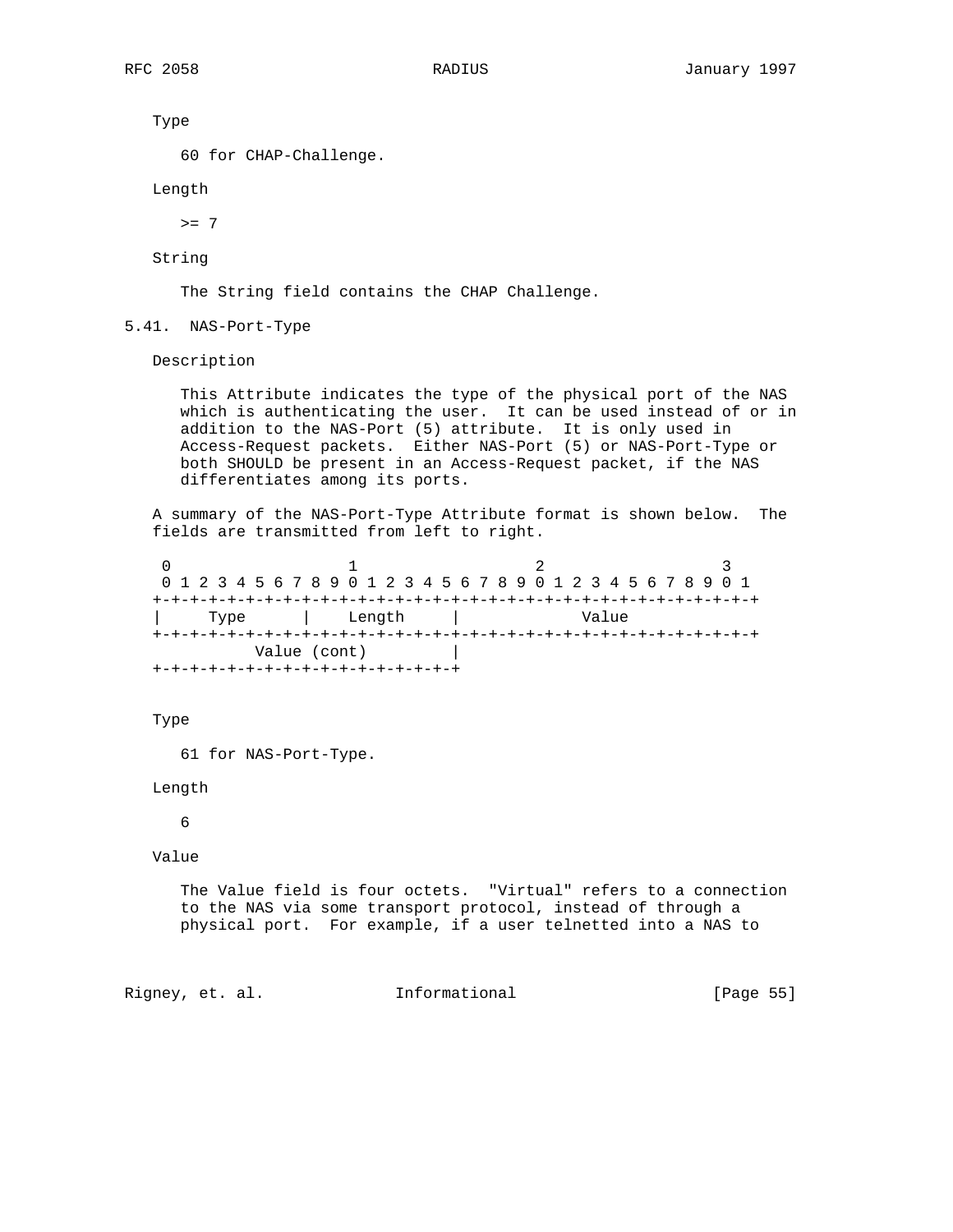authenticate himself as an Outbound-User, the Access-Request might include NAS-Port-Type = Virtual as a hint to the RADIUS server that the user was not on a physical port.

- 
- 0 Async<br>1 Sync 1 Sync<br>2 ISDN
- 2 ISDN Sync
- 3 ISDN Async V.120
- 4 ISDN Async V.110
- 5 Virtual
- 5.42. Port-Limit

Description

 This Attribute sets the maximum number of ports to be provided to the user by the NAS. This Attribute MAY be sent by the server to the client in an Access-Accept packet. It is intended for use in conjunction with Multilink PPP [7] or similar uses. It MAY also be sent by the NAS to the server as a hint that that many ports are desired for use, but the server is not required to honor the hint.

 A summary of the Port-Limit Attribute format is shown below. The fields are transmitted from left to right.

| 0 1 2 3 4 5 6 7 8 9 0 1 2 3 4 5 6 7 8 9 0 1 2 3 4 5 6 7 8 9 0 1 |      |  |  |              |  |        |  |  |  |  |  |       |  |  |  |  |
|-----------------------------------------------------------------|------|--|--|--------------|--|--------|--|--|--|--|--|-------|--|--|--|--|
|                                                                 |      |  |  |              |  |        |  |  |  |  |  |       |  |  |  |  |
|                                                                 | Type |  |  |              |  | Length |  |  |  |  |  | Value |  |  |  |  |
|                                                                 |      |  |  |              |  |        |  |  |  |  |  |       |  |  |  |  |
|                                                                 |      |  |  | Value (cont) |  |        |  |  |  |  |  |       |  |  |  |  |
|                                                                 |      |  |  |              |  |        |  |  |  |  |  |       |  |  |  |  |

Type

62 for Port-Limit.

Length

6

Value

 The field is 4 octets, containing a 32-bit unsigned integer with the maximum number of ports this user should be allowed to connect to on the NAS.

Rigney, et. al. **Informational** [Page 56]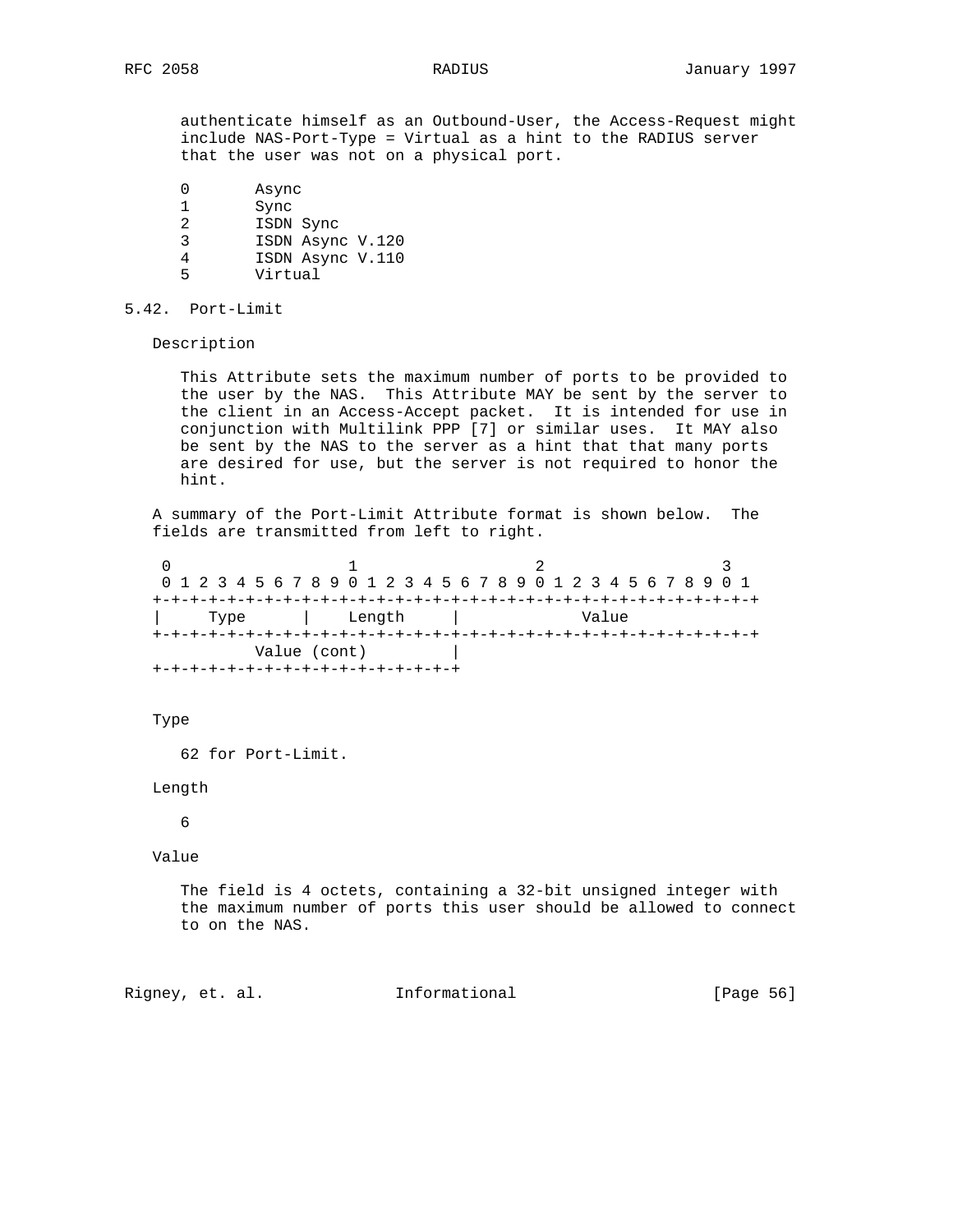# 5.43. Login-LAT-Port

Description

 This Attribute indicates the Port with which the user is to be connected by LAT. It MAY be used in Access-Accept packets, but only when LAT is specified as the Login-Service. It MAY be used in an Access-Request packet as a hint to the server, but the server is not required to honor the hint.

 A summary of the Login-LAT-Port Attribute format is shown below. The fields are transmitted from left to right.

|  |  |  |  |  |  |  |  |  | 0 1 2 3 4 5 6 7 8 9 0 1 2 3 4 5 6 7 8 9 0 1 |                        |  |
|--|--|--|--|--|--|--|--|--|---------------------------------------------|------------------------|--|
|  |  |  |  |  |  |  |  |  |                                             |                        |  |
|  |  |  |  |  |  |  |  |  |                                             | Type   Length   String |  |
|  |  |  |  |  |  |  |  |  |                                             |                        |  |

Type

63 for Login-LAT-Port.

# Length

>= 3

# String

 The String field is one or more octets, and contains the identity of the LAT port to use. The LAT Architecture allows this string to contain  $\frac{1}{2}$  (dollar), - (hyphen), . (period), \_ (underscore), numerics, upper and lower case alphabetics, and the ISO Latin-1 character set extension. All LAT string comparisons are case insensitive.

Rigney, et. al. **Informational** [Page 57]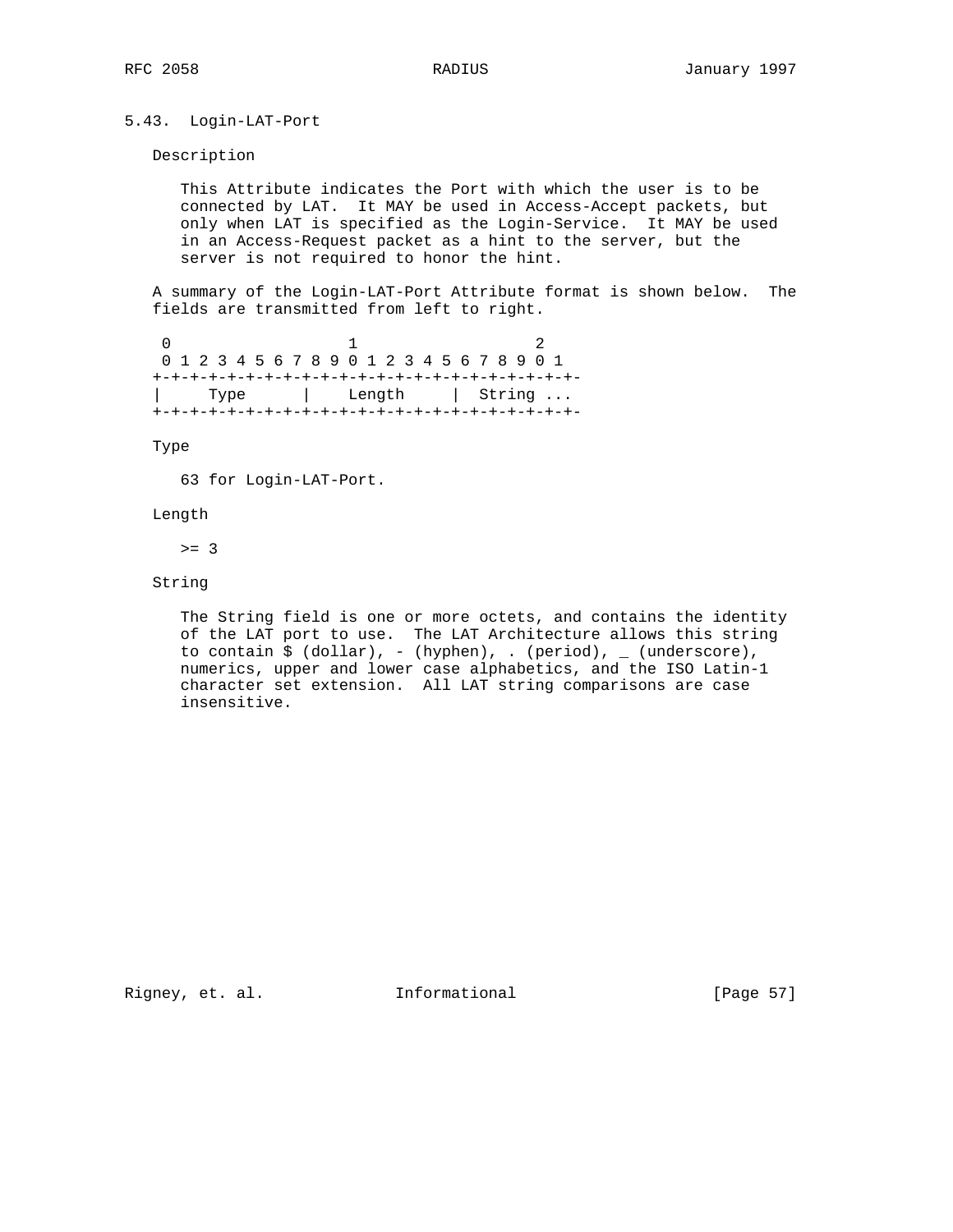# 5.44. Table of Attributes

 The following table provides a guide to which attributes may be found in which kinds of packets, and in what quantity.

| Request     | Accept              | Reject              | Challenge           | $\#$           | Attribute                |
|-------------|---------------------|---------------------|---------------------|----------------|--------------------------|
| $\mathbf 1$ | 0                   | 0                   | 0                   | 1              | User-Name                |
| $0 - 1$     | 0                   | 0                   | $\mathsf{O}\xspace$ | 2              | User-Password [Note 1]   |
| $0 - 1$     | $\mathsf 0$         | 0                   | $\mathsf 0$         | 3              | CHAP-Password [Note 1]   |
| $0 - 1$     | $\mathsf 0$         | 0                   | 0                   | $\overline{4}$ | NAS-IP-Address           |
| $0 - 1$     | 0                   | 0                   | $\mathsf{O}\xspace$ | 5              | NAS-Port                 |
| $0 - 1$     | $0 - 1$             | 0                   | $\mathsf{O}\xspace$ | 6              | Service-Type             |
| $0 - 1$     | $0 - 1$             | $\mathsf 0$         | 0                   | 7              | Framed-Protocol          |
| $0 - 1$     | $0 - 1$             | 0                   | 0                   | 8              | Framed-IP-Address        |
| $0 - 1$     | $0 - 1$             | 0                   | $\mathsf{O}\xspace$ | 9              | Framed-IP-Netmask        |
| 0           | $0 - 1$             | 0                   | 0                   | 10             | Framed-Routing           |
| 0           | $0+$                | $\mathsf 0$         | 0                   | 11             | Filter-Id                |
| 0           | $0 - 1$             | 0                   | $\mathbf 0$         | 12             | Framed-MTU               |
| $0+$        | $0+$                | 0                   | 0                   | 13             | Framed-Compression       |
| $0+$        | $0+$                | 0                   | 0                   | 14             | Login-IP-Host            |
| 0           | $0 - 1$             | $\mathsf 0$         | $\mathsf 0$         | 15             | Login-Service            |
| $\mathbf 0$ | $0 - 1$             | $\mathbf 0$         | $\mathsf 0$         | 16             | Login-TCP-Port           |
| 0           | $0+$                | $0+$                | $0+$                | 18             | Reply-Message            |
| $0 - 1$     | $0 - 1$             | 0                   | $\mathsf 0$         | 19             | Callback-Number          |
| 0           | $0 - 1$             | 0                   | $\mathsf{O}\xspace$ | 20             | Callback-Id              |
| 0           | $0+$                | 0                   | $\mathsf{O}\xspace$ | 22             | Framed-Route             |
| 0           | $0 - 1$             | 0                   | $\mathsf 0$         | 23             | Framed-IPX-Network       |
| $0 - 1$     | $0 - 1$             | 0                   | $0 - 1$             | 24             | State                    |
| $\mathbf 0$ | $0+$                | $\mathbf 0$         | $\Omega$            | 25             | Class                    |
| $0+$        | $0+$                | 0                   | $0+$                | 26             | Vendor-Specific          |
| 0           | $0 - 1$             | 0                   | $0 - 1$             | 27             | Session-Timeout          |
| 0           | $0 - 1$             | $\mathsf{O}\xspace$ | $0 - 1$             | 28             | Idle-Timeout             |
| $\mathbf 0$ | $0 - 1$             | $\mathbf 0$         | $\mathbf 0$         | 29             | Termination-Action       |
| $0 - 1$     | $\mathsf{O}\xspace$ | 0                   | $\mathsf 0$         | 30             | Called-Station-Id        |
| $0 - 1$     | 0                   | $\mathbf 0$         | $\mathsf 0$         | 31             | Calling-Station-Id       |
| $0 - 1$     | 0                   | 0                   | 0                   | 32             | NAS-Identifier           |
| $0+$        | $0+$                | $0+$                | $0+$                | 33             | Proxy-State              |
| $0 - 1$     | $0 - 1$             | 0                   | 0                   | 34             | Login-LAT-Service        |
| $0 - 1$     | $0 - 1$             | 0                   | 0                   | 35             | Login-LAT-Node           |
| $0 - 1$     | $0 - 1$             | 0                   | $\mathbf 0$         | 36             | Login-LAT-Group          |
| 0           | $0 - 1$             | 0                   | 0                   | 37             | Framed-AppleTalk-Link    |
| 0           | $0+$                | 0                   | 0                   | 38             | Framed-AppleTalk-Network |
| 0           | $0 - 1$             | 0                   | 0                   | 39             | Framed-AppleTalk-Zone    |
| $0 - 1$     | $\mathsf{O}\xspace$ | 0                   | $\mathsf 0$         | 60             | CHAP-Challenge           |
| $0 - 1$     | 0                   | $\mathsf{O}\xspace$ | 0                   | 61             | NAS-Port-Type            |
| $0 - 1$     | $0 - 1$             | 0                   | $\mathsf{O}\xspace$ | 62             | Port-Limit               |
| $0 - 1$     | $0 - 1$             | 0                   | $\mathbf 0$         | 63             | Login-LAT-Port           |
| Request     | Accept              | Reject              | Challenge           | #              | Attribute                |
|             |                     |                     |                     |                |                          |

Rigney, et. al. 1nformational [Page 58]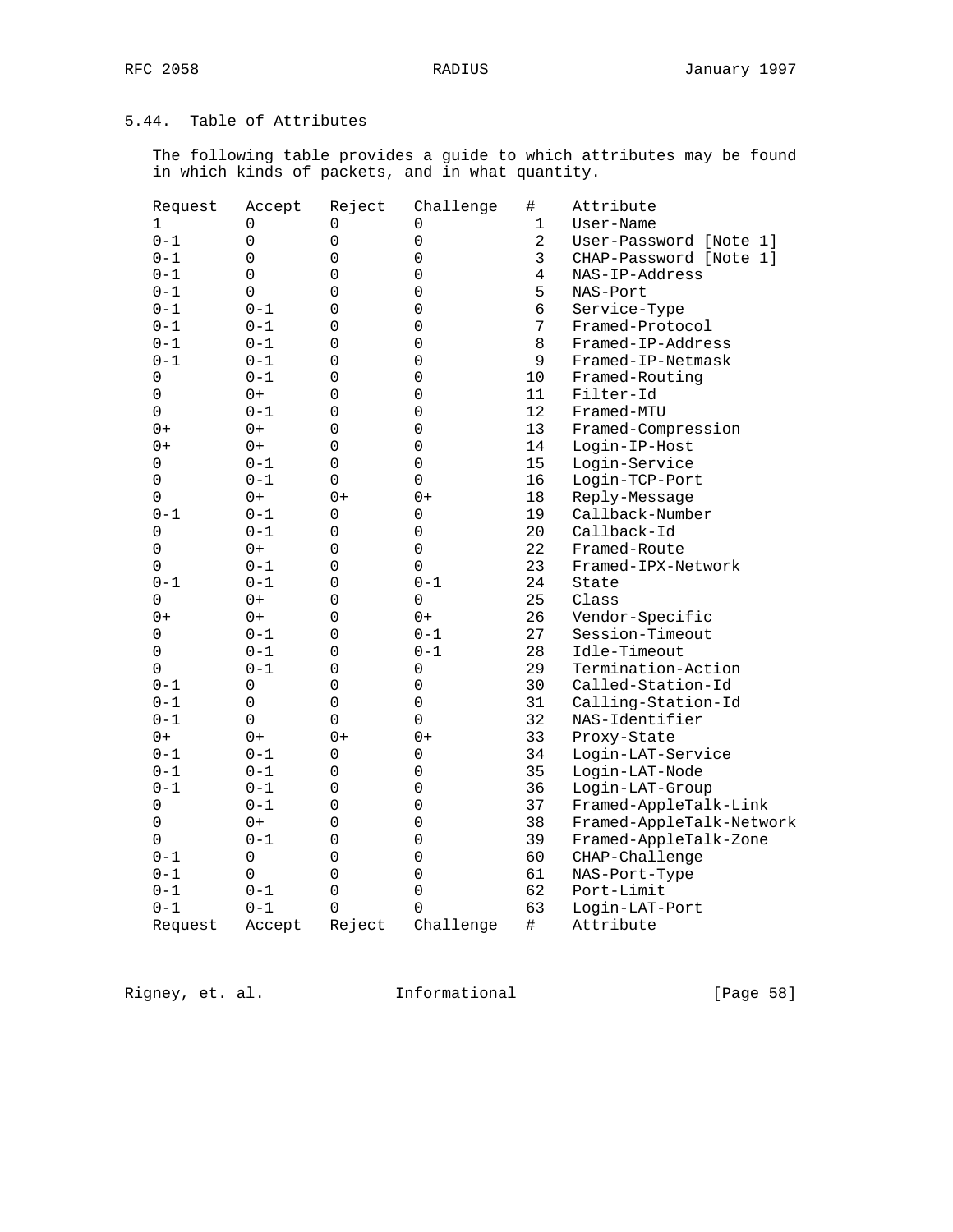[Note 1] An Access-Request MUST contain either a User-Password or a CHAP-Password, and MUST NOT contain both.

The following table defines the meaning of the above table entries.

0 This attribute MUST NOT be present in packet.

- 0+ Zero or more instances of this attribute MAY be present in packet.
- 0-1 Zero or one instance of this attribute MAY be present in packet.
- 1 Exactly one instance of this attribute MUST be present in packet.
- 6. Examples

 A few examples are presented to illustrate the flow of packets and use of typical attributes. These examples are not intended to be exhaustive, many others are possible.

6.1. User Telnet to Specified Host

 The NAS at 192.168.1.16 sends an Access-Request UDP packet to the RADIUS Server for a user named nemo logging in on port 3.

```
 Code = 1 (Access-Request)
ID = 0Request Authenticator = \{16 \text{ octet random number}\}\ Attributes:
     User-Name = "nemo"
    User-Password = \{16 \text{ octets of Password padded at end with nulls}\} XORed with MD5(shared secret|Request Authenticator)}
     NAS-IP-Address = 192.168.1.16
    NAS-Port = 3
```
 The RADIUS server authenticates nemo, and sends an Access-Accept UDP packet to the NAS telling it to telnet nemo to host 192.168.1.3.

```
Code = 2 (Access-Accept)
 ID = 0 (same as in Access-Request)
Response Authenticator = \{16-octet MD-5 checksum of the code (2),
                id (0), the Request Authenticator from above, the
                attributes in this reply, and the shared secret}
 Attributes:
    Service-Type = Login-User
    Login-Service = Telnet
     Login-Host = 192.168.1.3
```
Rigney, et. al. **Informational** [Page 59]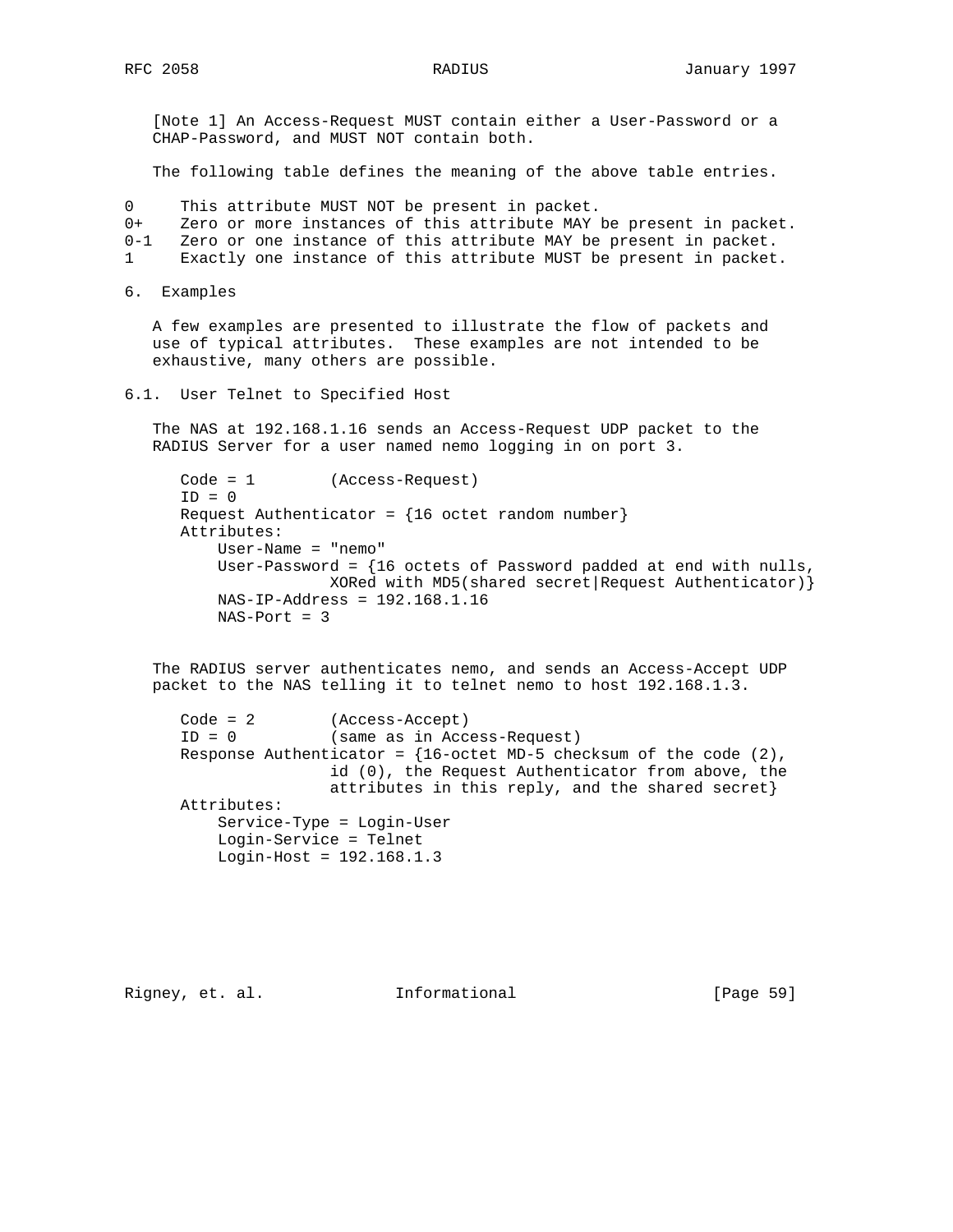# 6.2. Framed User Authenticating with CHAP

 The NAS at 192.168.1.16 sends an Access-Request UDP packet to the RADIUS Server for a user named flopsy logging in on port 20 with PPP, authenticating using CHAP. The NAS sends along the Service-Type and Framed-Protocol attributes as a hint to the RADIUS server that this user is looking for PPP, although the NAS is not required to do so.

```
 Code = 1 (Access-Request)
ID = 1Request Authenticator = \{16 \text{ octet random number also used as}\} CHAP challenge}
 Attributes:
    User-Name = "flopsy"
     CHAP-Password = {1 octet CHAP ID followed by 16 octet
                     CHAP response}
     NAS-IP-Address = 192.168.1.16
     NAS-Port = 20
     Service-Type = Framed-User
     Framed-Protocol = PPP
```
 The RADIUS server authenticates flopsy, and sends an Access-Accept UDP packet to the NAS telling it to start PPP service and assign an address for the user out of its dynamic address pool.

```
 Code = 2 (Access-Accept)
 ID = 1 (same as in Access-Request)
     Response Authenticator = {16-octet MD-5 checksum of the code (2),
                     id (1), the Request Authenticator from above, the
                     attributes in this reply, and the shared secret}
      Attributes:
          Service-Type = Framed-User
          Framed-Protocol = PPP
          Framed-IP-Address = 255.255.255.254
          Framed-Routing = None
          Framed-Compression = 1 (VJ TCP/IP Header Compression)
          Framed-MTU = 1500
```
Rigney, et. al. **Informational** [Page 60]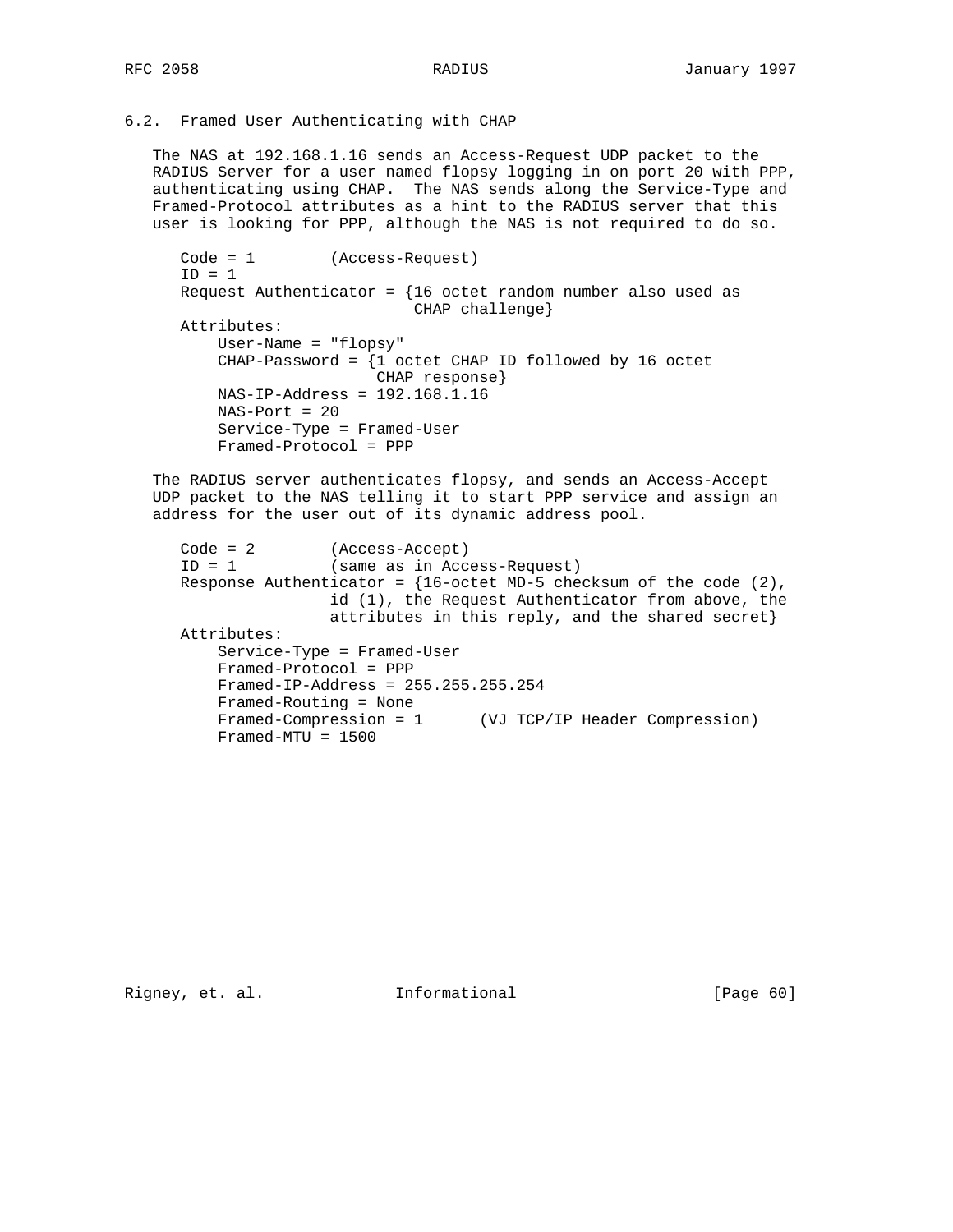6.3. User with Challenge-Response card The NAS at 192.168.1.16 sends an Access-Request UDP packet to the RADIUS Server for a user named mopsy logging in on port 7. Code = 1 (Access-Request)  $ID = 2$ Request Authenticator =  $\{16 \text{ octet random number}\}$ Attributes: User-Name = "mopsy" User-Password = {16 octets of Password padded at end with nulls, XORed with MD5(shared secret|Request Authenticator)} NAS-IP-Address = 192.168.1.16 NAS-Port = 7 The RADIUS server decides to challenge mopsy, sending back a challenge string and looking for a response. The RADIUS server therefore and sends an Access-Challenge UDP packet to the NAS. Code = 11 (Access-Challenge} ID = 2 (same as in Access-Request) Response Authenticator =  $\{16\text{-octet MD-5 checksum of the code } (11),\}$  id (2), the Request Authenticator from above, the attributes in this reply, and the shared secret} Attributes: Reply-Message = "Challenge 32769430. Enter response at prompt." State = {Magic Cookie to be returned along with user's response} The user enters his response, and the NAS send a new Access-Request with that response, and includes the State Attribute. Code = 1 (Access-Request) ID = 3 (Note that this changes) Request Authenticator =  ${NEW}$  16 octet random number} Attributes: User-Name = "mopsy" User-Password =  ${16}$  octets of Response padded at end with nulls, XORed with MD5 checksum of shared secret plus above Request Authenticator} NAS-IP-Address = 192.168.1.16 NAS-Port = 7 State = {Magic Cookie from Access-Challenge packet, unchanged}

Rigney, et. al. **Informational** [Page 61]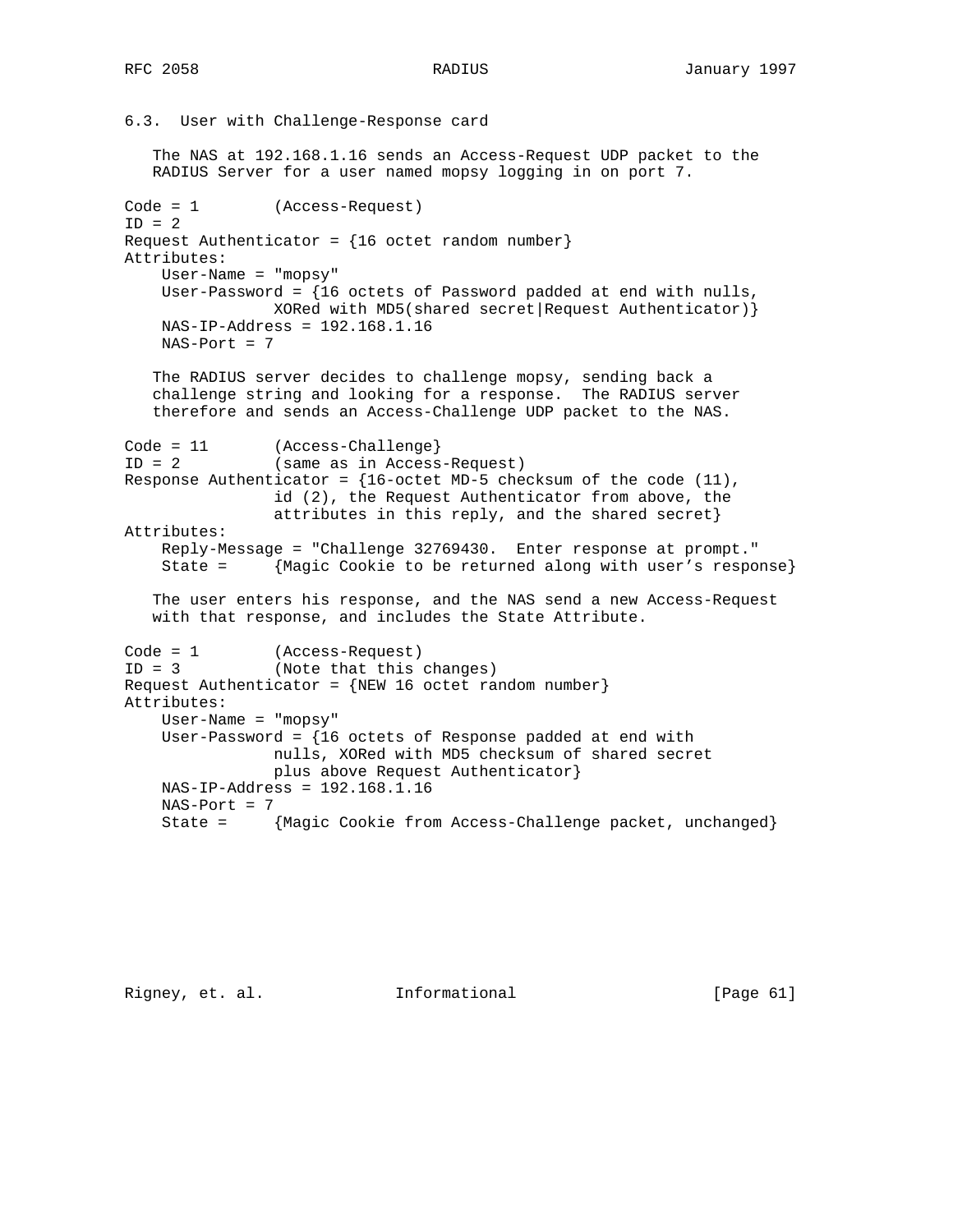The Response was incorrect, so the RADIUS server tells the NAS to reject the login attempt.

Code = 3 (Access-Reject)<br>TD = 3 (same as in Acces ID = 3 (same as in Access-Request) Response Authenticator =  $\{16\text{-octet MD-5 checksum of the code } (3),\}$  id (3), the Request Authenticator from above, the attributes in this reply if any, and the shared secret} Attributes:

(none, although a Reply-Message could be sent)

Security Considerations

Security issues are the primary topic of this document.

 In practice, within or associated with each RADIUS server, there is a database which associates "user" names with authentication information ("secrets"). It is not anticipated that a particular named user would be authenticated by multiple methods. This would make the user vulnerable to attacks which negotiate the least secure method from among a set. Instead, for each named user there should be an indication of exactly one method used to authenticate that user name. If a user needs to make use of different authentication methods under different circumstances, then distinct user names SHOULD be employed, each of which identifies exactly one authentication method.

 Passwords and other secrets should be stored at the respective ends such that access to them is as limited as possible. Ideally, the secrets should only be accessible to the process requiring access in order to perform the authentication.

 The secrets should be distributed with a mechanism that limits the number of entities that handle (and thus gain knowledge of) the secret. Ideally, no unauthorized person should ever gain knowledge of the secrets. It is possible to achieve this with SNMP Security Protocols [8], but such a mechanism is outside the scope of this specification.

 Other distribution methods are currently undergoing research and experimentation. The SNMP Security document [8] also has an excellent overview of threats to network protocols.

Rigney, et. al. **Informational** [Page 62]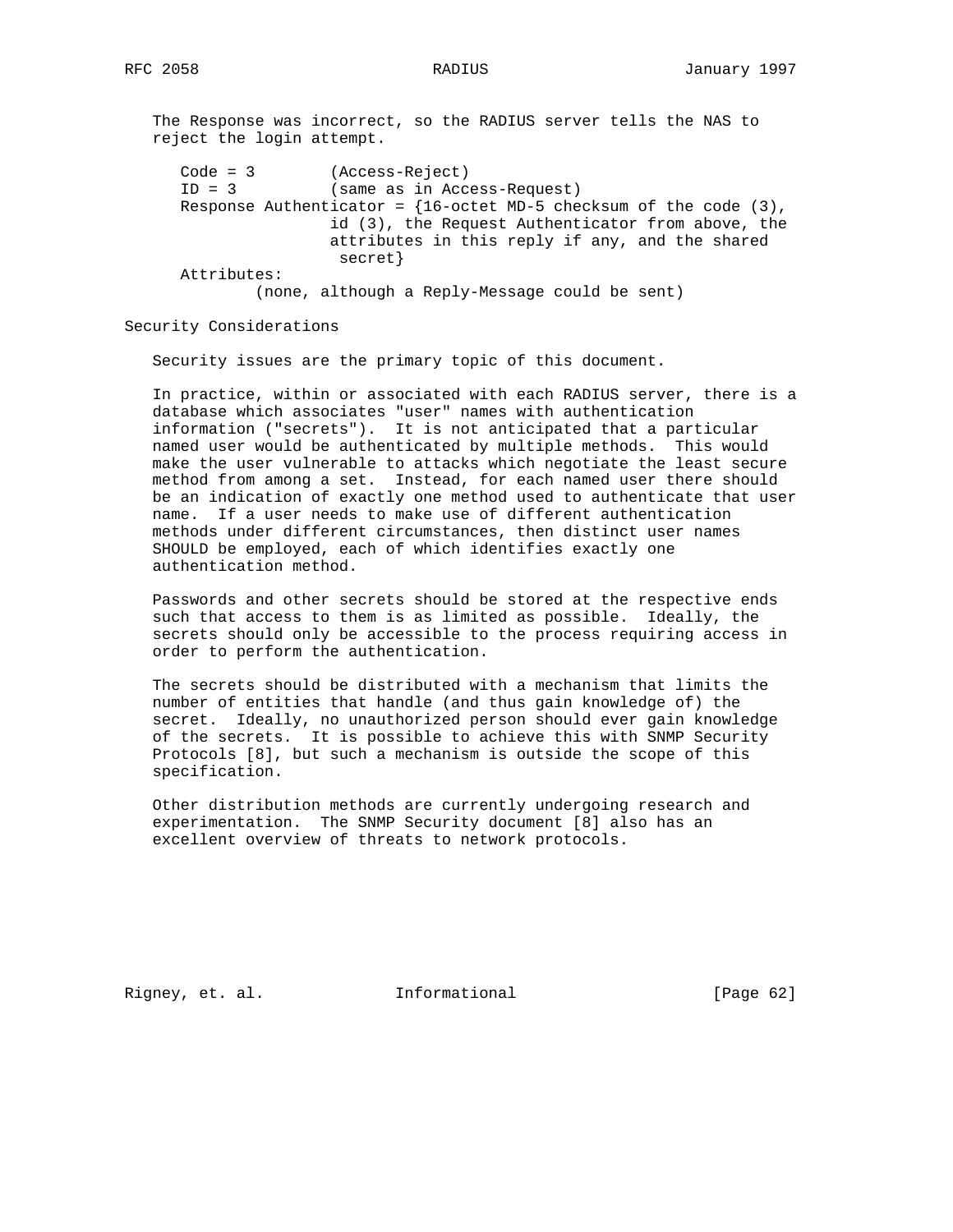References

- [1] Rivest, R., and S. Dusse, "The MD5 Message-Digest Algorithm", RFC 1321, MIT Laboratory for Computer Science, RSA Data Security Inc., April 1992.
- [2] Postel, J., "User Datagram Protocol", STD 6, RFC 768, USC/Information Sciences Institute, August 1980.
- [3] Reynolds, J., and J. Postel, "Assigned Numbers", STD 2, RFC 1700, USC/Information Sciences Institute, October 1994.
- [4] Kaufman, C., Perlman, R., and Speciner, M., "Network Security: Private Communications in a Public World", Prentice Hall, March 1995, ISBN 0-13-061466-1.
- [5] Jacobson, V., "Compressing TCP/IP headers for low-speed serial links", RFC 1144, Lawrence Berkeley Laboratory, February 1990.
- [6] ISO 8859. International Standard -- Information Processing -- 8-bit Single-Byte Coded Graphic Character Sets -- Part 1: Latin Alphabet No. 1, ISO 8859-1:1987. <URL:http://www.iso.ch/cate/d16338.html>
- [7] Sklower, K., Lloyd, B., McGregor, G., and Carr, D., "The PPP Multilink Protocol (MP)", RFC 1717, University of California Berkeley, Lloyd Internetworking, Newbridge Networks Corporation, November 1994.
- [8] Galvin, J., McCloghrie, K., and J. Davin, "SNMP Security Protocols", RFC 1352, Trusted Information Systems, Inc., Hughes LAN Systems, Inc., MIT Laboratory for Computer Science, July 1992.
- [9] Rigney, C., "RADIUS Accounting", RFC 2059, January 1997.

Acknowledgments

 RADIUS was originally developed by Livingston Enterprises for their PortMaster series of Network Access Servers.

Rigney, et. al. 10. Informational [Page 63]